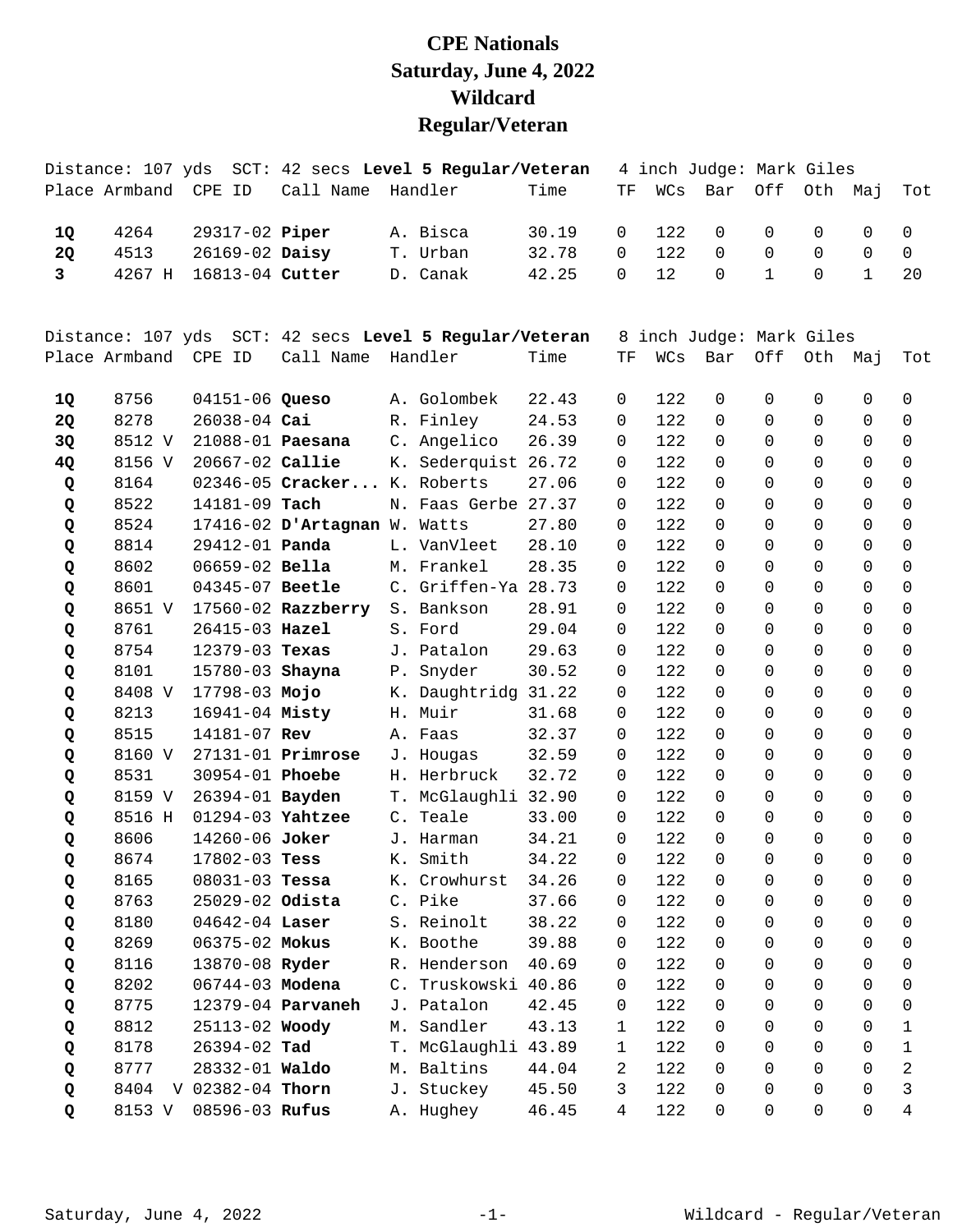| 8402 V | $03630 - 03$ DDare   |                    | C. Mosley    | 28.61  | $\mathbf 0$ | $12 \overline{ }$ | 0        | 0        | $\Omega$    | $\Omega$ | $\Omega$ |
|--------|----------------------|--------------------|--------------|--------|-------------|-------------------|----------|----------|-------------|----------|----------|
| 8526   | $21959 - 03$ Desmond |                    | B. Kennedy   | 36.97  | 0           | 122               | $\Omega$ |          | $\Omega$    | $\Omega$ | 5        |
| 8668   | 14161-02 Ruckus      |                    | D. Bradley   | 50.08  | 8           | 122               | $\Omega$ | $\Omega$ | $\Omega$    | $\Omega$ | 8        |
| 8264 V | $05938 - 05$ Vegas   |                    | D. Eqqleston | 28.94  | 0           | 12                | $\Omega$ | 0        | $\Omega$    |          | 15       |
| 8517   | $01537-07$ Scooter   |                    | T. Stall     | 40.40  | $\Omega$    | $12 \overline{ }$ | $\Omega$ | 0        | $\Omega$    |          | 15       |
| 8806   | $08266 - 05$ Darla   |                    | M. Fieseler  | 33.21  | 0           | $12 \overline{ }$ | $\Omega$ |          | $\Omega$    |          | 20       |
| 8767   | $20344 - 02$ Junior  |                    | N. Kowal     | 45.88  | 3           | 122               | $\Omega$ |          | $\Omega$    |          | 23       |
| 8113   | $21341-03$ Justis    |                    | D. McCall    | ΝT     | 0           | 22                | 0        | 0        | $\mathbf 0$ | 0        |          |
| 8279   | $22949 - 03$ Rose    |                    | T. Krol      | Absent |             |                   |          |          |             |          |          |
| 8609   | $17093 - 02$ Zaina   |                    | N. Carver    | Absent |             |                   |          |          |             |          |          |
| 8615   | $27366 - 01$ Patches |                    | M. Bush      | NΤ     | $\Omega$    | 2                 | $\Omega$ |          | $\Omega$    | 2        |          |
| 8673   | $17745 - 02$ Remy    |                    | M. Lindquist | Absent |             |                   |          |          |             |          |          |
| 8762   | 25197-01 Raven       |                    | M. Doerfler  | ΝT     | $\Omega$    | 22                | $\Omega$ | $\Omega$ | $\Omega$    | $\Omega$ |          |
| 8774   | 26385-03 Quincy      |                    | L. Kreps     | NΤ     | $\Omega$    | 22                | 0        |          | 0           | 1        |          |
| 8776   |                      | 13123-05 Lit'l Bit | D. Baker     | Absent |             |                   |          |          |             |          |          |
|        |                      |                    |              |        |             |                   |          |          |             |          |          |

|    | Distance: 107 yds |                          |           |                | SCT: 42 secs Level 5 Regular/Veteran |       |          |     |             | 12 inch Judge: Mark Giles |          |          |             |
|----|-------------------|--------------------------|-----------|----------------|--------------------------------------|-------|----------|-----|-------------|---------------------------|----------|----------|-------------|
|    | Place Armband     | CPE ID                   | Call Name |                | Handler                              | Time  | TF       | WCs | Bar         | Off                       | Oth      | Maj      | Tot         |
| 1Q | 12820             | 23092-02 Meeko           |           |                | S. Nevitt                            | 19.82 | $\Omega$ | 122 | $\Omega$    | 0                         | $\Omega$ | $\Omega$ | $\mathbf 0$ |
| 2Q | 12712             | 12926-05 Sierra          |           |                | T. Haarsma                           | 22.16 | 0        | 122 | $\Omega$    | $\Omega$                  | $\Omega$ | $\Omega$ | $\mathbf 0$ |
| 3Q | 12788             | 18016-06 Shatzi          |           |                | L. Cromer                            | 22.86 | 0        | 122 | $\mathbf 0$ | $\Omega$                  | $\Omega$ | $\Omega$ | $\Omega$    |
| 4Q | 12687             | 23093-05 Crusher         |           |                | A. Meeler                            | 23.08 | 0        | 122 | $\Omega$    | $\Omega$                  | $\Omega$ | $\Omega$ | $\Omega$    |
| Q  | 12216             | $02435 - 04$ Taxi        |           |                | A. Haldeman                          | 23.09 | 0        | 122 | $\Omega$    | $\Omega$                  | $\Omega$ | $\Omega$ | $\Omega$    |
| Q  | 12111 V           | 24850-01 Kinnick         |           |                | L. Hensley                           | 23.21 | 0        | 122 | $\Omega$    | $\Omega$                  | $\Omega$ | $\Omega$ | $\mathbf 0$ |
| Q  | 12682             | 03493-03 Blink           |           |                | S. Cron                              | 24.60 | 0        | 122 | $\Omega$    | 0                         | $\Omega$ | $\Omega$ | $\mathbf 0$ |
| Q  | 12236             | 24676-03 Aurora          |           |                | T. Keinz                             | 24.90 | 0        | 122 | $\Omega$    | $\Omega$                  | $\Omega$ | $\Omega$ | $\Omega$    |
| Q  | 12710             | 27610-01 Casey           |           |                | H. Wallace                           | 25.28 | $\Omega$ | 122 | $\Omega$    | $\Omega$                  | $\Omega$ | $\Omega$ | $\Omega$    |
| Q  | 12716             | 27610-02 Dunkin          |           |                | H. Wallace                           | 26.55 | $\Omega$ | 122 | $\Omega$    | $\Omega$                  | $\Omega$ | $\Omega$ | $\Omega$    |
| Q  | 12235             | 30367-01 Pepper          |           |                | B. Hart                              | 26.85 | $\Omega$ | 122 | $\Omega$    | $\Omega$                  | $\Omega$ | $\Omega$ | $\mathbf 0$ |
| Q  | 12692             | 27876-02 Belle           |           |                | R. Bouley                            | 27.21 | 0        | 122 | $\Omega$    | $\Omega$                  | $\Omega$ | $\Omega$ | $\mathbf 0$ |
| Q  | 12771 V           | $03497 - 05$ Buzz        |           |                | K. Sanders Yo 27.37                  |       | $\Omega$ | 122 | $\Omega$    | $\Omega$                  | $\Omega$ | $\Omega$ | $\mathbf 0$ |
| Q  | 12523 V           | 15497-03 Melanie         |           |                | M. Lange                             | 27.46 | 0        | 122 | $\Omega$    | $\Omega$                  | $\Omega$ | $\Omega$ | $\Omega$    |
| Q  | 12713             | 16745-06 Turn            |           |                | C. Roman                             | 28.05 | 0        | 122 | $\Omega$    | $\Omega$                  | $\Omega$ | $\Omega$ | 0           |
| Q  | 12214             | 27044-03 Cinch           |           |                | D. Haynes                            | 28.41 | $\Omega$ | 122 | $\Omega$    | $\Omega$                  | $\Omega$ | $\Omega$ | $\Omega$    |
| Q  | 12611 V           | 19029-03 Fermi           |           |                | Y. Carson-Ste 28.74                  |       | 0        | 122 | $\Omega$    | $\Omega$                  | $\Omega$ | $\Omega$ | $\Omega$    |
| Q  | 12456             | 16072-03 Stetson         |           |                | K. Felton                            | 29.36 | 0        | 122 | $\Omega$    | $\Omega$                  | $\Omega$ | $\Omega$ | $\mathbf 0$ |
| Q  | 12684             | 11373-05 Mak             |           |                | M. Kilpatrick 30.07                  |       | 0        | 122 | $\Omega$    | $\Omega$                  | $\Omega$ | $\Omega$ | $\mathbf 0$ |
| Q  | 12451             | 02568-09 Onree           |           |                | D. Franks                            | 31.32 | 0        | 122 | $\Omega$    | 0                         | $\Omega$ | $\Omega$ | $\mathbf 0$ |
| Q  | 12784             | 16535-02 Tonka           |           |                | S. Gibson                            | 31.49 | 0        | 122 | $\Omega$    | $\Omega$                  | $\Omega$ | $\Omega$ | $\mathbf 0$ |
| Q  | 12719 H           | 17444-05 Sophie          |           |                | B. Miller                            | 31.73 | 0        | 122 | $\Omega$    | $\Omega$                  | $\Omega$ | $\Omega$ | $\Omega$    |
| Q  | 12904             | 04239-03 Larry           |           |                | C. Wilmoth                           | 32.67 | $\Omega$ | 122 | $\Omega$    | $\Omega$                  | $\Omega$ | $\Omega$ | $\Omega$    |
| Q  | 12665 V           | 23144-01 Rowdy           |           |                | A. Meeler                            | 33.68 | 0        | 122 | $\Omega$    | $\Omega$                  | $\Omega$ | $\Omega$ | $\Omega$    |
| Q  | 12115             | $05051 - 09$ Twist       |           |                | L. Deakin                            | 34.20 | 0        | 122 | $\Omega$    | $\Omega$                  | $\Omega$ | $\Omega$ | $\Omega$    |
| Q  |                   | 12752 VH 03263-07 Zephyr |           |                | M. Chappelear 34.44                  |       | 0        | 122 | $\Omega$    | $\Omega$                  | $\Omega$ | $\Omega$ | $\mathbf 0$ |
| Q  | 12902             | $06472 - 04$ Finn        |           |                | J. Schwocho                          | 35.01 | 0        | 122 | $\Omega$    | $\Omega$                  | $\Omega$ | $\Omega$ | $\mathbf 0$ |
| Q  | 12225 T           | 23521-01 Kelsey          |           |                | D. Stelzer                           | 35.25 | 0        | 122 | $\Omega$    | $\Omega$                  | $\Omega$ | $\Omega$ | $\Omega$    |
| Q  | 12232             | 28408-01 Moose           |           |                | J. Aubil                             | 35.34 | $\Omega$ | 122 | $\Omega$    | $\Omega$                  | $\Omega$ | $\Omega$ | $\Omega$    |
| Q  | 12690             | 26314-02 Trooper         |           | $\mathsf{C}$ . | Tan                                  | 35.50 | $\Omega$ | 122 | $\Omega$    | $\Omega$                  | $\Omega$ | $\Omega$ | $\Omega$    |
| Q  | 12458             | 18949-04 Mowgli          |           |                | J. Zwiener                           | 36.45 | $\Omega$ | 122 | $\Omega$    | $\Omega$                  | $\Omega$ | $\Omega$ | $\Omega$    |
| Q  | 12824             | 27884-02 Noah            |           |                | C. Schafer                           | 36.62 | $\Omega$ | 122 | $\Omega$    | $\Omega$                  | $\Omega$ | $\Omega$ | $\mathbf 0$ |
|    |                   |                          |           |                |                                      |       |          |     |             |                           |          |          |             |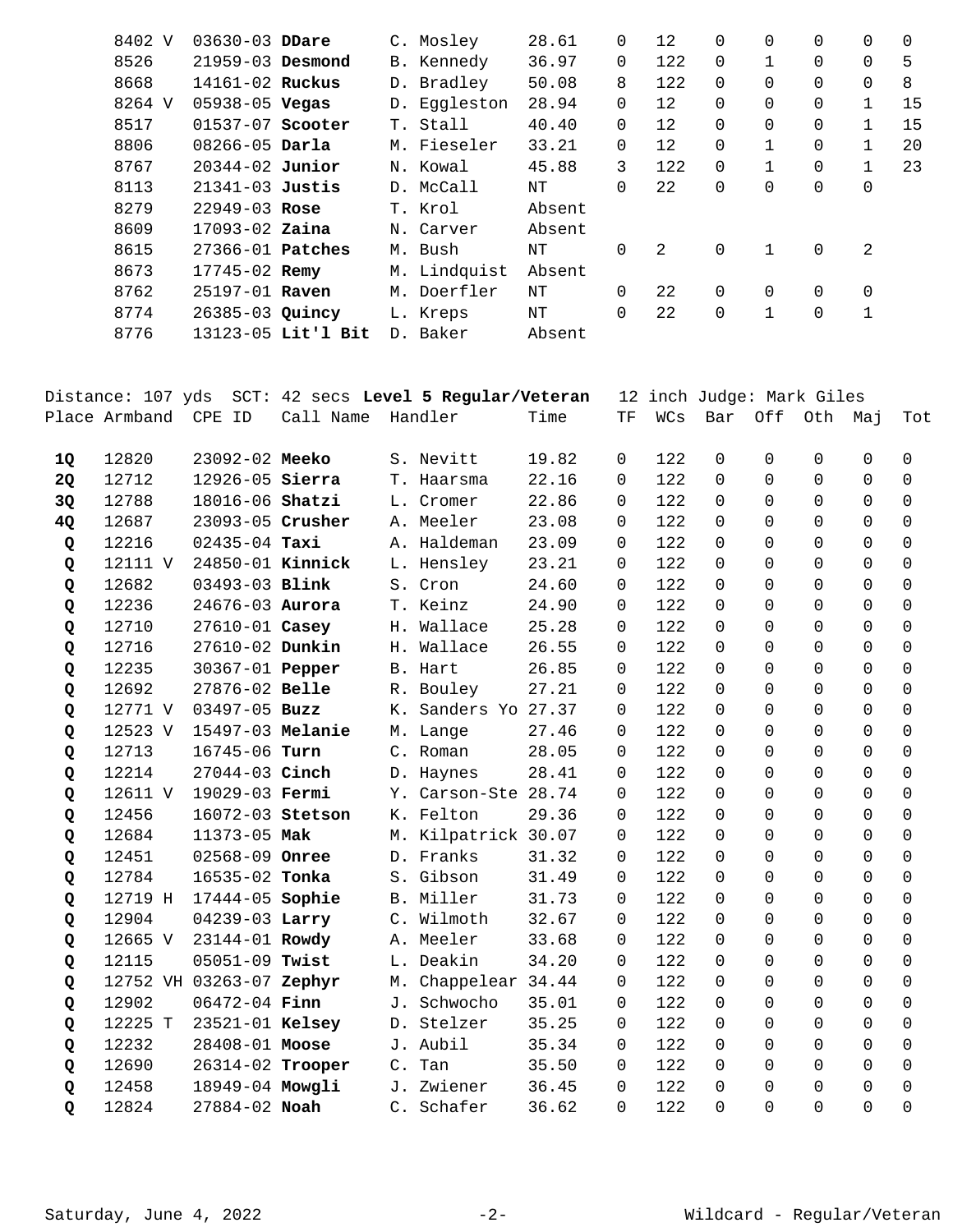| Q  | 12680   | 27876-01 Copper        |                                 | R. Bouley            | 37.66     | $\Omega$       | 122            | $\Omega$     | 0            | $\Omega$ | 0              | $\mathbf 0$     |
|----|---------|------------------------|---------------------------------|----------------------|-----------|----------------|----------------|--------------|--------------|----------|----------------|-----------------|
| Q  | 12109 V | 21358-01 Trotsky       |                                 | C. Lutz              | 37.81     | $\Omega$       | 122            | $\Omega$     | $\Omega$     | $\Omega$ | $\Omega$       | $\Omega$        |
| Q  | 12454   | 13505-05 Journey       |                                 | D. Arnold            | 38.42     | 0              | 122            | $\Omega$     | $\Omega$     | 0        | 0              | 0               |
| Q  | 12290 V |                        | 22018-02 Lacie Jane A. O'Neil   |                      | 39.24     | 0              | 122            | $\Omega$     | $\Omega$     | 0        | 0              | 0               |
| Q  |         | 12209 VH 23390-01 Toby |                                 | L. Wuthrich          | 39.92     | 0              | 122            | $\Omega$     | $\Omega$     | $\Omega$ | $\mathbf 0$    | 0               |
| Q  | 12782   | 12038-09 Halle         |                                 | B. Garstin           | 40.20     | $\Omega$       | 122            | $\Omega$     | $\Omega$     | $\Omega$ | $\overline{0}$ | $\mathbf 0$     |
| Q  | 12781   | 09341-04 Juicy         |                                 | C. Capobres          | 42.84     | 0              | 122            | $\Omega$     | $\Omega$     | $\Omega$ | $\Omega$       | 0               |
| Q  | 12906   | 10544-03 Wiggins       |                                 | C. Leyendecke 44.21  |           | $\overline{2}$ | 122            | $\Omega$     | $\Omega$     | $\Omega$ | $\Omega$       | $\overline{2}$  |
| Q  | 12208 V | 21491-01 Reilly        |                                 | T. Applegarth 44.55  |           | $\overline{a}$ | 122            | $\Omega$     | $\Omega$     | $\Omega$ | $\Omega$       | $\overline{2}$  |
| Q  | 12769 V | 24889-01 Bubba         |                                 | K. Butler            | 44.68     | $\overline{2}$ | 122            | $\Omega$     | $\Omega$     | $\Omega$ | $\Omega$       | $\overline{2}$  |
| Q  | 12918   | 08494-04 Cami          |                                 | R. Schrader          | 45.41     | 3              | 122            | $\Omega$     | $\Omega$     | $\Omega$ | $\Omega$       | $\overline{3}$  |
| Q  | 12760 V | $12038-08$ Cecilia     |                                 | B. Garstin           | 46.73     | 4              | 122            | $\Omega$     | $\Omega$     | $\Omega$ | 0              | $\overline{4}$  |
| Q  | 12780   | 07276-06 Jordy         |                                 | S. Cowles            | 23.39     | 0              | 122            | $\mathbf{1}$ | $\Omega$     | $\Omega$ | 0              | 5               |
| HQ | 12703 H | 17444-04 Tony          |                                 | B. Miller            | 45.42     | 3              | 122            | $\Omega$     | $\Omega$     | $\Omega$ | $\mathbf 0$    | $\overline{3}$  |
|    | 12671 V | 17686-02 Lexi          |                                 | J. Beckman           | 39.27     | $\mathbf 0$    | 12             | $\Omega$     | $\Omega$     | $\Omega$ | $\Omega$       | $\mathbf 0$     |
|    | 12291   | 15877-05 Joey          |                                 | P. Schairer          | 23.83     | 0              | 122            | $\Omega$     | $\mathbf{1}$ | $\Omega$ | $\Omega$       | 5               |
|    | 12552   | 21455-02 Wrench        |                                 | M. Harvey            | 48.34     | 6              | 122            | $\Omega$     | $\Omega$     | $\Omega$ | $\Omega$       | 6               |
|    | 12676 V |                        | 23144-02 Snickers               | D. Moore             | 48.54     | б              | 122            | $\Omega$     | $\Omega$     | $\Omega$ | $\mathbf 0$    | $6\overline{6}$ |
|    | 12289   | 28225-01 Cubby         |                                 | S. Noffsinger 51.66  |           | 9              | 122            | $\Omega$     | $\Omega$     | $\Omega$ | $\Omega$       | 9               |
|    | 12702   | 07813-06 Autumn        |                                 | A. Koebler           | 55.36     | 13             | 122            | $\Omega$     | $\Omega$     | $\Omega$ | $\Omega$       | 13              |
|    | 12103 V | 21341-01 Libby         |                                 | D. McCall            | 56.43     | 14             | 122            | $\Omega$     | $\Omega$     | $\Omega$ | $\Omega$       | 14              |
|    | 12681   | 02133-04 Bandit        |                                 | L. Medina            | 23.73     | $\Omega$       | 12             | $\Omega$     | $\Omega$     | $\Omega$ | $\mathbf{1}$   | 15              |
|    | 12114   | 01100-08 Dusty         |                                 | S. Davis             | 30.51     | 0              | 12             | $\Omega$     | $\Omega$     | $\Omega$ | $\mathbf 1$    | 15              |
|    | 12685   | 17686-04 Jake          |                                 | J. Beckman           | 30.51     | 0              | 12             | $\Omega$     | $\Omega$     | $\Omega$ | $\mathbf 1$    | 15              |
|    | 12221   | 20175-02 Tuffy         |                                 | C. OBannon           | 46.16     | 4              | 12             | $\Omega$     | $\Omega$     | $\Omega$ | $\mathbf 1$    | 19              |
|    | 12459   | 19146-03 Ozzie         |                                 | K. Mills             | 32.94     | $\Omega$       | 122            | $\Omega$     | $\mathbf{1}$ | $\Omega$ | $\mathbf 1$    | 20              |
|    | 12554   | 29295-01 Cooper        |                                 | J. Krause            | 45.09     | 3              | 12             | $\Omega$     | $\mathbf{1}$ | $\Omega$ | $\mathbf{1}$   | 23              |
|    | 12917   | $06472 - 05$ Ziggy     |                                 | J. Schwocho          | 52.03     | 10             | 12             | $\Omega$     | $\mathbf{1}$ | $\Omega$ | $\mathbf{1}$   | 30              |
|    | 12270 V | 22949-02 Ziggy         |                                 | T. Krol              | 29.81     | $\Omega$       | 12             | $\mathbf{1}$ | $\mathbf{1}$ | $\Omega$ | $\overline{a}$ | 40              |
|    | 12220   | 18151-02 Gus           |                                 | D. Hawk              | NT        | 0              |                | 0            | $\Omega$     | 0        | $\mathsf{O}$   |                 |
|    | 12231   | $27796 - 01$ Jin       |                                 | J. Tasker            | <b>NT</b> | $\Omega$       | 22             | $\Omega$     | $\Omega$     | $\Omega$ | $\Omega$       |                 |
|    | 12284 H | 17681-01 Trooper       |                                 | B. Boskovitch Absent |           |                |                |              |              |          |                |                 |
|    | 12286   | 20789-02 Piper         |                                 | H. Neldner           | NΤ        | $\Omega$       | 22             | $\Omega$     | $\Omega$     | $\Omega$ | $\Omega$       |                 |
|    | 12715   | 30655-01 <b>Frisco</b> |                                 | L. Whiteman          | $\rm{NT}$ | 0              | 22             | $\Omega$     | $\Omega$     | $\Omega$ | 0              |                 |
|    | 12785   | 26415-04 Denali        |                                 | R. Ford              | NT        | $\Omega$       | 12             | $\Omega$     | $\mathbf{1}$ | $\Omega$ | $\Omega$       |                 |
|    | 12664 V | 17745-01 Chelsie       |                                 | M. Lindquist         | Absent    |                |                |              |              |          |                |                 |
|    | 12759 V |                        | 09341-03 Razzie Roo C. Capobres |                      | NT        | $\mathbf 0$    | $\overline{2}$ | 0            | 0            | 0        | $\mathsf 0$    |                 |
|    | 12766 V | 16535-03 Atka          |                                 | S. Gibson            | $\rm{NT}$ | $\Omega$       | 22             | $\Omega$     | $\Omega$     | 0        | $\Omega$       |                 |
|    |         |                        |                                 |                      |           |                |                |              |              |          |                |                 |

|              | Distance: 107 yds |                      |           | SCT: 37 secs Level 5 Regular/Veteran |       |          |       | 16 inch Judge: Mark Giles |          |          |          |          |
|--------------|-------------------|----------------------|-----------|--------------------------------------|-------|----------|-------|---------------------------|----------|----------|----------|----------|
|              | Place Armband     | CPE ID               | Call Name | Handler                              | Time  | TF       | WCs   | Bar                       | Off      | Oth      | Мај      | Tot      |
|              |                   |                      |           |                                      |       |          |       |                           |          |          |          |          |
| 10           | 16361             | 13341-05 Kaiden      |           | C. Armbrust                          | 19.87 | $\Omega$ | 12.2. | $\Omega$                  | 0        | $\Omega$ | $\Omega$ | $\Omega$ |
| <b>20</b>    | 16829             | $06756 - 03$ Jordan  |           | D. Bader                             | 20.84 | 0        | 122   | $\Omega$                  | $\Omega$ | 0        | $\Omega$ | $\Omega$ |
| 3Q           | 16583             | 19269-04 Meherah     |           | C. Grome                             | 21.07 | 0        | 122   | $\Omega$                  | $\Omega$ | 0        | 0        | $\Omega$ |
| <b>40</b>    | 16955             | $06190 - 04$ Joker   |           | M. Snyder                            | 21.14 | 0        | 122   | $\Omega$                  | 0        | $\Omega$ | 0        | $\Omega$ |
| $\mathbf{Q}$ | 16932             | $22680 - 03$ River   |           | D. Almasy                            | 21.15 | 0        | 122   | $\Omega$                  | $\Omega$ | $\Omega$ | $\Omega$ | $\Omega$ |
| $\mathbf Q$  | 16970             | $14040 - 04$ Steele  |           | J. Slingerlan                        | 21.19 | 0        | 12.2. | $\Omega$                  | $\Omega$ | 0        | $\Omega$ | $\Omega$ |
| $\mathbf{Q}$ | 16856             | 31237-01 Dory        |           | J. Bender                            | 23.30 | $\Omega$ | 122.  | $\cap$                    | $\Omega$ | $\Omega$ | $\Omega$ | $\Omega$ |
| Q            | 16323             | 28078-01 Nicki       |           | A. Goldman                           | 23.35 | $\Omega$ | 122   | $\Omega$                  | $\Omega$ | $\Omega$ | $\Omega$ | $\Omega$ |
| $\mathbf Q$  | 16866             | $27491 - 02$ Griffin |           | C. Baker                             | 23.70 | 0        | 122   | $\Omega$                  | 0        | 0        | 0        | $\Omega$ |
|              |                   |                      |           |                                      |       |          |       |                           |          |          |          |          |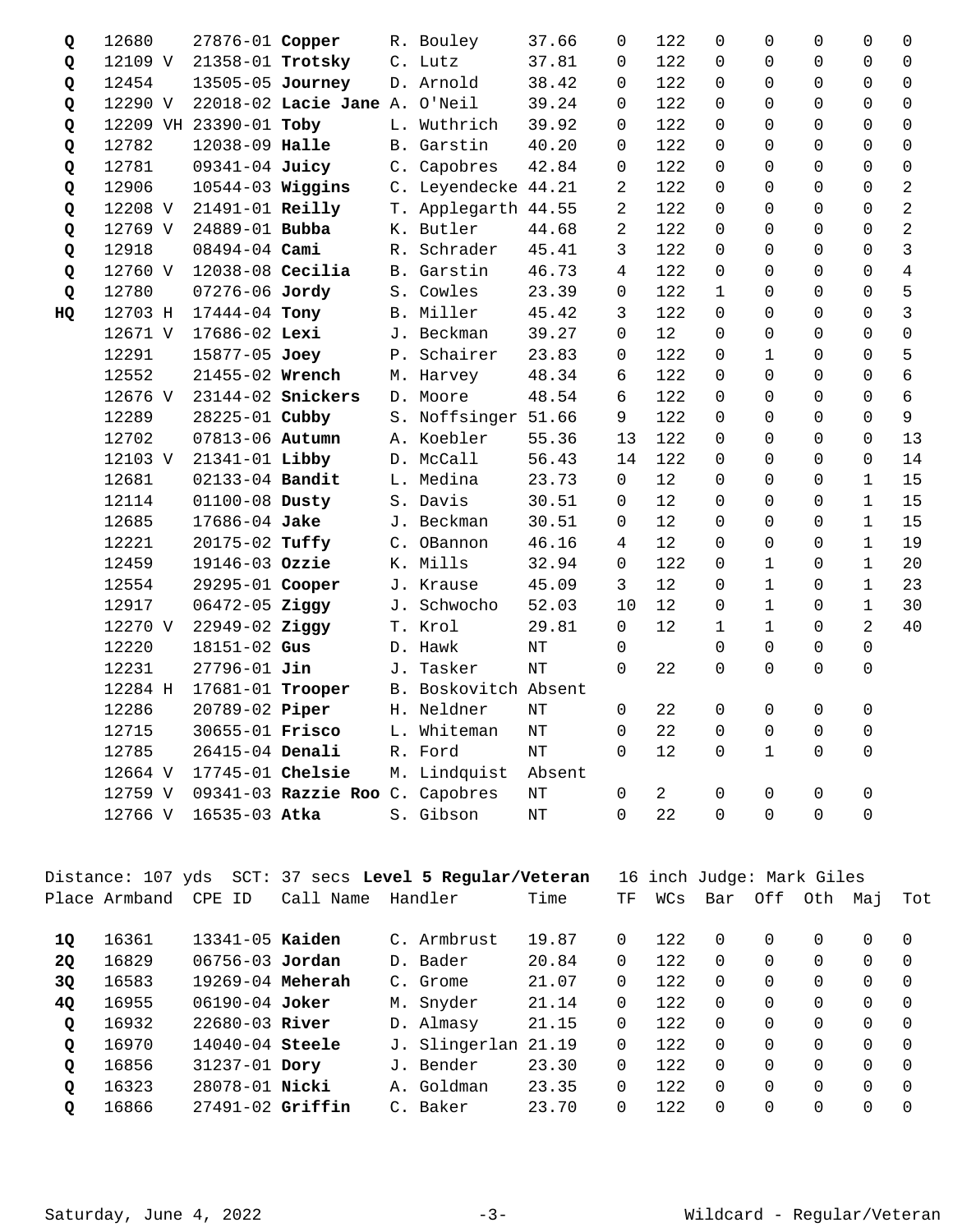| Q  | 16831   | 12181-03 Page           |                             | A. Reese                                | 23.94 | 0              | 122   | 0            | 0              | 0                   | 0              | 0                   |
|----|---------|-------------------------|-----------------------------|-----------------------------------------|-------|----------------|-------|--------------|----------------|---------------------|----------------|---------------------|
| Q  | 16727   | 25513-01 Molly          |                             | B. Wagner                               | 24.23 | 0              | 122   | $\Omega$     | 0              | 0                   | 0              | $\mathbf 0$         |
| Q  | 16627   | $20207 - 02$ Fynn       |                             | M. Melis                                | 24.38 | 0              | 122   | $\Omega$     | 0              | 0                   | 0              | $\mathbf 0$         |
| Q  | 16930   | 23781-04 Chili          |                             | K. Skoyec                               | 24.80 | 0              | 122   | $\Omega$     | $\Omega$       | 0                   | 0              | $\overline{0}$      |
| Q  | 16373   | 26425-02 Bandit         |                             | D. Funk                                 | 26.15 | 0              | 122   | 0            | 0              | 0                   | 0              | $\mathbf 0$         |
| Q  | 16321   | 22641-04 Ducky          |                             | K. Weber                                | 26.36 | 0              | 122   | $\Omega$     | $\Omega$       | $\Omega$            | 0              | 0                   |
| Q  | 16437   | 25195-03 Bevan          |                             | D. Hoover                               | 26.99 | 0              | 122   | $\Omega$     | 0              | 0                   | 0              | $\mathbf 0$         |
| Q  | 16957   | 12679-05 Meg            |                             | C. Hofacker                             | 27.44 | 0              | 122   | $\Omega$     | $\Omega$       | 0                   | 0              | $\overline{0}$      |
| Q  | 16440   | 26508-02 Rosie          |                             | L. Hostetler                            | 28.05 | 0              | 122   | $\Omega$     | 0              | $\mathbf 0$         | 0              | $\mathbf 0$         |
| Q  | 16186 T | 18977-02 Cassie         |                             | R. Earle                                | 28.06 | 0              | 122   | $\Omega$     | 0              | $\Omega$            | 0              | $\mathbf 0$         |
| Q  | 16565 V | 29295-02 Roy            |                             | J. Krause                               | 28.24 | 0              | 122   | $\Omega$     | 0              | $\Omega$            | 0              | $\mathbf 0$         |
| Q  | 16312 V | 28106-01 Sandy          |                             | M. O' Hallora 28.38                     |       | 0              | 122   | $\Omega$     | $\Omega$       | 0                   | 0              | $\overline{0}$      |
| Q  | 16568 V | 25373-01 Furface        |                             | G. Ryan                                 | 29.70 | 0              | 122   | 0            | 0              | 0                   | 0              | $\mathbf 0$         |
| Q  | 16311 V | 28223-01 Jack           |                             | N. Newman                               | 30.17 | 0              | 122   | $\Omega$     | 0              | 0                   | 0              | 0                   |
| Q  | 16421   | 28403-01 Kota           |                             | J. Durgin                               | 30.20 | 0              | 122   | $\Omega$     | 0              | 0                   | 0              | 0                   |
| Q  | 16965   | $25093 - 03$ Anna       |                             | K. Streeter                             | 30.29 | 0              | 122   | $\Omega$     | 0              | 0                   | 0              | $\mathbf 0$         |
| Q  | 16315   | 04010-05 Brooke         |                             | A. Venckus                              | 30.98 | 0              | 122   | 0            | 0              | $\mathbf 0$         | 0              | $\mathbf 0$         |
| Q  | 16868   | 18561-04 Sophie         |                             | L. Chinnici                             | 31.24 | 0              | 122   | $\Omega$     | 0              | 0                   | 0              | $\mathbf 0$         |
| Q  | 16182 V | 12628-03 Neo            |                             | C. Ryder                                | 31.26 | 0              | 122   | $\Omega$     | 0              | $\Omega$            | 0              | $\Omega$            |
| Q  | 16834   | 16845-04 Roxie          |                             | B. Robey                                | 31.67 | 0              | 122   | $\Omega$     | 0              | 0                   | 0              | $\mathbf 0$         |
| Q  | 16131 V | 24048-01 <b>Willow</b>  |                             | J. McAdams                              | 33.13 | $\Omega$       | 122   | $\Omega$     | 0              | 0                   | 0              | $\mathbf 0$         |
| Q  | 16588   | 19076-06 Eli            |                             | L. Johnson                              | 33.66 | 0              | 122   | $\Omega$     | 0              | 0                   | 0              | $\mathbf 0$         |
| Q  | 16630   | 25214-01 Seamus         |                             | B. Cohen                                | 33.88 | 0              | 122   | $\Omega$     | 0              | 0                   | 0              | 0                   |
| Q  | 16960   |                         | 18757-07 Gulliver           | D. LaClair                              | 33.90 | 0              | 122   | $\Omega$     | 0              | 0                   | 0              | $\mathbf 0$         |
| Q  | 16927   |                         | 22280-03 Phantasm           | K. Almasy                               | 34.20 | $\Omega$       | 122   | $\Omega$     | $\Omega$       | $\mathbf 0$         | 0              | $\overline{0}$      |
| Q  | 16878   | 30320-01 Cooper         |                             | A. Picasso-La 34.21                     |       | 0              | 122   | $\Omega$     | $\Omega$       | $\mathbf 0$         | 0              | $\mathbf 0$         |
| Q  | 16132 V | 05051-08 Chance         |                             | L. Deakin                               | 34.96 | 0              | 122   | $\Omega$     | 0              | $\Omega$            | 0              | 0                   |
| Q  | 16855   | 12093-02 <b>Sheldon</b> |                             | S. Pastor                               | 35.07 | 0              | 122   | $\Omega$     | 0              | 0                   | 0              | $\mathbf 0$         |
| Q  | 16578   | 12741-04 Skye           |                             | K. Gibowski                             | 35.30 | $\Omega$       | 122   | $\Omega$     | $\Omega$       | 0                   | 0              | $\mathbf 0$         |
| Q  | 16872   | $27466 - 02$ Jaz        |                             | R. Slater                               | 35.51 | $\Omega$       | 122   | 0            | 0              | 0                   | 0              | $\mathbf 0$         |
| Q  | 16567 V | 22459-02 Bungee         |                             | C. Diaz                                 | 35.55 | 0              | 122   | $\Omega$     | $\Omega$       | 0                   | 0              | 0                   |
| Q  | 16968   | 26526-02 Reagan         |                             | R. Wasilak                              | 36.05 | 0              | 122   | $\Omega$     | 0              | 0                   | 0              | $\mathbf 0$         |
| Q  | 16869   | 24346-01 Kansas         |                             | L. Shelton                              | 36.97 | $\Omega$       | 122   | $\Omega$     | $\Omega$       | $\Omega$            | $\Omega$       | $\mathbf 0$         |
| Q  | 16853   |                         | 12646-02 Keep-Her D. Furtak |                                         | 37.16 | $\overline{0}$ | 122 0 |              | $\overline{0}$ | $\overline{0}$      | $\overline{0}$ | $\mathsf{O}$        |
| Q  | 16433   | 21855-04 Tilly          |                             | C. Zydek                                | 37.25 | 0              | 122   | 0            | 0              | 0                   | 0              | 0                   |
| Q  | 16187 T | 19761-01 Riley          |                             | J. Parker                               | 37.34 | 0              | 122   | 0            | 0              | 0                   | 0              | 0                   |
| Q  | 16441   | 26715-02 Avery          |                             | A. Kallay                               | 38.06 | 1              | 122   | 0            | 0              | 0                   | 0              | $\mathbf{1}$        |
| Q  | 16130 V | 23903-01 Duke           |                             | D. Jorgensen                            | 38.15 | 1              | 122   | 0            | 0              | 0                   | 0              | $\mathbf{1}$        |
| Q  | 16861   | $16630 - 05$ Dash       |                             | M. Balent                               | 38.25 | $\mathbf{1}$   | 122   | 0            | 0              | 0                   | 0              | $\mathbf{1}$        |
| Q  | 16430   | 16629-02 Jake           |                             | F. Hughes                               | 38.52 | 1              | 122   | 0            | 0              | 0                   | 0              | $\mathbf 1$         |
| Q  | 16857   | 12646-03 Jerzy          |                             | D. Furtak                               | 38.74 | 1              | 221   | 0            | 0              | 0                   | 0              | $\mathbf{1}$        |
| Q  | 16414   | 05408-08 Razor          |                             | J. Ritchhart                            | 39.17 | 2              | 122   | 0            | 0              | 0                   | 0              | $\overline{a}$      |
| Q  | 16722   | 09143-03 Brina          |                             | P. Cochran                              | 39.38 | 2              | 122   | 0            | 0              | 0                   | 0              | $\overline{a}$      |
| Q  | 16304 V | 18769-02 Rayne          |                             | C. Phillips                             | 41.16 | 4              | 122   | 0            | 0              | 0                   | 0              | $\overline{4}$      |
| Q  | 16874   | 27754-01 Aryi           |                             | B. Lutz                                 | 41.75 | 4              | 122   | 0            | 0              | 0                   | 0              | $\overline{4}$      |
| Q  | 16619   | 04031-04 Fan            |                             | K. Jerse                                | 21.21 | 0              | 122   | $\mathbf{1}$ | 0              | 0                   | 0              | 5                   |
| Q  | 16579   | 13816-04 Duke           |                             | S. Wright                               | 26.49 | 0              | 122   | $\mathbf{1}$ | 0              | 0                   | 0              | 5                   |
|    | 16587   | 26050-02 Whitley        |                             | A. Phillips                             | 30.17 | 0              | 122   | $\mathbf{1}$ | 0              | 0                   | 0              | 5                   |
| Q  | 16301 V | 09871-04 Ember          |                             | J. Walsh                                | 31.81 | 0              | 122   | $\mathbf{1}$ | 0              | 0                   | 0              | 5                   |
| Q  | 16320 H | 21597-02 Ramsay         |                             | K. Gniewek                              | 42.02 | 5              | 122   | 0            | 0              | 0                   | 0              | 5                   |
| HQ | 16725   | 14977-02 Riot           |                             | B. Maki                                 | 21.44 | 0              | 12    | 0            | 0              | 0                   | 0              | $\mathsf{O}\xspace$ |
|    | 16625   |                         |                             | 19029-04 Beauregard Y. Carson-Ste 23.46 |       | 0              | 12    | 0            | $\mathsf{O}$   | $\mathsf{O}\xspace$ | 0              | 0                   |
|    |         |                         |                             |                                         |       |                |       |              |                |                     |                |                     |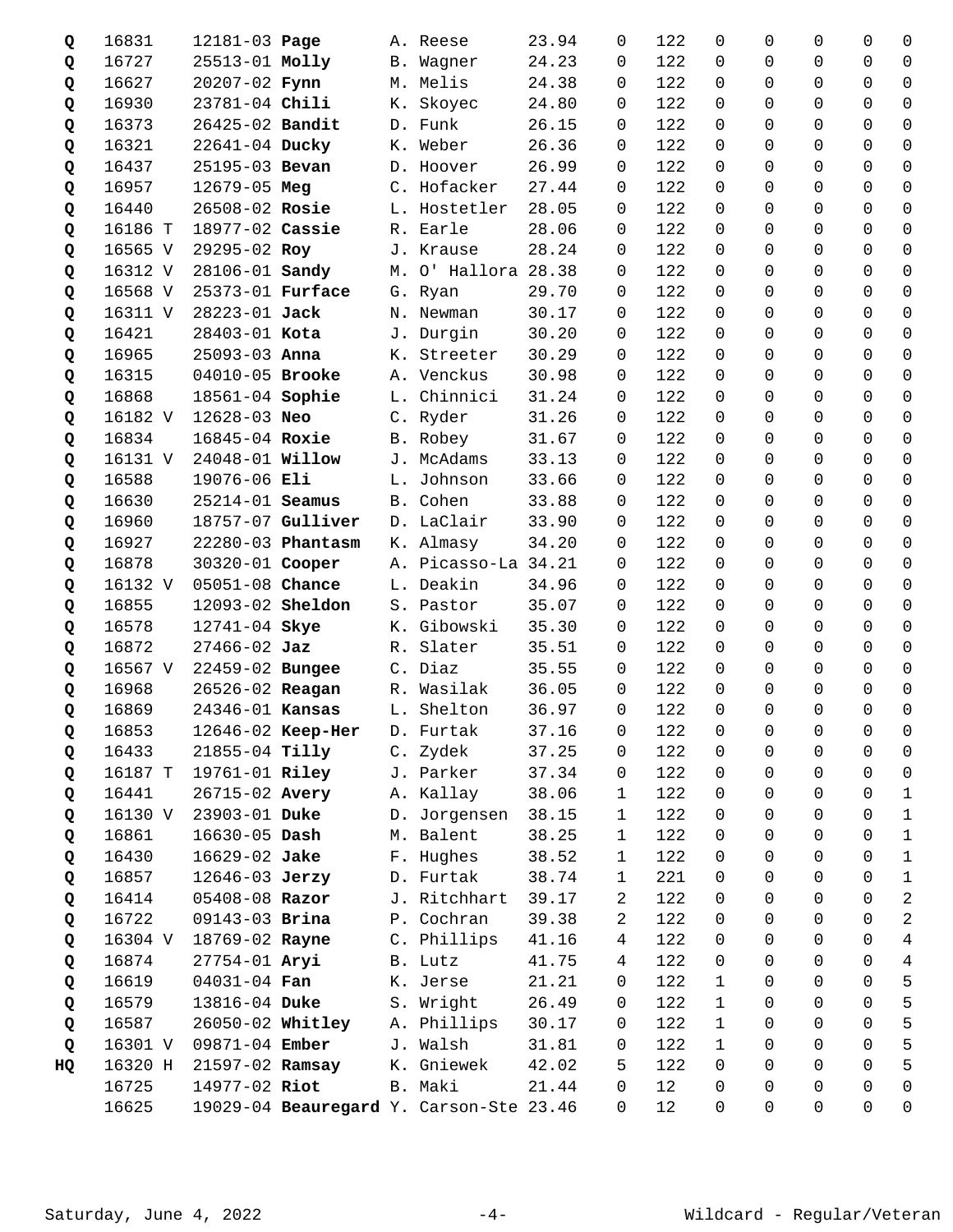| 16562 V | 16082-02 Cooper     |                             |    | R. Erickson         | 27.40  | $\Omega$       | 112            | $\Omega$     | 0              | $\Omega$    | 0              | 0  |
|---------|---------------------|-----------------------------|----|---------------------|--------|----------------|----------------|--------------|----------------|-------------|----------------|----|
| 16317   | 07787-03 Hula       |                             |    | R. Goode            | 21.26  | 0              | 122            | $\Omega$     | $\mathbf{1}$   | $\Omega$    | 0              | 5  |
| 16188 V | 21699-02 Wiley      |                             |    | P. Higgins          | 26.73  | 0              | 122            | 0            | $\mathbf{1}$   | $\Omega$    | $\mathbf 0$    | 5  |
| 16363   |                     | 16950-06 Berkeley           |    | K. Shapiro          | 37.76  | 0              | 122            | $\Omega$     | $\mathbf{1}$   | $\Omega$    | $\Omega$       | 5  |
| 16920   | 28050-02 Crosley    |                             | Η. | Hauser              | 40.12  | 3              | 122            | $\Omega$     | $\mathbf{1}$   | $\Omega$    | $\Omega$       | 8  |
| 16830   | $07424 - 04$ Calvin |                             |    | J. Klein            | 45.78  | 8              | 122            | $\Omega$     | $\Omega$       | $\Omega$    | $\Omega$       | 8  |
| 16574 V | 06336-05 Bruce      |                             |    | V. Belebczuk        | 41.71  | $\overline{4}$ | 122            | $\Omega$     | $\mathbf{1}$   | $\Omega$    | $\Omega$       | 9  |
| 16181 V | 08596-02 Thula      |                             |    | A. Hughey           | 46.28  | 9              | 122            | $\Omega$     | $\Omega$       | $\Omega$    | $\Omega$       | 9  |
| 16926   | 18341-06 Onyx       |                             |    | C. Bahler           | 36.54  | $\mathbf 0$    | 122            | $\Omega$     | 2              | $\Omega$    | $\Omega$       | 10 |
| 16190 T | 27785-01 Annie      |                             |    | M. Helber           | 44.97  | 7              | 122            | $\Omega$     | $\mathbf{1}$   | $\Omega$    | $\Omega$       | 12 |
| 16732   | $17444-03$ Zip      |                             |    | B. Miller           | 28.55  | $\mathbf 0$    | 22             | $\Omega$     | $\Omega$       | $\Omega$    | $\mathbf{1}$   | 15 |
| 16723   | 11973-04 Echo       |                             |    | S. Kvale            | 30.00  | $\mathbf 0$    | 12             | $\Omega$     | $\Omega$       | $\Omega$    | $\mathbf 1$    | 15 |
| 16838   | 29412-02 Opus       |                             |    | L. VanVleet         | 31.82  | 0              | 12             | $\Omega$     | 0              | $\Omega$    | $\mathbf 1$    | 15 |
| 16185 V |                     | 17897-03 Gryffindor K. Wise |    |                     | 33.30  | 0              | 12             | $\Omega$     | $\Omega$       | $\Omega$    | 1              | 15 |
| 16956   | 07078-02 Star       |                             |    | J. Kinney           | 36.43  | 0              | 12             | $\Omega$     | $\Omega$       | $\Omega$    | $\mathbf{1}$   | 15 |
| 16582   | 19185-02 Cupid      |                             |    | B. Minnich          | 37.50  | 0              | 12             | 0            | $\Omega$       | $\Omega$    | $\mathbf{1}$   | 15 |
| 16862   | 03679-04 Endora     |                             |    | R. Domfort          | 42.19  | 5.             | 12             | $\mathbf{1}$ | $\mathbf{1}$   | $\Omega$    | $\Omega$       | 15 |
| 16374   | 26876-01 Ellie      |                             |    | A. Brownell         | 39.75  | $\overline{2}$ | 12             | $\Omega$     | $\Omega$       | $\Omega$    | $\mathbf{1}$   | 17 |
| 16954   | 02775-07 Natasha    |                             |    | M. Hendershot 51.95 |        | 14             | 122            | $\Omega$     | $\mathbf{1}$   | $\Omega$    | $\Omega$       | 19 |
| 16128 V | 03500-04 Reagan     |                             |    | K. Anthony          | 23.48  | $\mathbf 0$    | 12             | $\mathbf{1}$ | $\Omega$       | $\Omega$    | $\mathbf 1$    | 20 |
| 16444   | 30565-01 Petra      |                             |    | H. Kaufman          | 29.16  | 0              | 12             | $\Omega$     | $\mathbf 1$    | $\Omega$    | $\mathbf 1$    | 20 |
| 16319   | 15124-03 Ivy        |                             |    | M. Jones            | 55.23  | 18             | 122            | $\mathbf{1}$ | $\Omega$       | $\Omega$    | $\Omega$       | 23 |
| 16934   | 28050-03 Pearl      |                             |    | H. Hauser           | 55.92  | 18             | 122            | $\Omega$     | $\mathbf{1}$   | $\Omega$    | $\Omega$       | 23 |
| 16832   | 13127-05 Mollie     |                             |    | A. Yaste            | 23.16  | 0              | 122            | $\Omega$     | $\overline{2}$ | $\Omega$    | $\mathbf{1}$   | 25 |
| 16127 V | 11635-03 Addie      |                             |    | C. Hurst            | 28.29  | 0              | $\mathbf{1}$   | 1            | $\mathbf{1}$   | $\Omega$    | $\mathbf 1$    | 25 |
| 16429   | 13732-04 Shorty     |                             |    | T. Richardson 30.28 |        | 0              | 12             | $\Omega$     | 2              | $\Omega$    | $\mathbf{1}$   | 25 |
| 16836   | 27872-02 Lunatic    |                             |    | C. Meirs            | 47.44  | 10             | 12             | $\Omega$     | $\Omega$       | $\Omega$    | 1              | 25 |
| 16618   | 02888-05 Belle      |                             |    | C. Chase            | 43.86  | 6              | 12             | $\mathbf{1}$ | $\Omega$       | $\Omega$    | $\mathbf{1}$   | 26 |
| 16443   |                     | 28403-03 Sapphire           |    | J. Durgin           | 51.45  | 14             | 12             | $\Omega$     | 0              | $\Omega$    | $\mathbf 1$    | 29 |
| 16865   |                     | 07299-04 Lily Rose          |    | L. Haupricht        | 53.03  | 16             | 12             | 0            | $\mathbf{1}$   | $\Omega$    | 1              | 36 |
| 16859   | 13994-05 Tessa      |                             |    | D. Gibbs            | 50.85  | 13             | $\mathbf{1}$   | $\Omega$     | $\Omega$       | $\Omega$    | 2              | 43 |
| 16303 V | 17128-02 Gigi       |                             |    | L. Tabellion        | 30.19  | $\mathsf{O}$   | 122            | $\mathbf{1}$ | $\Omega$       | $\Omega$    | 3              | 50 |
| 16876   | 29130-01 Juniper    |                             |    | E. Beck             | 55.33  | 18             | 12             | $\Omega$     | $\overline{2}$ | $\Omega$    | $\overline{2}$ | 58 |
| 16937   | 17067-05 Cowboy     |                             |    | A. Holloway         | 53.06  | 16             | 12             | 0            | 0              | 0           | 3              | 61 |
| 16423   | 07319-03 Jack       |                             |    | M. Durbin           | ΝT     | 0              | 22             | 0            | 0              | $\mathbf 0$ | $\Omega$       |    |
| 16577   | 12028-05 Remi       |                             |    | K. Dunlap           | Absent |                |                |              |                |             |                |    |
| 16721   |                     | 11794-03 Brightlee          |    | A. Koebler          | NT     | 0              | 122            | 0            | 0              | $\mathbf 0$ | 0              |    |
| 16827   | 22901-02 Phynn      |                             |    | A. Austin           | ΝT     | $\Omega$       |                | $\Omega$     | 0              | $\Omega$    | 0              |    |
| 16833   | 13199-05 Corey      |                             |    | C. Walters          | ΝT     | 0              |                | 0            | $\Omega$       | $\Omega$    | 0              |    |
| 16860   | 15310-04 Mysti      |                             |    | B. Hobbs            | NΤ     | 0              |                | 0            | $\Omega$       | $\Omega$    | $\mathbf 0$    |    |
| 16921   | 17067-06 Shiloh     |                             |    | A. Holloway         | NΤ     | 0              | 122            | $\Omega$     | $\Omega$       | $\Omega$    | $\mathbf 0$    |    |
| 16302 V | 13740-03 Piper      |                             |    | D. Lynch            | NT     | 0              |                | $\Omega$     | $\mathbf 1$    | $\Omega$    | 0              |    |
| 16305 V | 23638-01 Eli        |                             |    | D. Schaffer         | ΝT     | 0              | $\overline{a}$ | 0            | $\Omega$       | $\Omega$    | 1              |    |
| 16306 V |                     | 20354-02 Flash G C. Burke   |    |                     | NT     | 0              | 122            | $\Omega$     | $\Omega$       | $\Omega$    | $\Omega$       |    |
| 16313 V | $29345 - 01$ TJ     |                             |    | R. Larson           | Absent |                |                |              |                |             |                |    |
| 16314 V | 24247-01 Eden       |                             |    | L. Montemaran NT    |        | 0              | 22             | 0            | 0              | $\mathbf 0$ | $\mathbf 0$    |    |
| 16560 V | 28589-01 Koda       |                             |    | R. Schroeder Absent |        |                |                |              |                |             |                |    |
|         |                     |                             |    |                     |        |                |                |              |                |             |                |    |

|    |                            |                                        | Distance: 107 yds SCT: 37 secs Level 5 Regular/Veteran 20 inch Judge: Mark Giles |                   |  |  |                            |  |
|----|----------------------------|----------------------------------------|----------------------------------------------------------------------------------|-------------------|--|--|----------------------------|--|
|    |                            | Place Armband CPE ID Call Name Handler |                                                                                  | Time              |  |  | TF WCs Bar Off Oth Maj Tot |  |
| 10 | 20735 09143-04 <b>Zach</b> |                                        | P. Cochran                                                                       | 20.80 0 122 0 0 0 |  |  | $\cap$                     |  |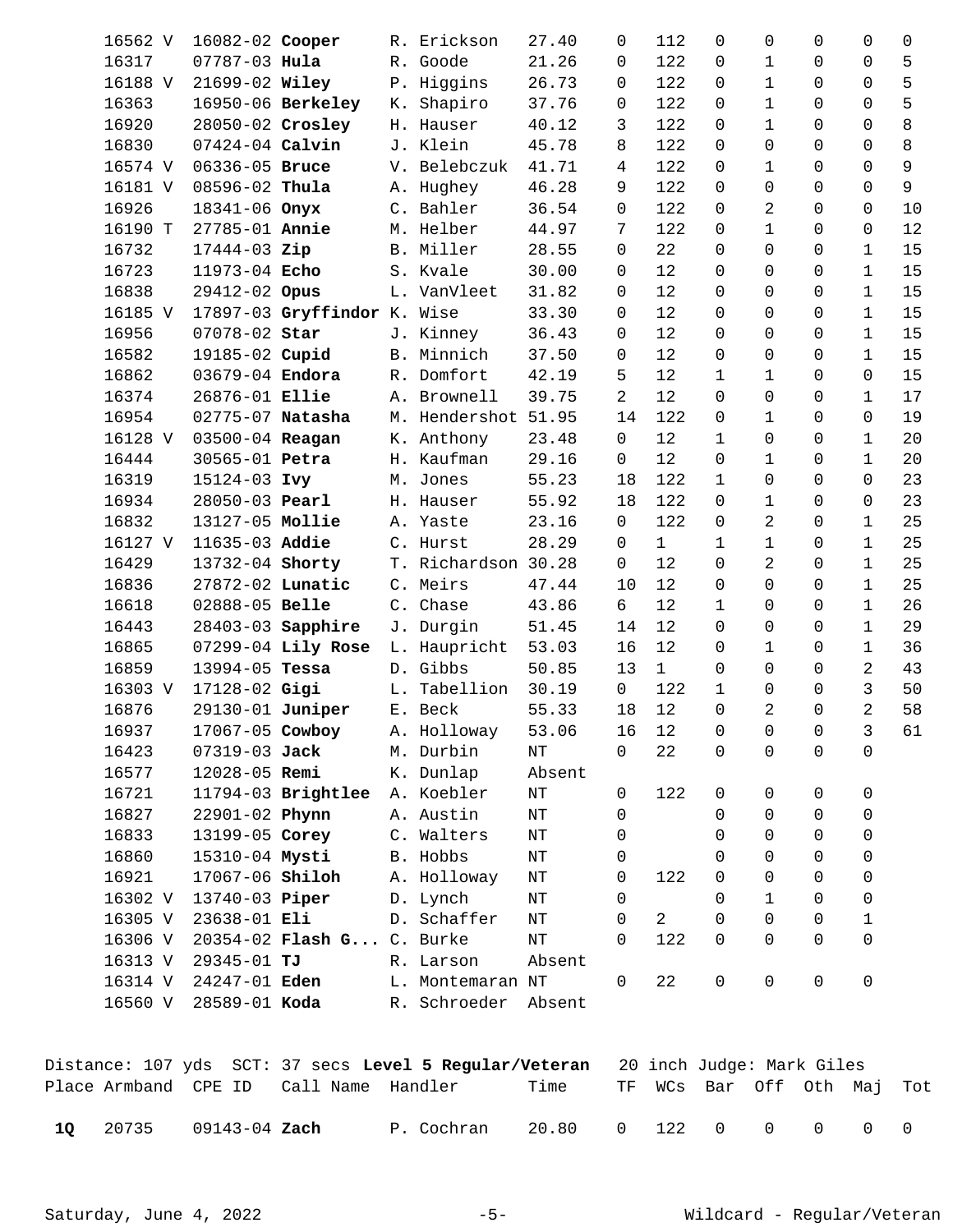| <b>2Q</b> | 20928 V | 22827-01 Pirlo         |                             | R. Loffredo         | 20.84 | 0              | 122     | 0            | 0              | $\Omega$            | 0              | 0              |
|-----------|---------|------------------------|-----------------------------|---------------------|-------|----------------|---------|--------------|----------------|---------------------|----------------|----------------|
| 3Q        | 20324 T | 28204-01 Two           |                             | L. Anderson         | 21.45 | 0              | 122     | $\Omega$     | $\Omega$       | 0                   | 0              | $\mathbf 0$    |
| 4Q        | 20738   | 25718-02 Zeus          |                             | E. Clark            | 21.76 | 0              | 122     | $\Omega$     | 0              | 0                   | 0              | $\mathbf 0$    |
| Q         | 20982   | 21521-02 Salty         |                             | N. Sorensen         | 22.91 | 0              | 122     | $\Omega$     | $\Omega$       | 0                   | 0              | $\overline{0}$ |
| Q         | 20488   | 29342-02 Zeke          |                             | D. Norwood          | 23.19 | $\Omega$       | 122     | 0            | 0              | 0                   | 0              | $\mathbf 0$    |
| Q         | 20486   | 28834-01 Bear          |                             | L. Jenkins          | 23.37 | 0              | 122     | $\Omega$     | $\Omega$       | $\Omega$            | 0              | 0              |
| Q         | 20741   | 26153-01 Fli           |                             | S. Gordon           | 23.58 | 0              | 122     | $\Omega$     | 0              | 0                   | 0              | 0              |
| Q         | 20623 V | 11300-04 Volley        |                             | D. Shelton          | 23.62 | 0              | 122     | $\Omega$     | $\Omega$       | 0                   | 0              | $\overline{0}$ |
| Q         | 20138   | 18088-02 Maddie        |                             | H. Weber            | 23.72 | 0              | 122     | $\Omega$     | 0              | $\mathbf 0$         | 0              | $\mathbf 0$    |
| Q         | 20985   | 27497-02 Toffee        |                             | L. Woodruff         | 23.81 | 0              | 122     | $\Omega$     | 0              | $\Omega$            | 0              | 0              |
| Q         | 20485   | 27848-01 Ripley        |                             | E. Woodard          | 25.98 | 0              | 122     | $\Omega$     | 0              | $\Omega$            | 0              | $\mathbf 0$    |
| Q         | 20973   | 06190-05 Boz           |                             | M. Snyder           | 26.02 | 0              | 122     | $\Omega$     | $\Omega$       | 0                   | 0              | $\overline{0}$ |
| Q         | 20971 V | 20550-02 Rue           |                             | J. Koras            | 26.06 | $\Omega$       | 122     | 0            | 0              | 0                   | 0              | $\overline{0}$ |
| Q         | 20580 V | 15741-02 Sara          |                             | S. Johnston         | 26.37 | 0              | 122     | $\Omega$     | 0              | 0                   | 0              | 0              |
| Q         | 20929 V | 22932-01 Eli           |                             | E. Bowman           | 26.38 | 0              | 122     | $\Omega$     | 0              | 0                   | 0              | 0              |
| Q         | 20492   | 12062-04 Jalen         |                             | J. Cribb            | 26.69 | 0              | 122     | $\Omega$     | $\Omega$       | 0                   | 0              | $\overline{0}$ |
| Q         | 20425 V | $10462 - 03$ Dug       |                             | A. Fern             | 26.97 | 0              | 122     | 0            | 0              | $\mathbf 0$         | 0              | $\mathbf 0$    |
| Q         | 20953 V | $25093 - 01$ AJ        |                             | K. Streeter         | 27.16 | 0              | 122     | $\Omega$     | 0              | 0                   | 0              | $\mathbf 0$    |
| Q         | 20387   | 26876-04 Jyn           |                             | A. Brownell         | 27.21 | $\Omega$       | 122     | $\Omega$     | 0              | $\Omega$            | 0              | $\Omega$       |
| Q         | 20365 V | 19021-01 Bosco         |                             | D. Anthony          | 28.53 | 0              | 122     | $\Omega$     | 0              | 0                   | 0              | $\Omega$       |
| Q         | 20482   | 26237-01 Rue           |                             | A. Pagan            | 29.74 | $\Omega$       | 122     | $\Omega$     | 0              | 0                   | 0              | $\mathbf 0$    |
| Q         | 20378   | 03511-06 Danteh        |                             | A. Malott           | 30.17 | 0              | 122     | $\Omega$     | 0              | 0                   | 0              | $\mathbf 0$    |
| Q         | 20585 V | 22459-03 Summit        |                             | C. Diaz             | 30.29 | 0              | 122     | $\Omega$     | 0              | 0                   | 0              | $\Omega$       |
| Q         | 20628 V | 22099-02 Duncan        |                             | R. Cooney           | 30.29 | 0              | 122     | $\Omega$     | 0              | 0                   | 0              | $\Omega$       |
| Q         | 20976   | 27497-01 Toasty        |                             | L. Woodruff         | 30.44 | $\Omega$       | 122     | $\Omega$     | $\Omega$       | $\mathbf 0$         | 0              | $\overline{0}$ |
| Q         | 20388   |                        | 21149-09 Boom Boom          | J. Hughes           | 30.67 | 0              | 122     | 0            | 0              | $\mathbf 0$         | 0              | $\mathbf 0$    |
| Q         | 20432 V | $20182 - 02$ Kira      |                             | D. Miller           | 30.71 | 0              | 122     | $\Omega$     | 0              | $\Omega$            | 0              | 0              |
| Q         | 20839 V | $07638 - 06$ Maxx      |                             | S. Nevitt           | 31.21 | 0              | 122     | $\Omega$     | 0              | 0                   | 0              | 0              |
| Q         | 20318 V | $14604 - 03$ Zuri      |                             | S. Grachek          | 32.77 | $\Omega$       | 122     | $\Omega$     | $\Omega$       | 0                   | 0              | $\overline{0}$ |
| Q         | 20376 V | $29214-01$ Charlie     |                             | E. Russell          | 32.89 | 0              | 122     | 0            | 0              | 0                   | 0              | $\mathbf 0$    |
| Q         | 20472   | 07963-04 Pepper        |                             | B. Menini           | 33.16 | 0              | 122     | $\Omega$     | $\Omega$       | 0                   | 0              | 0              |
| Q         | 20384   |                        | 17994-02 Wally              | J. Seitz            | 34.59 | 0              | 122     | $\Omega$     | 0              | 0                   | 0              | $\mathbf 0$    |
| Q         | 20575 V | $07772 - 02$ Tesla     |                             | K. Haveman-Ku 34.87 |       | $\Omega$       | 122     | $\Omega$     | $\Omega$       | $\Omega$            | $\Omega$       | $\overline{0}$ |
| Q         |         | 20967 V 26462-01 Yoshi |                             | W. Sweet            | 35.52 | $\overline{0}$ | $122$ 0 |              | $\overline{0}$ | $\overline{0}$      | $\overline{0}$ | $\mathsf{O}$   |
| Q         | 20328   | 12000-08 Susi          |                             | D. Keith            | 35.63 | 0              | 122     | 0            | 0              | 0                   | 0              | 0              |
| Q         | 20351 V | 26425-01 Maggie        |                             | D. Funk             | 35.71 | 0              | 122     | 0            | 0              | $\mathbf 0$         | 0              | 0              |
| Q         | 20952 V | 20550-01 Cote          |                             | J. Koras            | 37.12 | 0              | 122     | 0            | 0              | 0                   | 0              | 0              |
| Q         | 20139   | 20447-04 Ranger        |                             | R. Heinecke         | 37.36 | 0              | 122     | 0            | 0              | $\mathbf 0$         | 0              | 0              |
| Q         | 20631 V |                        | $25402 - 01$ Sullivan       | E. Nalley           | 37.69 | 0              | 122     | 0            | 0              | 0                   | 0              | 0              |
| Q         | 20372 V | 26236-01 Zack          |                             | S. Hughes           | 38.00 | 1              | 122     | 0            | 0              | 0                   | 0              | $\mathbf{1}$   |
| Q         | 20141   | 23142-02 Dazzle        |                             | D. Wilson           | 38.09 | $\mathbf{1}$   | 122     | 0            | 0              | 0                   | 0              | $\mathbf{1}$   |
| Q         | 20536   | 14181-08 Nick          |                             | A. Faas             | 19.41 | $\mathbf 0$    | 122     | $\mathbf{1}$ | 0              | 0                   | 0              | 5              |
| Q         | 20734   |                        | 07813-07 Major C A. Koebler |                     | 21.26 | 0              | 122     | $\mathbf 1$  | 0              | 0                   | 0              | $\mathsf S$    |
| Q         | 20481   | 22355-02 Callie        |                             | K. Metz             | 26.78 | 0              | 122     | $\mathbf 1$  | 0              | 0                   | 0              | 5              |
| Q         | 20739   | 22369-03 Reacher       |                             | M. Holland          | 26.88 | 0              | 122     | $\mathbf{1}$ | 0              | 0                   | 0              | 5              |
| Q         | 20469   | 06507-04 Joy           |                             | S. Amsden           | 27.42 | 0              | 122     | $\mathbf{1}$ | 0              | $\mathbf 0$         | 0              | 5              |
| Q         | 20331   | 20992-03 Hamish        |                             | C. Moore            | 30.09 | 0              | 122     | $\mathbf{1}$ | 0              | 0                   | 0              | 5              |
| Q         | 20633 V | 27916-01 Bella         |                             | C. Bye              | 31.98 | 0              | 122     | $\mathbf{1}$ | 0              | 0                   | 0              | 5              |
| Q         | 20747   | 05187-05 Teppo         |                             | J. Schlegel         | 32.89 | 0              | 122     | 1            | 0              | 0                   | 0              | 5              |
| Q         | 20135   | 11635-04 Caliber       |                             | C. Hurst            | 37.40 | $\Omega$       | 122     | $\mathbf{1}$ | 0              | 0                   | 0              | 5              |
| Q         | 20720 V | 26536-03 Shade         |                             | T. Widenhouse 37.40 |       | 0              | 122     | $\mathbf 1$  | 0              | 0                   | 0              | 5              |
| Q         | 20370 V | 25468-03 Spark         |                             | J. Franke           | 42.00 | 5.             | 122     | 0            | $\mathsf{O}$   | $\mathsf{O}\xspace$ | 0              | 5              |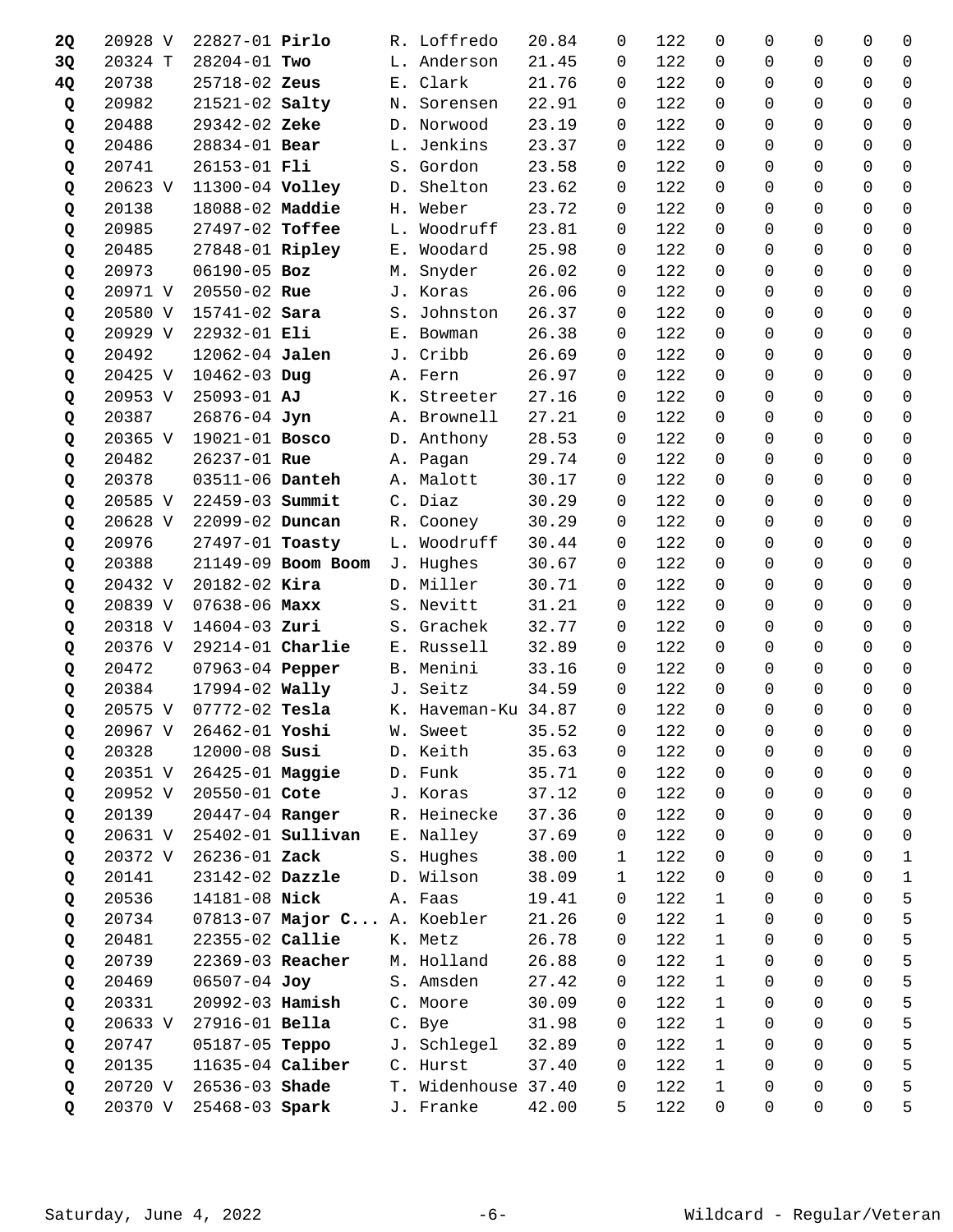|    | 20464   | $09229 - 06$ Majik       |                          |            | K. Tudor                                               | 25.51     | $\Omega$     | 22             | $\Omega$                  | 0            | $\Omega$     | 0              | 0              |
|----|---------|--------------------------|--------------------------|------------|--------------------------------------------------------|-----------|--------------|----------------|---------------------------|--------------|--------------|----------------|----------------|
|    | 20489   | 29523-01 Hopper          |                          |            | M. Miller                                              | 26.21     | 0            | 22             | $\Omega$                  | $\Omega$     | $\Omega$     | 0              | $\mathbf 0$    |
|    | 20416 V | 13732-03 Frankie         |                          |            | T. Richardson 26.03                                    |           | 0            | 122            | 0                         | 1            | $\Omega$     | $\Omega$       | 5              |
|    | 20825 V | 07638-05 Jett            |                          |            | D. Yaste                                               | 30.27     | 0            | 112            | $\Omega$                  | $\mathbf 1$  | $\Omega$     | $\Omega$       | 5              |
|    | 20984   | 26526-01 Indie           |                          |            | R. Wasilak                                             | 43.59     | 6            | 122            | $\Omega$                  | $\Omega$     | $\Omega$     | $\Omega$       | 6              |
|    | 20329   | 13740-04 Henri           |                          |            | D. Lynch                                               | 44.42     | 7            | 122            | $\Omega$                  | $\Omega$     | $\Omega$     | $\Omega$       | 7              |
|    | 20533   | $01514 - 07$ Luna        |                          |            | T. Hendrix                                             | 44.56     | 7            | 122            | $\Omega$                  | $\Omega$     | $\Omega$     | $\Omega$       | $7\phantom{.}$ |
|    | 20366 V | 21149-04 Brownie         |                          |            | J. Hughes                                              | 45.15     | 8            | 122            | $\Omega$                  | $\Omega$     | $\Omega$     | $\Omega$       | 8              |
|    | 20487   | 29093-01 Brooks          |                          |            | S. Lyons                                               | 45.29     | 8            | 122            | $\Omega$                  | $\Omega$     | $\Omega$     | $\Omega$       | 8              |
|    | 20532   |                          | 16706-03 Sweet Pea       |            | G. Stevens                                             | 26.45     | 0            | 122            | $\mathbf{1}$              | $\mathbf{1}$ | $\Omega$     | $\Omega$       | 10             |
|    | 20332   | 25370-03 Moss            |                          |            | A. McCabe                                              | 37.33     | 0            | 122            | 2                         | $\Omega$     | $\Omega$     | $\mathbf 0$    | 10             |
|    | 20478   | 09229-07 Vision          |                          | К.         | Tudor                                                  | 22.31     | 0            | $\mathbf{1}$   | $\Omega$                  | $\Omega$     | $\Omega$     | $\mathbf 1$    | 15             |
|    | 20537   | 21030-04 Zorro           |                          | D.         | Davidheise 25.18                                       |           | 0            | 12             | 0                         | 0            | $\Omega$     | 1              | 15             |
|    | 20142   | 12402-05 Wick            |                          | Н.         | Teegardin                                              | 27.46     | 0            | 12             | $\Omega$                  | $\Omega$     | $\Omega$     | 1              | 15             |
|    | 20391   | 25468-04 Breeze          |                          |            | J. Franke                                              | 33.17     | 0            | 12             | $\Omega$                  | $\Omega$     | $\Omega$     | $\mathbf{1}$   | 15             |
|    | 20385   | 18274-03 Cooper          |                          |            | D. Coglietta                                           | 34.63     | 0            | 12             | $\Omega$                  | $\Omega$     | $\Omega$     | $\mathbf{1}$   | 15             |
|    | 20386   | 19021-02 Oakie           |                          |            | D. Anthony                                             | 34.81     | 0            | 12             | 0                         | $\Omega$     | $\Omega$     | $\mathbf 1$    | 15             |
|    | 20382   | 09817-05 Aspen           |                          |            | J. Decato                                              | 36.21     | 0            | 12             | $\Omega$                  | $\Omega$     | $\Omega$     | $\mathbf{1}$   | 15             |
|    | 20383   | 12719-03 Keegan          |                          |            | B. Fitzgerald 36.66                                    |           | 0            | 12             | 0                         | $\Omega$     | $\Omega$     | $\mathbf 1$    | 15             |
|    | 20143   | 09829-02 Scout           |                          |            | D. Hurst                                               | 37.38     | 0            | 12             | $\Omega$                  | 0            | $\Omega$     | $\mathbf 1$    | 15             |
|    | 20491   | 30214-01 Callie          |                          |            | K. Arnold                                              | 41.80     | 4            | 122            | $\Omega$                  | 0            | $\Omega$     | $\mathbf 1$    | 19             |
|    | 20466   | 13727-03 Firefly         |                          | М.         | Marinovich 31.21                                       |           | 0            | 12             | $\Omega$                  | 1            | $\Omega$     | 1              | 20             |
|    | 20534   | 08270-06 Shack           |                          |            | M. Moser                                               | 32.30     | 0            | $\mathbf{1}$   | 0                         | $\mathbf{1}$ | $\Omega$     | $\mathbf{1}$   | 20             |
|    | 20477   | 08271-06 Toohey          |                          |            | K. Pudenz                                              | 32.84     | 0            | 12             | $\Omega$                  | $\mathbf{1}$ | $\Omega$     | $\mathbf{1}$   | 20             |
|    | 20645   |                          | 28145-01 <b>Fletcher</b> | <b>B</b> . | Ship                                                   | 43.20     | 6            | 12             | $\Omega$                  | $\Omega$     | $\Omega$     | $\mathbf{1}$   | 21             |
|    | 20987   |                          | 15347-03 Ellie Mae       |            | H. Salamay                                             | 35.63     | 0            | 122            | $\mathbf{1}$              | 0            | $\mathbf{1}$ | 1              | 25             |
|    | 20641   | 11300-05 Navy            |                          |            | D. Shelton                                             | 38.68     | $\mathbf{1}$ | 12             | $\mathbf{1}$              | $\mathbf{1}$ | $\Omega$     | $\mathbf{1}$   | 26             |
|    | 20584 V | 21511-02 Fenway          |                          |            | R. Conti                                               | 51.44     | 14           | 122            | $\Omega$                  | $\mathbf{1}$ | $\Omega$     | $\mathbf 1$    | 34             |
|    | 20744   | 17800-02 Portia          |                          | Α.         | Walkowicz                                              | 52.17     | 15           | 12             | $\Omega$                  | $\mathbf 1$  | $\Omega$     | $\mathbf{1}$   | 35             |
|    | 20743   | 23067-02 Nico            |                          | B.         | Botteri                                                | 41.98     | 4            | $\mathbf{1}$   | $\Omega$                  | $\mathbf 1$  | $\Omega$     | 2              | 39             |
|    | 20745   | 16745-08 Storm           |                          |            | C. Roman                                               | 40.28     | 3            | $\mathbf{1}$   | 0                         | $\mathbf{1}$ | $\Omega$     | $\overline{4}$ | 68             |
|    | 20389   | 23029-02 Pirlo           |                          |            | L. Coffman                                             | NΤ        | 0            |                | 0                         | $\Omega$     | $\mathsf{O}$ | $\mathbf 1$    |                |
|    | 20463   | 08271-07 Koda            |                          |            | K. Pudenz                                              | $\rm{NT}$ | 0            |                | $\Omega$                  | $\mathbf{1}$ | $\Omega$     | $\mathbf 1$    |                |
|    | 20475   | 10804-03 Fergie          |                          |            | S. Cappiello                                           | NT        | 0            | 1              | 0                         | 1            | 0            | 0              |                |
|    | 20484   | 27200-01 Dakota          |                          |            | J. Copenhaver NT                                       |           | 0            | $\mathbf{1}$   | 0                         | $\mathbf 1$  | 0            | 0              |                |
|    | 20639   | 02888-04 <b>Flynn</b>    |                          |            | C. Chase                                               | ΝT        | 0            | $\mathbf 1$    | $\mathbf{1}$              | $\mathbf{1}$ | $\mathbf 0$  | 1              |                |
|    | 20737   | 23510-02 Colt            |                          |            | B. Workman                                             | ΝT        | 0            |                | $\mathbf{1}$              | 0            | $\Omega$     | 0              |                |
|    | 20975   | 15325-04 Jelly           |                          |            | H. Salamay                                             | ΝT        | 0            | 2              | 0                         | $\mathbf{1}$ | 0            | 2              |                |
|    | 20981   | $20550 - 04$ Remy        |                          |            | J. Koras                                               | NΤ        | 0            | $\mathbf{1}$   | 0                         | $\Omega$     | $\Omega$     | 0              |                |
|    | 20988   | $20550 - 03$ Tek         |                          |            | J. Koras                                               | ΝT        | 0            | $\overline{a}$ | 0                         | $\Omega$     | $\Omega$     | 1              |                |
|    | 20877 V | 07299-03 Shadow          |                          |            | L. Haupricht                                           | NΤ        | 0            | 22             | $\Omega$                  | $\Omega$     | $\Omega$     | $\mathbf 0$    |                |
|    |         |                          |                          |            | Distance: 107 yds SCT: 37 secs Level 5 Regular/Veteran |           |              |                | 24 inch Judge: Mark Giles |              |              |                |                |
|    |         | Place Armband CPE ID     | Call Name Handler        |            |                                                        | Time      | ΤF           | WCs            | Bar                       |              | Off Oth Maj  |                | Tot            |
|    |         |                          |                          |            |                                                        |           |              |                |                           |              |              |                |                |
| 1Q | 24884   | 25126-02 Olive           |                          |            | B. Slicker                                             | 21.07     | 0            | 122            | 0                         | 0            | 0            | 0              | 0              |
| 2Q |         | 24989 V 29427-02 Thunder |                          |            | D. Peatt                                               | 29.52     | 0            | 122            | 0                         | 0            | $\mathbf 0$  | 0              | $\mathsf{O}$   |
| 3Q | 24887   | 21932-04 Lincoln         |                          |            | P. Karst                                               | 31.40     | 0            | 122            | $\Omega$                  | 0            | $\Omega$     | $\Omega$       | 0              |
|    |         |                          |                          |            |                                                        |           |              |                |                           |              |              |                |                |

| 40 | 24888 19640-03 <b>Kayza</b>     | K. Paulsen | 32.51 0 122 0 0 0 0 0 |  |  |  |  |
|----|---------------------------------|------------|-----------------------|--|--|--|--|
|    | Q 24886 27683-01 Bernie         | K. Lewis   | 36.23 0 122 0 0 0 0 0 |  |  |  |  |
|    | $Q = 24333$ V $14997-02$ Sydney | C. Matzok  | 38.21 1 122 0 0 0 0 1 |  |  |  |  |
|    |                                 |            |                       |  |  |  |  |
|    |                                 |            |                       |  |  |  |  |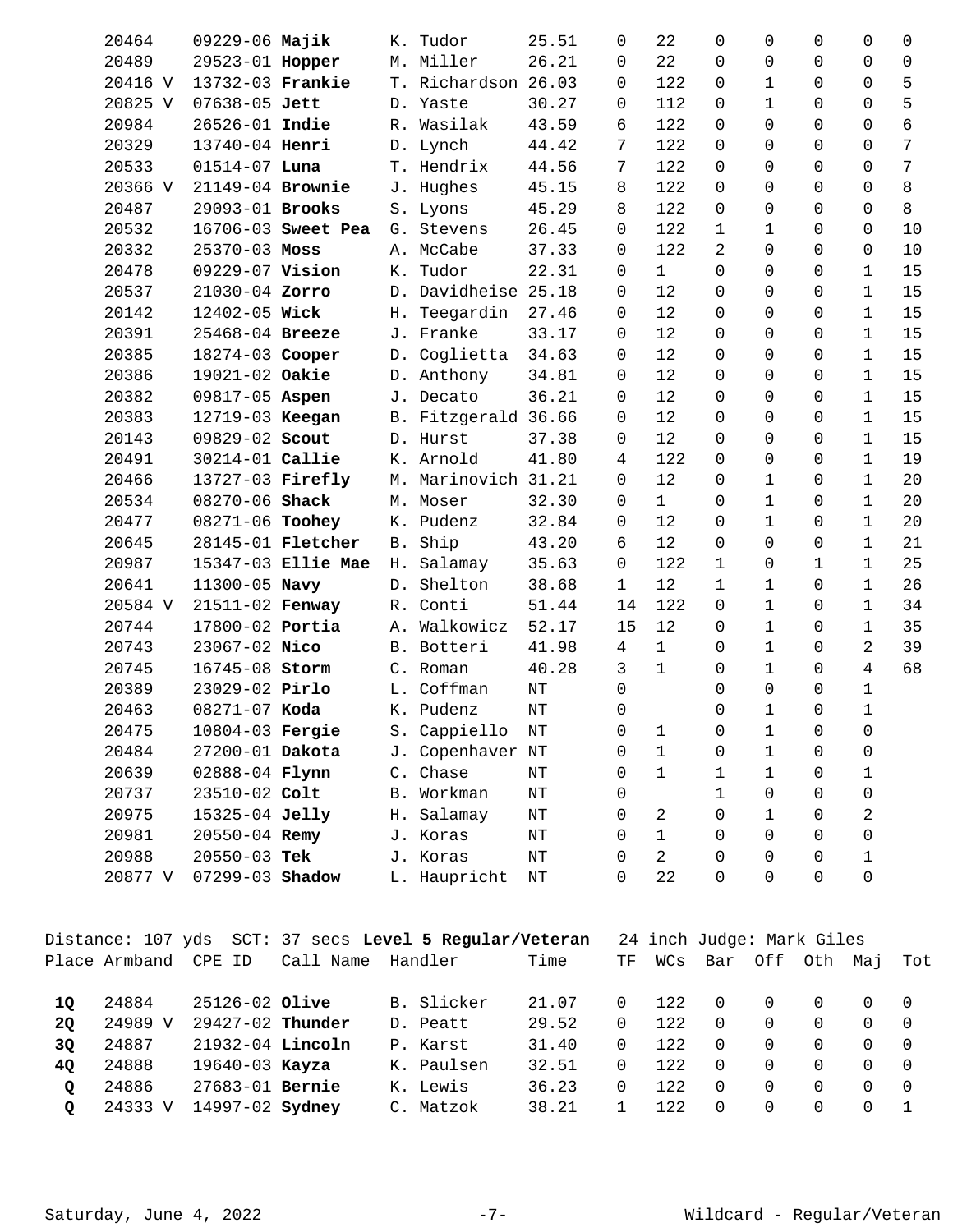| 24880 H | 10559-02 Kazzie       |  | K. Alexander- 40.04 |       | 3        | 221      | $\Box$   |          | $\Omega$ |  |
|---------|-----------------------|--|---------------------|-------|----------|----------|----------|----------|----------|--|
| 24539 V | 22241-03 <b>Ava</b>   |  | D. Sheatler         | 46.40 | 9.       | 122      | $\cap$   |          | $\Omega$ |  |
| 24882   | 15373-05 <b>Bodie</b> |  | J. Leitzsch         | 26.30 | $\Omega$ | 122      | $\sim$ 1 |          | $\Omega$ |  |
| 24480 V | 21830-02 Watson       |  | K. Shiple           | 34.10 | $\Omega$ | 12       | $\Omega$ | $\Omega$ | $\Omega$ |  |
| 24742 V |                       |  | S. Klein            | 41.32 | 4        | $\sim$ 1 | $\Omega$ | $\Omega$ | $\Omega$ |  |
| 24977 V | 29427-01 <b>Storm</b> |  | D. Peatt            | NT    | $\Omega$ | 12       |          | $\cap$   | $\Omega$ |  |

|      |                     |                                        | Distance: 107 yds SCT: 42 secs Level C Regular/Veteran 4 inch Judge: Mark Giles |                       |  |  |                            |  |
|------|---------------------|----------------------------------------|---------------------------------------------------------------------------------|-----------------------|--|--|----------------------------|--|
|      |                     | Place Armband CPE ID Call Name Handler |                                                                                 | Time                  |  |  | TF WCs Bar Off Oth Maj Tot |  |
| - 10 | 4503 26169-01 Molly |                                        | T. Urban                                                                        | 42.51 0 122 0 0 0 0 0 |  |  |                            |  |

|    | Distance: 107 yds |                         | SCT: 42 secs Level C Regular/Veteran |                     |           |                 |     | 8 inch Judge: Mark Giles |              |                |                |                |
|----|-------------------|-------------------------|--------------------------------------|---------------------|-----------|-----------------|-----|--------------------------|--------------|----------------|----------------|----------------|
|    | Place Armband     | CPE ID                  | Call Name Handler                    |                     | Time      | TF              | WCs | Bar                      | Off          | Oth Maj        |                | Tot            |
| 1Q | 8607              | 14464-02 Indy           |                                      | D. Gentile          | 18.55     | 0               | 122 | 0                        | $\Omega$     | 0              | $\mathbf 0$    | 0              |
| 2Q | 8670              |                         | 17560-03 Cotton  S. Bankson          |                     | 22.30     | 0               | 122 | $\Omega$                 | $\Omega$     | $\mathbf 0$    | $\Omega$       | $\mathsf{O}$   |
| 3Q | 8211              |                         | 26963-01 Hercules                    | B. Wyatt            | 23.05     | $\mathsf{O}$    | 122 | $\Omega$                 | $\Omega$     | $\Omega$       | $\Omega$       | $\mathbf 0$    |
| 4Q | 8168              | 08596-04 Litchi         |                                      | A. Hughey           | 24.91     | 0               | 122 | $\Omega$                 | $\Omega$     | $\Omega$       | $\mathbf 0$    | $\mathbf 0$    |
| Q  | 8176 H            |                         | 25962-02 Bob Hope                    | M. Poulin           | 24.97     | 0               | 122 | $\Omega$                 | $\Omega$     | $\mathbf 0$    | $\mathbf 0$    | $\mathbf 0$    |
| Q  | 8614              | 26241-02 Bruiser        |                                      | B. Cohen            | 25.07     | $\Omega$        | 122 | $\Omega$                 | $\Omega$     | $\Omega$       | $\Omega$       | $\mathbf 0$    |
| Q  | 8773              | 25781-02 Maeve          |                                      | D. Scheel           | 25.82     | $\mathbf 0$     | 122 | $\Omega$                 | $\Omega$     | $\Omega$       | $\Omega$       | $\mathbf 0$    |
| Q  | 8203              | $16941 - 03$ Tally      |                                      | H. Muir             | 26.23     | 0               | 122 | $\Omega$                 | $\Omega$     | $\Omega$       | $\Omega$       | $\mathbf 0$    |
| Q  | 8605              | $10856 - 05$ Gabi       |                                      | C. Ponyah           | 26.72     | 0               | 122 | $\Omega$                 | $\Omega$     | $\Omega$       | $\Omega$       | $\Omega$       |
| Q  | 8679              | 30579-02 Ruthie         |                                      | J. Cope             | 27.44     | 0               | 122 | $\Omega$                 | $\Omega$     | $\Omega$       | $\Omega$       | $\Omega$       |
| Q  | 8658 V            | 26242-02 Alicia         |                                      | K. Christian        | 28.60     | 0               | 122 | $\Omega$                 | $\Omega$     | $\Omega$       | $\Omega$       | 0              |
| Q  | 8675              | 19574-04 Tyke           |                                      | C. LaCombe          | 29.44     | 0               | 122 | $\Omega$                 | $\Omega$     | $\Omega$       | $\Omega$       | $\Omega$       |
| Q  | 8807              | $11741 - 04$ Ilsa       |                                      | T. Nolan            | 29.58     | $\Omega$        | 122 | $\Omega$                 | $\Omega$     | $\Omega$       | $\Omega$       | $\Omega$       |
| Q  | 8177              | 25979-01 Gretzky        |                                      | M. Sutjiamin        | 31.42     | 0               | 122 | $\Omega$                 | $\Omega$     | $\overline{0}$ | 0              | $\mathbf 0$    |
| Q  | 8255 V            | $26248 - 01$ Tails      |                                      | E. Smith            | 32.87     | 0               | 122 | $\Omega$                 | $\Omega$     | $\mathbf 0$    | $\Omega$       | $\mathbf 0$    |
| Q  | 8413 V            | 19626-04 Eloise         |                                      | J. Locke            | 34.40     | 0               | 122 | $\Omega$                 | $\Omega$     | $\Omega$       | $\Omega$       | $\Omega$       |
| Q  | 8656 V            | 23093-02 Riker          |                                      | A. Meeler           | 34.68     | 0               | 122 | $\Omega$                 | $\Omega$     | $\Omega$       | $\Omega$       | $\Omega$       |
| Q  | 8530              | 25855-03 Louie          |                                      | S. Botkin           | 35.57     | 0               | 122 | $\Omega$                 | $\Omega$     | $\Omega$       | $\Omega$       | $\Omega$       |
| Q  | 8657 V            | 22892-01 Rocko          |                                      | A. Lonneman         | 38.33     | 0               | 122 | $\Omega$                 | $\Omega$     | $\Omega$       | $\Omega$       | $\Omega$       |
| Q  | 8407 V            | $07009 - 05$ Missy      |                                      | K. Swan             | 38.64     | 0               | 122 | $\Omega$                 | $\Omega$     | $\Omega$       | $\Omega$       | 0              |
| Q  | 8612              | 19134-08 Kiwi           |                                      | C. Fithian          | 41.26     | 0               | 122 | $\Omega$                 | $\Omega$     | $\Omega$       | $\Omega$       | $\Omega$       |
| Q  | 8604              | 09393-04 Billy          |                                      | S. Tanner           | 42.22     | 0               | 122 | $\Omega$                 | $\Omega$     | $\Omega$       | $\Omega$       | 0              |
|    | 8770              | 24949-01 Lily           |                                      | P. Bisker           | 44.88     | $\overline{2}$  | 122 | $\Omega$                 | $\Omega$     | $\Omega$       | $\Omega$       | $\overline{2}$ |
|    | 8166              | $08144 - 05$ Mia        |                                      | M. Buchel           | 49.46     | $7\phantom{.0}$ | 122 | $\Omega$                 | $\Omega$     | $\mathbf 0$    | $\mathsf{O}$   | $7\phantom{.}$ |
|    | 8256 V            | $02584 - 03$ Nico       |                                      | A. Potter           | 46.85     | $4\overline{ }$ | 12  | $\mathbf 0$              | $\mathbf{1}$ | $\mathbf 0$    | $\overline{0}$ | $\overline{9}$ |
|    | 8751              | 01158-05 <b>Floozie</b> |                                      | L. Kosmowski        | 53.31     | 11              | 122 | $\Omega$                 | $\Omega$     | $\overline{0}$ | $\mathbf 0$    | 11             |
|    | 8169              | 11124-02 Plinko         |                                      | M. Hinckley         | NΤ        | 0               | 22  | $\Omega$                 | $\Omega$     | $\Omega$       | $\Omega$       |                |
|    | 8171              | 16699-02 Rufus          |                                      | Y. Clark            | Absent    |                 |     |                          |              |                |                |                |
|    | 8210              | 26066-01 <b>Piper</b>   |                                      | L. Parkanzky        | $\rm{NT}$ | $\mathbf 0$     | 12  | 0                        | $\Omega$     | 0              | 0              |                |
|    | 8271              |                         | 14058-08 Charlie R. Stewart          |                     | NT        | $\Omega$        | 122 | $\Omega$                 | $\Omega$     | $\Omega$       | $\mathbf 0$    |                |
|    | 8519              | 22419-01 Mia            |                                      | M. Cortese          | $\rm{NT}$ | $\Omega$        |     | $\Omega$                 | $\Omega$     | $\overline{0}$ | $\mathbf 0$    |                |
|    | 8805              | 07288-02 Cindy          |                                      | M. Abdo             | Absent    |                 |     |                          |              |                |                |                |
|    | 8157 V            | 22485-01 Sadie          |                                      | V. Shelburne Absent |           |                 |     |                          |              |                |                |                |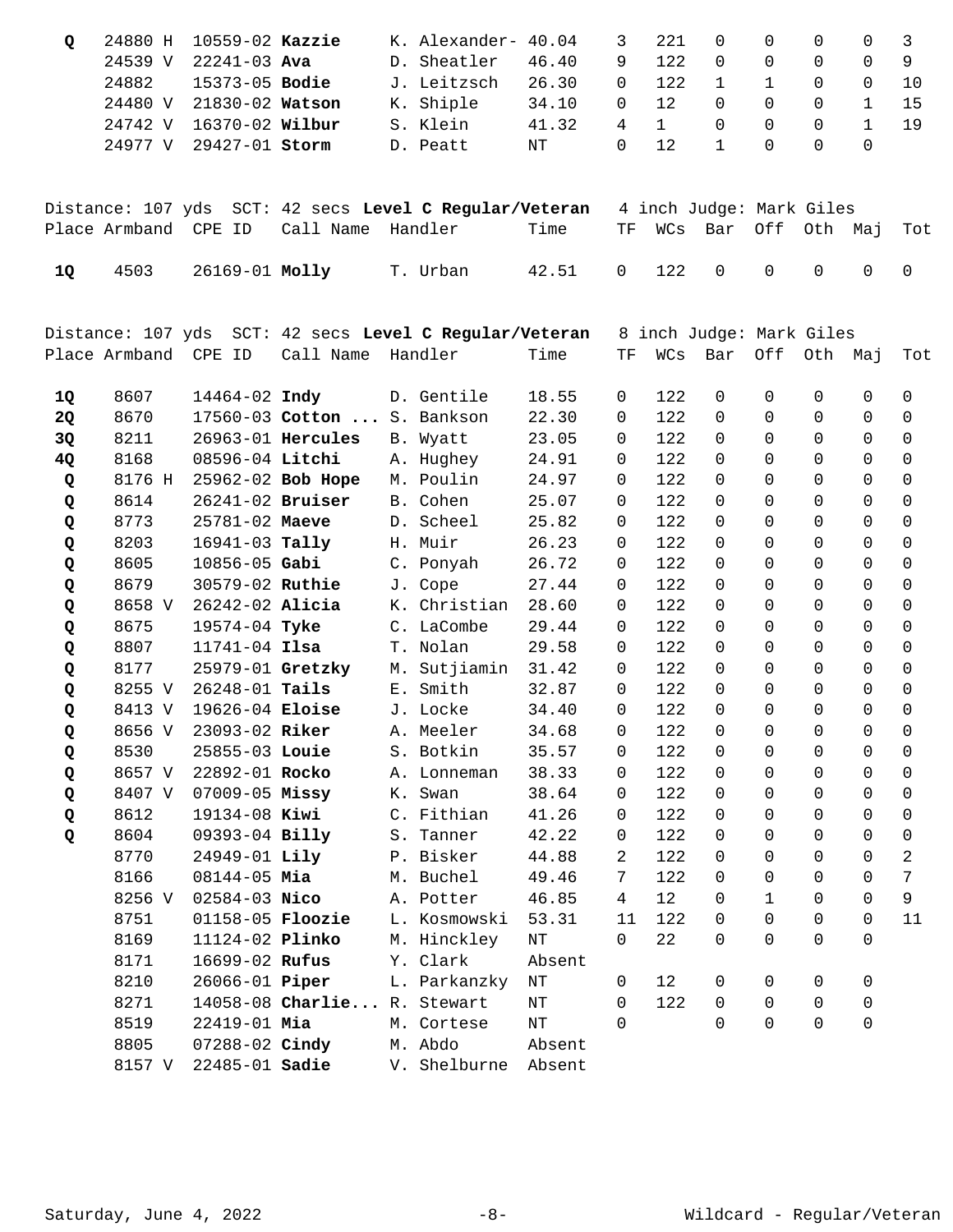|    | Distance: 107 yds |                         | SCT: 42 secs Level C Regular/Veteran |       |              |       |              |                |              | 12 inch Judge: Mark Giles |              |              |                     |
|----|-------------------|-------------------------|--------------------------------------|-------|--------------|-------|--------------|----------------|--------------|---------------------------|--------------|--------------|---------------------|
|    | Place Armband     | CPE ID                  | Call Name                            |       | Handler      | Time  | TF           | WCs            | Bar          | Off                       | Oth          | Мај          | Tot                 |
| 1Q | 12910             | 12905-02 Lexi           |                                      |       | N. Schmidt   | 20.59 | $\mathbf 0$  | 122            | 0            | 0                         | $\mathbf 0$  | 0            | 0                   |
| 2Q | 12163 V           | 04642-03 Mirage         |                                      |       | S. Reinolt   | 21.89 | $\Omega$     | 122            | $\Omega$     | $\Omega$                  | $\Omega$     | $\Omega$     | $\Omega$            |
| 3Q | 12518 V           | 04564-06 Roo            |                                      | R.    | Strasser     | 22.76 | 0            | 122            | $\Omega$     | $\Omega$                  | $\Omega$     | $\Omega$     | $\Omega$            |
| 4Q | 12287             | 22325-02 Watson         |                                      |       | S. Bonczyk   | 23.42 | 0            | 122            | $\Omega$     | $\Omega$                  | $\Omega$     | $\Omega$     | $\Omega$            |
| Q  | 12455             | 15941-02 Eddie          |                                      | J.    | Mendoza      | 23.74 | 0            | 122            | $\Omega$     | $\Omega$                  | $\Omega$     | $\Omega$     | 0                   |
| Q  | 12915             | 29205-01 Winnie         |                                      |       | A. Day       | 24.28 | $\Omega$     | 122            | $\Omega$     | $\Omega$                  | $\Omega$     | $\Omega$     | $\Omega$            |
| Q  | 12688             | 24560-01 <b>Sunny</b>   |                                      |       | T. Brough    | 25.28 | 0            | 122            | $\Omega$     | $\Omega$                  | $\Omega$     | $\Omega$     | $\Omega$            |
| Q  | 12907             | 10900-08 Beetle         |                                      |       | G. Chapman   | 25.44 | 0            | 122            | $\Omega$     | $\Omega$                  | $\Omega$     | $\Omega$     | 0                   |
| Q  | 12179 V           | 28140-01 Rocket         |                                      |       | M. McElwee   | 25.96 | 0            | 122            | $\Omega$     | $\Omega$                  | $\Omega$     | $\Omega$     | $\mathbf 0$         |
| Q  | 12122             | 05051-07 Steeler        |                                      |       | S. Deakin    | 26.06 | 0            | 122            | $\Omega$     | $\Omega$                  | $\Omega$     | $\Omega$     | $\Omega$            |
| Q  | 12802 V           | 23092-01 Kibo           |                                      |       | S. Nevitt    | 26.50 | 0            | 122            | $\Omega$     | $\Omega$                  | $\Omega$     | $\Omega$     | 0                   |
| Q  | 12105 V           | 06948-04 Calvin         |                                      |       | B. Gilday    | 26.95 | 0            | 122            | $\Omega$     | $\Omega$                  | $\Omega$     | $\Omega$     | 0                   |
| Q  | 12229             | 26221-03 Gracie         |                                      |       | C. Mosca     | 27.45 | 0            | 122            | $\Omega$     | $\Omega$                  | $\Omega$     | $\Omega$     | $\mathbf 0$         |
| Q  | 12280             |                         | 15877-04 Benjamin                    | $P$ . | Schairer     | 28.95 | 0            | 122            | $\Omega$     | $\Omega$                  | $\Omega$     | $\Omega$     | $\Omega$            |
| Q  | 12460             | 25991-01 Jolie          |                                      |       | R. Goudreau  | 29.44 | $\Omega$     | 122            | $\Omega$     | $\Omega$                  | $\Omega$     | $\Omega$     | 0                   |
| Q  | 12222             | 23036-01 Murphy         |                                      |       | B. Kamel     | 29.68 | 0            | 122            | $\Omega$     | $\Omega$                  | $\Omega$     | $\Omega$     | $\Omega$            |
| Q  | 12226             | 27044-01 Abby           |                                      |       | D. Haynes    | 30.44 | 0            | 122            | $\Omega$     | $\Omega$                  | $\Omega$     | $\Omega$     | $\mathbf 0$         |
| Q  | 12217             | 02585-04 Ryder          |                                      | P.    | Idlof        | 31.76 | 0            | 122            | $\Omega$     | $\Omega$                  | $\Omega$     | $\Omega$     | $\Omega$            |
| Q  | 12207 V           | 20129-01 Blackie        |                                      | $S$ . | Howarth      | 32.36 | 0            | 122            | $\Omega$     | $\Omega$                  | $\Omega$     | $\Omega$     | 0                   |
| Q  | 12691             | 27734-01 Mimi           |                                      | Ν.    | Shimizu      | 32.53 | 0            | 122            | $\Omega$     | $\Omega$                  | $\Omega$     | $\Omega$     | $\Omega$            |
| Q  | 12813 V           | 27884-01 Cody           |                                      |       | C. Schafer   | 34.30 | 0            | 122            | $\Omega$     | $\Omega$                  | $\Omega$     | $\mathbf 0$  | 0                   |
| Q  | 12772 V           | 24984-01 Joey           |                                      |       | T. Knilans   | 35.52 | 0            | 122            | $\Omega$     | $\Omega$                  | $\Omega$     | $\Omega$     | 0                   |
| Q  | 12227             | 24676-02 Capri          |                                      |       | T. Keinz     | 36.19 | $\Omega$     | 122            | $\Omega$     | $\Omega$                  | $\Omega$     | $\Omega$     | 0                   |
| Q  | 12453             | 12276-03 Tribble        |                                      |       | V. Figure    | 36.85 | 0            | 122            | $\Omega$     | $\Omega$                  | $\Omega$     | $\Omega$     | 0                   |
| Q  | 12903             | $02361 - 04$ Flora      |                                      |       | E. Fletcher  | 37.54 | 0            | 122            | $\Omega$     | $\Omega$                  | $\Omega$     | $\mathbf 0$  | 0                   |
| Q  | 12693             | 29702-01 Oliver         |                                      |       | L. Bettinger | 38.81 | 0            | 122            | $\Omega$     | $\Omega$                  | $\Omega$     | $\Omega$     | 0                   |
| Q  | 12816             | 03122-09 WeeGee         |                                      | J.    | Rochedieu    | 38.97 | $\Omega$     | 122            | $\Omega$     | $\Omega$                  | $\Omega$     | $\Omega$     | $\Omega$            |
| Q  | 12218             | 03927-06 Babu           |                                      | D.    | Johnson      | 39.39 | 0            | 122            | $\Omega$     | $\Omega$                  | $\Omega$     | $\Omega$     | $\Omega$            |
| Q  | 12555             |                         | 16909-02 <b>Smuggler</b>             |       | K. Otis      | 39.74 | $\mathbf 0$  | 122            | $\Omega$     | $\Omega$                  | $\Omega$     | 0            | 0                   |
| Q  | 12783             | 10908-03 Ice            |                                      |       | J. Slivka    | 40.83 | 0            | 122            | $\Omega$     | $\Omega$                  | $\Omega$     | $\Omega$     | $\Omega$            |
| Q  | 12823             | 27872-01 Winnie         |                                      |       | C. Meirs     | 41.02 | 0            | 122            | 0            | 0                         | 0            | 0            | 0                   |
| Q  | 12282             | $06375 - 03$ Iso        |                                      |       | K. Boothe    | 41.32 | 0            | 122            | 0            | 0                         | 0            | 0            | 0                   |
| Q  | 12276 V           | 22325-01 Sadie          |                                      |       | S. Bonczyk   | 41.70 | 0            | 122            | 0            | $\Omega$                  | $\mathbf 0$  | $\mathbf 0$  | 0                   |
| Q  | 12753 V           |                         | 26385-02 Sir Percy                   |       | L. Kreps     | 42.54 | 0            | 122            | 0            | $\Omega$                  | $\Omega$     | $\mathsf{O}$ | $\mathsf{O}\xspace$ |
|    | 12288             |                         | 26038-02 Triscuit                    |       | R. Finley    | 23.41 | 0            | 122            | 0            | $\mathbf 1$               | $\Omega$     | 0            | 5                   |
|    | 12556             | 14261-02 Shelby         |                                      |       | R. Jacobi    | 33.25 | 0            | 122            | 0            | $\mathbf 1$               | $\Omega$     | $\Omega$     | 5                   |
|    | 12174 V           | 20892-01 <b>Paisley</b> |                                      |       | B. Bowden    | 35.13 | 0            | 122            | $\mathbf{1}$ | $\Omega$                  | $\Omega$     | 0            | 5                   |
|    | 12809 V           | 13973-03 Keiran         |                                      |       | S. Rockhill  | 47.26 | 5.           | 122            | 0            | $\Omega$                  | $\Omega$     | $\mathbf 0$  | 5                   |
|    | 12551             | 13724-03 Rhythm         |                                      |       | R. Hermance  | 49.23 | 7            | 122            | $\Omega$     | 0                         | $\Omega$     | 0            | $7\phantom{.}$      |
|    | 12686             | 22892-03 Billee         |                                      | $S$ . | Tempel       | 49.65 | 7            | 122            | 0            | 0                         | $\Omega$     | $\Omega$     | $7\overline{ }$     |
|    | 12666 V           | $05750 - 05$ Finn       |                                      |       | T. Landry    | 30.08 | 0            | 122            | $\Omega$     | 2                         | $\Omega$     | $\Omega$     | 10                  |
|    | 12669 V           | $15658 - 03$ AN'A       |                                      |       | J. Moore     | 30.49 | 0            | 22             | $\Omega$     | $\Omega$                  | $\Omega$     | $\mathbf{1}$ | 15                  |
|    | 12461             | 27363-01 Sawyer         |                                      |       | T. Dyson     | 43.89 | $\mathbf{1}$ | 12             | 0            | $\Omega$                  | $\Omega$     | $\mathbf{1}$ | 16                  |
|    | 12219             | 17324-02 DaCoda         |                                      |       | L. Steward   | ΝT    | 0            | $\overline{a}$ | 0            | $\Omega$                  | $\Omega$     | $\Omega$     |                     |
|    | 12811             | $21067 - 02$ Siya       |                                      |       | J. Austin    | NT    | 0            |                | 0            | $\Omega$                  | $\mathsf{O}$ | $\mathbf 0$  |                     |
|    |                   |                         |                                      |       |              |       |              |                |              |                           |              |              |                     |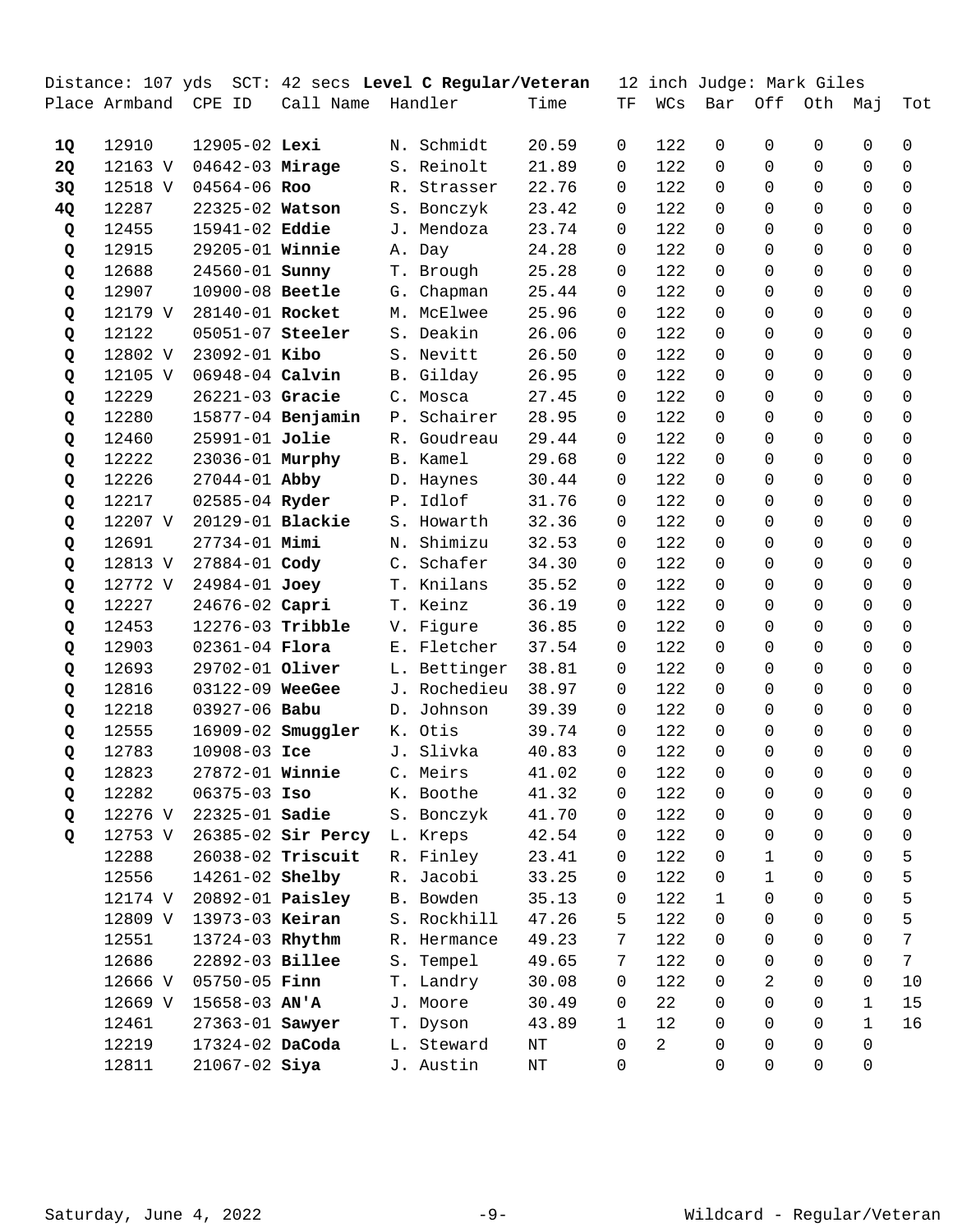|    | Distance: 107 yds |                        |                               |    | SCT: 37 secs Level C Regular/Veteran |       |                |     |                | 16 inch Judge: Mark Giles |              |                |                |
|----|-------------------|------------------------|-------------------------------|----|--------------------------------------|-------|----------------|-----|----------------|---------------------------|--------------|----------------|----------------|
|    | Place Armband     | CPE ID                 | Call Name                     |    | Handler                              | Time  | TF             | WCs | Bar            | Off                       | Oth          | Maj            | Tot            |
| 1Q | 16353             |                        | 04813-05 Ici Blue             |    | B. Hartman                           | 18.40 | 0              | 122 | $\mathbf 0$    | 0                         | $\mathbf 0$  | $\mathbf 0$    | 0              |
| 2Q | 16125 V           | 06948-03 Leela         |                               |    | B. Gilday                            | 22.12 | 0              | 122 | $\Omega$       | 0                         | $\Omega$     | $\mathbf 0$    | $\mathbf 0$    |
| 3Q | 16418             | 01557-06 Rose          |                               | C. | Thom                                 | 22.15 | 0              | 122 | 0              | $\Omega$                  | $\Omega$     | $\Omega$       | 0              |
| 4Q | 16184 T           | 17016-08 Dixie         |                               |    | D. Drouare                           | 22.47 | 0              | 122 | 0              | 0                         | $\Omega$     | $\Omega$       | $\Omega$       |
| Q  | 16419             | 02674-07 Ryder         |                               |    | K. Stanley                           | 22.52 | 0              | 122 | $\Omega$       | $\Omega$                  | $\Omega$     | $\Omega$       | 0              |
| Q  | 16924             | 10900-04 Toad          |                               |    | G. Chapman                           | 22.63 | 0              | 122 | $\Omega$       | 0                         | $\Omega$     | $\Omega$       | $\mathbf 0$    |
| Q  | 16559 V           | 24246-01 Sophie        |                               |    | J. Weiss                             | 23.29 | 0              | 122 | $\Omega$       | 0                         | $\Omega$     | $\Omega$       | $\Omega$       |
| Q  | 16731             | 11072-04 Patch         |                               |    | A. Okrasinski 23.89                  |       | 0              | 122 | $\Omega$       | 0                         | $\Omega$     | $\Omega$       | $\Omega$       |
| Q  | 16442             | 28258-02 Cora          |                               |    | F. Hudson                            | 24.30 | 0              | 122 | $\Omega$       | $\Omega$                  | $\Omega$     | $\Omega$       | 0              |
| Q  | 16426             | 10763-03 Grace         |                               |    | L. Eagler                            | 24.74 | 0              | 122 | $\Omega$       | 0                         | $\Omega$     | $\Omega$       | $\mathbf 0$    |
| Q  | 16936             | 10900-06 Squid         |                               |    | C. Foster                            | 25.10 | 0              | 122 | $\Omega$       | 0                         | $\Omega$     | $\Omega$       | $\Omega$       |
| Q  | 16871             |                        | 26486-01 Graycie              |    | D. Elder                             | 25.12 | 0              | 122 | $\Omega$       | 0                         | $\Omega$     | $\Omega$       | $\Omega$       |
| Q  | 16837             | 28727-01 Riley         |                               |    | L. Potter                            | 25.40 | 0              | 122 | $\Omega$       | $\Omega$                  | $\Omega$     | $\Omega$       | 0              |
| Q  | 16359             | 11495-03 Kimba         |                               |    | V. Haviland                          | 25.49 | 0              | 122 | $\Omega$       | $\Omega$                  | $\Omega$     | $\Omega$       | $\Omega$       |
| Q  | 16358             | 02821-03 Swiper        |                               |    | C. Snowden                           | 25.53 | 0              | 122 | $\Omega$       | 0                         | $\Omega$     | $\Omega$       | $\Omega$       |
| Q  | 16616             | $07529 - 06$ Navi      |                               |    | K. Caplan                            | 25.55 | 0              | 122 | $\Omega$       | 0                         | $\Omega$     | $\Omega$       | $\Omega$       |
| Q  | 16564 V           | 19269-01 Oreo          |                               |    | C. Grome                             | 26.11 | 0              | 122 | $\Omega$       | $\Omega$                  | $\Omega$     | $\Omega$       | $\Omega$       |
| Q  | 16352             | 03511-05 Kaioteh       |                               |    | A. Malott                            | 26.24 | 0              | 122 | $\Omega$       | $\Omega$                  | $\Omega$     | $\Omega$       | $\mathbf 0$    |
| Q  | 16835             | 23089-01 slyder        |                               |    | M. Abdo                              | 26.28 | 0              | 122 | $\Omega$       | 0                         | $\Omega$     | $\Omega$       | $\Omega$       |
| Q  | 16626             |                        | 19134-06 Vegemite             |    | C. Fithian                           | 27.06 | 0              | 122 | $\Omega$       | 0                         | $\Omega$     | $\Omega$       | $\Omega$       |
| Q  | 16422             | 05408-09 Jessie        |                               |    | J. Ritchhart                         | 27.19 | 0              | 122 | $\Omega$       | $\Omega$                  | $\Omega$     | $\Omega$       | $\Omega$       |
| Q  | 16581             | 29079-02 Peridot       |                               |    | L. Dickson                           | 27.25 | 0              | 122 | $\Omega$       | $\Omega$                  | $\Omega$     | $\Omega$       | $\mathbf 0$    |
| Q  | 16573             | 02646-05 Deena         |                               |    | C. Killam                            | 27.27 | 0              | 122 | 0              | 0                         | $\Omega$     | $\Omega$       | $\Omega$       |
| Q  | 16566 V           | 21511-01 <b>Willow</b> |                               |    | R. Conti                             | 27.28 | 0              | 122 | $\Omega$       | 0                         | $\Omega$     | $\Omega$       | $\Omega$       |
| Q  | 16431 H           | 17131-08 Dani          |                               |    | P. Young                             | 27.45 | 0              | 122 | $\Omega$       | $\Omega$                  | $\Omega$     | $\Omega$       | $\Omega$       |
| Q  | 16415             | 07844-03 Compass       |                               |    | A. Ritchie                           | 27.98 | 0              | 122 | $\Omega$       | $\Omega$                  | $\Omega$     | $\Omega$       | $\mathbf 0$    |
| Q  | 16434             | $22544 - 02$ Tres      |                               |    | S. Rapey                             | 28.99 | 0              | 122 | 0              | 0                         | $\Omega$     | $\Omega$       | $\mathbf 0$    |
| Q  | 16636             | 07529-07 Storm         |                               |    | K. Caplan                            | 29.60 | 0              | 122 | 0              | 0                         | $\Omega$     | $\Omega$       | 0              |
| Q  | 16427             | 12842-02 Tessie        |                               |    | C. Rovner                            | 29.65 | 0              | 122 | $\Omega$       | $\Omega$                  | $\Omega$     | $\Omega$       | $\Omega$       |
| Q  | 16362             | 14337-03 Shelby        |                               |    | L. Seguin                            | 30.10 | 0              | 122 | $\Omega$       | 0                         | $\mathbf 0$  | $\mathbf 0$    | 0              |
| Q  | 16621             | 08100-03 Mystic        |                               |    | S. Conrow                            | 30.45 | $\mathsf{O}$   | 122 | $\overline{0}$ | $\overline{0}$            | $\mathsf{O}$ | $\overline{0}$ | $\mathbf 0$    |
| Q  | 16310 V           | $27369 - 01$ Ozzie     |                               |    | K. Lee                               | 31.16 | 0              | 122 | 0              | 0                         | 0            | 0              | 0              |
| Q  | 16309 V           | 27247-01 Peter         |                               |    | L. Gruszka                           | 31.99 | 0              | 122 | $\Omega$       | 0                         | $\Omega$     | $\Omega$       | 0              |
| Q  | 16828             | 03122-08 Wonder        |                               |    | J. Rochedieu                         | 32.17 | 0              | 122 | $\Omega$       | 0                         | $\Omega$     | $\Omega$       | $\mathbf 0$    |
| Q  | 16863             | 18621-03 Rica          |                               |    | J. Greco                             | 32.59 | 0              | 122 | 0              | 0                         | $\Omega$     | $\Omega$       | $\mathbf 0$    |
| Q  | 16435             | 22993-01 Marty         |                               |    | A. Fager                             | 32.62 | 0              | 122 | 0              | 0                         | $\Omega$     | $\Omega$       | 0              |
| Q  | 16439             | 25775-01 Renly         |                               |    | S. Tomes                             | 33.48 | 0              | 122 | $\Omega$       | 0                         | $\Omega$     | $\Omega$       | 0              |
| Q  | 16935             |                        | $28554-01$ Sriracha           |    | S. Bodwell                           | 34.23 | 0              | 122 | $\Omega$       | 0                         | $\Omega$     | $\Omega$       | $\mathbf 0$    |
| Q  | 16307 V           |                        | 25370-01 Maverick             |    | A. McCabe                            | 34.76 | 0              | 122 | $\Omega$       | 0                         | $\Omega$     | $\Omega$       | $\mathbf 0$    |
| Q  | 16308 V           | $25654 - 01$ Zoe       |                               |    | J. Whitis                            | 35.08 | 0              | 122 | $\Omega$       | 0                         | $\Omega$     | $\Omega$       | 0              |
| Q  | 16923             |                        | 07323-03 Khaleesi             |    | M. Bocock                            | 36.52 | 0              | 122 | $\Omega$       | 0                         | $\Omega$     | $\Omega$       | 0              |
| Q  | 16428             | 17798-04 Smokey        |                               |    | K. Daughtridg 37.73                  |       | 0              | 122 | $\Omega$       | 0                         | $\Omega$     | $\Omega$       | $\mathbf 0$    |
|    | 16133 V           | 24326-02 Raven         |                               |    | T. Pomeroy                           | 38.04 | $\mathbf{1}$   | 122 | $\Omega$       | 0                         | $\Omega$     | $\mathbf 0$    | 1              |
|    | 16569 V           |                        | 26050-01 <b>Zavannah</b>      |    | A. Phillips                          | 39.74 | $\overline{2}$ | 122 | 0              | 0                         | $\Omega$     | $\Omega$       | $\overline{c}$ |
|    | 16316             | 05267-04 Kopper        |                               |    | K. Kalwa                             | 25.24 | 0              | 122 | 0              | $\mathbf 1$               | 0            | $\Omega$       | 5              |
|    | 16356             | 09571-02 Bosco         |                               |    | M. Holder                            | 33.87 | 0              | 122 | $\Omega$       | $\mathbf{1}$              | $\Omega$     | $\Omega$       | 5              |
|    | 16369             |                        | 04813-06 Dori Blue B. Hartman |    |                                      | 35.88 | 0              | 122 | $\mathbf 0$    | $\mathbf 1$               | $\mathbf 0$  | $\mathsf{O}$   | 5              |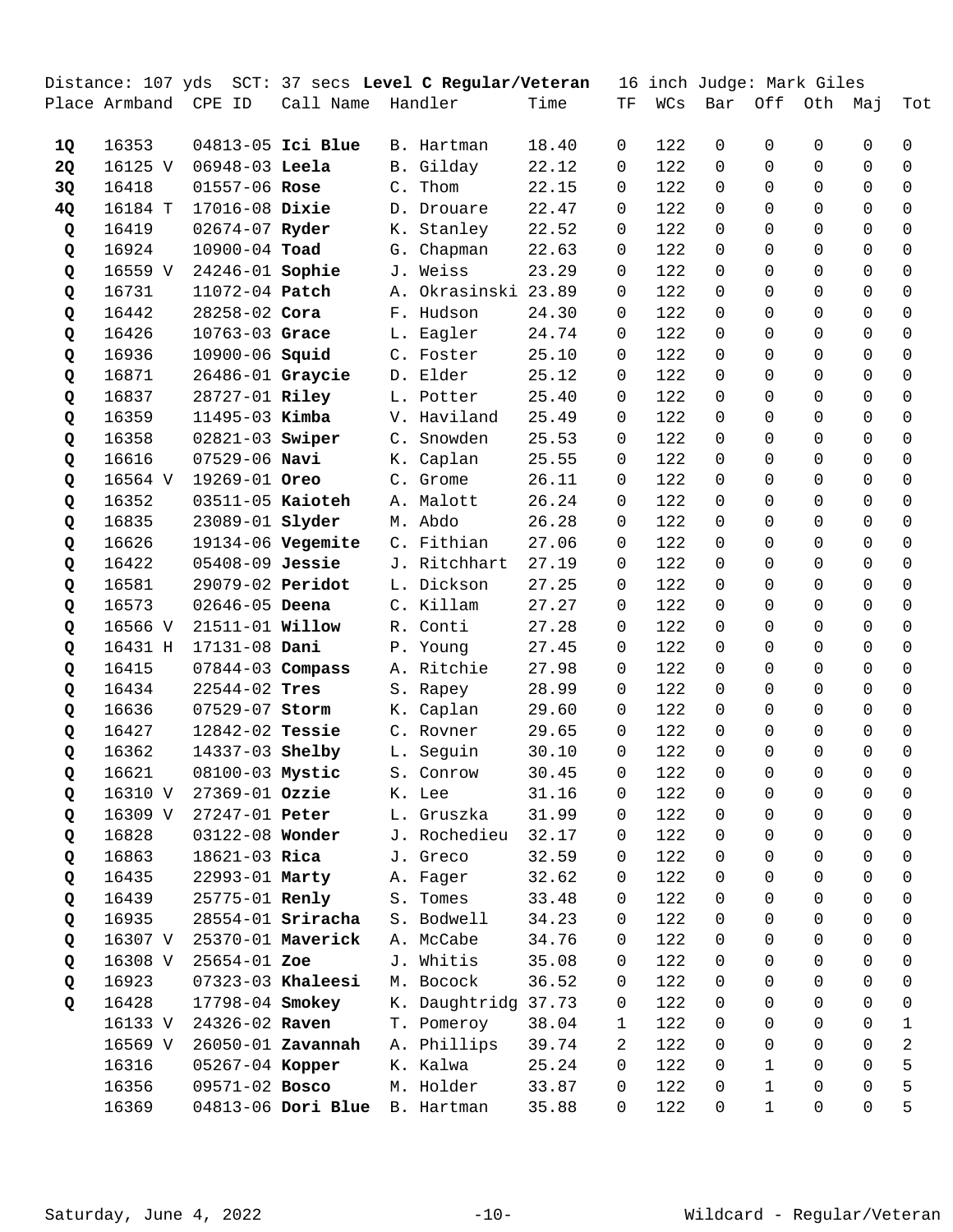| 16561 V | 02646-04 Whitney     |  | C. Killam     | 42.34  | 5.          | 122 | $\Omega$ | 0 | $\Omega$ | 0        | 5  |
|---------|----------------------|--|---------------|--------|-------------|-----|----------|---|----------|----------|----|
| 16730   | $26396 - 02$ Exxon   |  | S. Burk       | 30.33  | $\mathbf 0$ | 122 | $\Omega$ | 2 | $\Omega$ | $\Omega$ | 10 |
| 16572   | 19076-05 Zephi       |  | L. Johnson    | 21.90  | 0           | 12  | $\Omega$ | 0 | $\Omega$ |          | 15 |
| 16371   | 25575-02 Whiskey     |  | K. Shepherd   | 32.15  | 0           | 12  | $\Omega$ | 0 | $\Omega$ |          | 15 |
| 16424   | $07844 - 04$ Rush    |  | A. Ritchie    | 32.39  | $\mathbf 0$ | 12  | $\Omega$ | 0 | $\Omega$ | 1        | 15 |
| 16622   | $04255 - 08$ Maizie  |  | S. Smith      | 34.55  | 0           | 12  | $\Omega$ | 0 | $\Omega$ |          | 15 |
| 16357   | 09817-04 Akira       |  | J. Decato     | 35.15  | 0           | 12  | $\Omega$ | 0 | $\Omega$ |          | 15 |
| 16189 V | $26319 - 01$ Jasmine |  | P. Sager      | 37.84  | $\mathbf 0$ | 122 |          | 0 | $\Omega$ | 1        | 20 |
| 16563 V | 19076-03 Jerica      |  | L. Johnson    | 34.70  | $\mathbf 0$ | 12  | $\Omega$ | 3 | $\Omega$ |          | 30 |
| 16558 V | $12741 - 03$ Nova    |  | K. Gibowski   | 34.92  | $\Omega$    | 2   | $\Omega$ |   | $\Omega$ | 2        | 35 |
| 16724   | $13155 - 04$ Flo     |  | J. Haarsma    | NΤ     | $\Omega$    | 22  | $\Omega$ |   | $\Omega$ | $\Omega$ |    |
| 16726   | 15607-07 Kassie      |  | T. Miller     | NΤ     | 0           | 22  | 0        | 0 | $\Omega$ | 0        |    |
| 16124 V | $03784 - 03$ Fame    |  | B. Allen      | Absent |             |     |          |   |          |          |    |
| 16126 V | 10573-02 Alfie       |  | G. Mastrianni | Absent |             |     |          |   |          |          |    |

|    | Distance: 107 yds    |                       |                                |    | SCT: 37 secs Level C Regular/Veteran |       |          |     | 20 inch Judge: Mark Giles |                |          |                |                     |
|----|----------------------|-----------------------|--------------------------------|----|--------------------------------------|-------|----------|-----|---------------------------|----------------|----------|----------------|---------------------|
|    | Place Armband CPE ID |                       | Call Name                      |    | Handler                              | Time  | TF       | WCs | Bar                       | Off            | Oth      | Мај            | Tot                 |
| 10 | 20538                | 21886-02 Karat        |                                |    | A. Haynes                            | 18.85 | $\Omega$ | 122 | $\Omega$                  | $\Omega$       | 0        | 0              | $\Omega$            |
| 2Q | 20983                | 22528-03 Jimmy        |                                |    | T. Steg                              | 21.24 | $\Omega$ | 122 | $\Omega$                  | $\Omega$       | $\Omega$ | $\Omega$       | $\Omega$            |
| 3Q | 20963 V              | 23195-01 Laila        |                                |    | J. Sorum                             | 22.11 | $\Omega$ | 122 | $\Omega$                  | $\Omega$       | $\Omega$ | $\Omega$       | $\Omega$            |
| 4Q | 20134                | $01100 - 07$ Xenia    |                                |    | S. Davis                             | 22.35 | $\Omega$ | 122 | $\Omega$                  | $\Omega$       | $\Omega$ | $\Omega$       | $\Omega$            |
| Q  | 20535                | 11326-03 Lucy         |                                |    | K. Whitman                           | 22.93 | 0        | 122 | $\Omega$                  | $\Omega$       | $\Omega$ | $\Omega$       | $\Omega$            |
| Q  | 20137                |                       | 15780-04 Abracad P. Snyder     |    |                                      | 23.36 | $\Omega$ | 122 | $\Omega$                  | $\Omega$       | $\Omega$ | $\Omega$       | $\Omega$            |
| Q  | 20986                | 30698-01 Fawkes       |                                |    | E. Buerger                           | 23.49 | 0        | 122 | $\Omega$                  | $\Omega$       | $\Omega$ | $\Omega$       | 0                   |
| Q  | 20473                | 03033-07 <b>Flame</b> |                                |    | U. Janicki                           | 25.26 | $\Omega$ | 122 | $\Omega$                  | $\Omega$       | $\Omega$ | $\Omega$       | $\Omega$            |
| Q  | 20470                | $07134 - 06$ Jaguar   |                                |    | R. Wolters                           | 25.58 | 0        | 122 | $\Omega$                  | $\Omega$       | 0        | $\Omega$       | 0                   |
| Q  | 20931 V              |                       | 26578-01 Jackson               |    | S. Block                             | 26.17 | 0        | 122 | $\mathbf 0$               | $\Omega$       | $\Omega$ | $\Omega$       | $\mathsf{O}\xspace$ |
| Q  | 20380                |                       | 04813-07 Aggi Jo               |    | B. Hartman                           | 26.25 | $\Omega$ | 122 | $\Omega$                  | $\Omega$       | $\Omega$ | $\mathbf 0$    | 0                   |
| Q  | 20392                | 14337-02 Shynie       |                                |    | L. Seguin                            | 26.85 | 0        | 122 | $\Omega$                  | $\Omega$       | $\Omega$ | $\mathbf 0$    | 0                   |
| Q  | 20479                | 21097-03 Halo         |                                |    | L. Voncina                           | 27.87 | 0        | 122 | $\Omega$                  | $\Omega$       | $\Omega$ | $\mathbf 0$    | $\Omega$            |
| Q  | 20490                | 29884-01 Rupee        |                                |    | D. Anctil                            | 28.52 | 0        | 122 | $\Omega$                  | $\Omega$       | $\Omega$ | $\Omega$       | 0                   |
| Q  | 20748                |                       | 05187-04 Graycen               |    | J. Schlegel                          | 28.77 | $\Omega$ | 122 | $\Omega$                  | $\Omega$       | $\Omega$ | $\Omega$       | $\Omega$            |
| Q  | 20964 V              | 23808-01 Sophie       |                                |    | K. Underwood                         | 28.92 | 0        | 122 | $\Omega$                  | $\Omega$       | $\Omega$ | $\Omega$       | $\Omega$            |
| Q  | 20436 V              | 23393-01 Elphie       |                                | Η. | Ship                                 | 29.22 | $\Omega$ | 122 | $\Omega$                  | $\Omega$       | $\Omega$ | $\Omega$       | $\Omega$            |
| Q  | 20476                | 11796-05 Bizzy        |                                | L. | Tagliaferr 29.37                     |       | $\Omega$ | 122 | $\Omega$                  | $\Omega$       | $\Omega$ | $\Omega$       | $\Omega$            |
| Q  | 20980                |                       | 19595-03 Liadrin               |    | M. Engemann                          | 30.01 | 0        | 122 | $\Omega$                  | $\Omega$       | $\Omega$ | $\Omega$       | 0                   |
| Q  | 20969 V              | 26766-01 Imani        |                                |    | R. Lonczak                           | 30.62 | 0        | 122 | $\Omega$                  | $\Omega$       | $\Omega$ | $\Omega$       | $\Omega$            |
| Q  | 20379                | 21149-06 Tony         |                                |    | J. Hughes                            | 31.55 | 0        | 122 | $\Omega$                  | $\Omega$       | $\Omega$ | $\Omega$       | $\Omega$            |
| Q  |                      | 20951 V 14040-03 Risq |                                |    | J. Slingerlan 31.76                  |       | $\Omega$ | 122 | $\Omega$                  | $\Omega$       | $\Omega$ | $\mathbf 0$    | 0                   |
| Q  | 20390                | 25295-02 Kiche        |                                |    | C. Hattabaugh 32.01                  |       | 0        | 122 | $\Omega$                  | $\overline{0}$ | $\Omega$ | $\overline{0}$ | 0                   |
| Q  | 20381                |                       | 05450-06 Pandemo D. Piroha     |    |                                      | 32.07 | 0        | 122 | $\Omega$                  | $\Omega$       | $\Omega$ | $\mathbf 0$    | 0                   |
| Q  | 20961 V              | 20156-01 Ozzie        |                                |    | J. Lewis                             | 32.91 | 0        | 122 | $\Omega$                  | $\Omega$       | $\Omega$ | $\mathbf 0$    | 0                   |
| Q  | 20438 V              | 25247-01 Addi         |                                |    | K. Rueschhoff 33.54                  |       | 0        | 122 | $\Omega$                  | $\Omega$       | $\Omega$ | $\Omega$       | 0                   |
| Q  | 20368 V              | 25295-01 Satie        |                                |    | C. Hattabaugh 34.02                  |       | $\Omega$ | 122 | $\Omega$                  | $\Omega$       | $\Omega$ | $\Omega$       | $\Omega$            |
| Q  | 20364 V              | 18274-02 Troy         |                                |    | D. Coglietta                         | 34.04 | 0        | 122 | $\Omega$                  | $\Omega$       | $\Omega$ | $\Omega$       | $\Omega$            |
| Q  | 20972                | 15347-02 Heidi        |                                |    | H. Salamay                           | 34.26 | $\Omega$ | 122 | $\Omega$                  | $\Omega$       | $\Omega$ | $\Omega$       | $\Omega$            |
| Q  | 20483                | $27036 - 01$ Jax      |                                | К. | Smith                                | 34.48 | $\Omega$ | 122 | $\Omega$                  | $\Omega$       | $\Omega$ | $\Omega$       | $\Omega$            |
| Q  | 20959 V              |                       | 15325-03 Rocky Road H. Salamay |    |                                      | 35.54 | 0        | 122 | $\Omega$                  | $\Omega$       | $\Omega$ | $\Omega$       | 0                   |
| Q  | 20617 V              | $01031 - 04$ Blaze    |                                |    | J. Murrin                            | 35.65 | $\Omega$ | 122 | $\Omega$                  | $\Omega$       | $\Omega$ | $\Omega$       | $\Omega$            |
| Q  | 20327                | 01220-07 Kirby        |                                |    | S. Zimmerman                         | 36.23 | $\Omega$ | 122 | $\Omega$                  | $\Omega$       | $\Omega$ | $\Omega$       | $\Omega$            |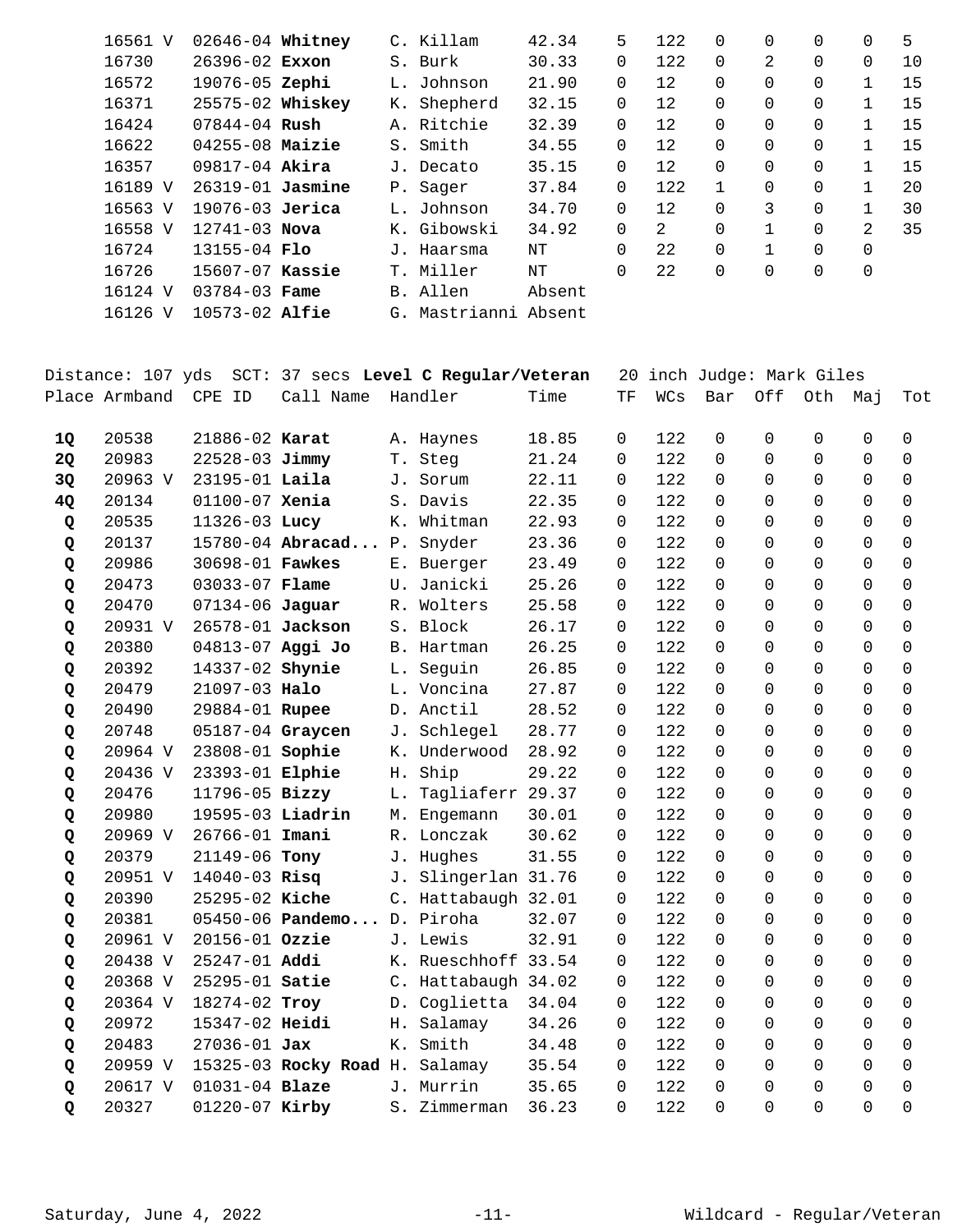| 20471       | $07732 - 04$ Brick  |                | L. O'Neil    | 27.16  | 0  | 12  | 0        |          | 0        | 0        | 5  |
|-------------|---------------------|----------------|--------------|--------|----|-----|----------|----------|----------|----------|----|
| 20974       | $12713 - 03$ Andy   |                | L. Garfinkel | 51.82  | 14 | 122 | $\Omega$ | 0        | 0        | 0        | 14 |
| 20467       | $19295 - 04$ Tavi   |                | P. French    | 38.82  |    | 12  | 0        | 0        | $\Omega$ |          | 16 |
| 20736       | $15607 - 05$ Brie   |                | T. Miller    | 22.80  | 0  | 122 | $\Omega$ |          | $\Omega$ |          | 20 |
| 20851 V     | $02922 - 06$ Soren  |                | C. Hopper    | 45.00  | 8  | 12  | $\Omega$ | $\Omega$ | $\Omega$ |          | 23 |
| 20733       | $26536 - 02$ Sage   | $T_{\rm{eff}}$ | Widenhouse   | 50.61  | 13 | 122 | $\Omega$ |          | 0        |          | 33 |
| 20140       | 21341-04 Hershey    |                | D. McCall    | NΤ     | 0  |     | 0        |          | $\Omega$ | 0        |    |
| 20540       | $24764-02$ Tipo     |                | D. Vinci     | NΤ     | 0  | 22  | $\Omega$ |          | $\Omega$ | $\Omega$ |    |
| 20644       | $26241 - 03$ Aura   |                | B. Cohen     | NΤ     | 0  | 12  |          | $\Omega$ | $\Omega$ | 0        |    |
| 20978       | $23808 - 02$ Simon  |                | K. Underwood | NΤ     | 0  |     |          | 0        | 0        | 0        |    |
| 20958<br>N. | $12713 - 02$ JoeJoe |                | L. Garfinkel | Absent |    |     |          |          |          |          |    |
|             |                     |                |              |        |    |     |          |          |          |          |    |

|         |               |                    |                   | Distance: 107 yds SCT: 37 secs Level C Regular/Veteran |       |          | 24 inch Judge: Mark Giles |          |          |          |              |     |
|---------|---------------|--------------------|-------------------|--------------------------------------------------------|-------|----------|---------------------------|----------|----------|----------|--------------|-----|
|         | Place Armband | CPE ID             | Call Name Handler |                                                        | Time  | TF       | WCs                       |          | Bar Off  | Oth Mai  |              | Tot |
| 10      | 24881         | $12024 - 03$ Fabio |                   | D. Collings                                            | 21.88 | $\Omega$ | 122                       | . O      | $\Omega$ | $\Omega$ | $\Omega$     |     |
| 20      | 24885         | 27018-01 Mosby     |                   | S. Beck                                                | 22.48 | $\Omega$ | 12.2.                     | $\Omega$ | $\Omega$ | $\Omega$ | $\Omega$     |     |
| 3Q      | 24883         | $17116 - 02$ Zeke  |                   | H. Meyer                                               | 26.21 | $\Omega$ | 122                       | $\Omega$ | $\Omega$ | $\Omega$ | $\Omega$     |     |
| 40      | 24637 V       | $04031 - 03$ Bess  |                   | K. Jerse                                               | 29.68 | $\Omega$ | 12.2.                     | $\Omega$ | $\Omega$ | $\Omega$ | $\Omega$     | - 0 |
| $\circ$ | 24640 V       | $04255 - 07$ Devin |                   | S. Smith                                               | 35.06 | $\Omega$ | 12.2.                     | $\Omega$ | $\Omega$ | $\Omega$ | <sup>n</sup> | - 0 |
|         | 24879         | $04022 - 08$ Jace  |                   | P. Bacskay                                             | 22.89 | $\Omega$ | 12                        | $\Omega$ | $\Omega$ | $\Omega$ |              | -15 |
|         |               |                    |                   |                                                        |       |          |                           |          |          |          |              |     |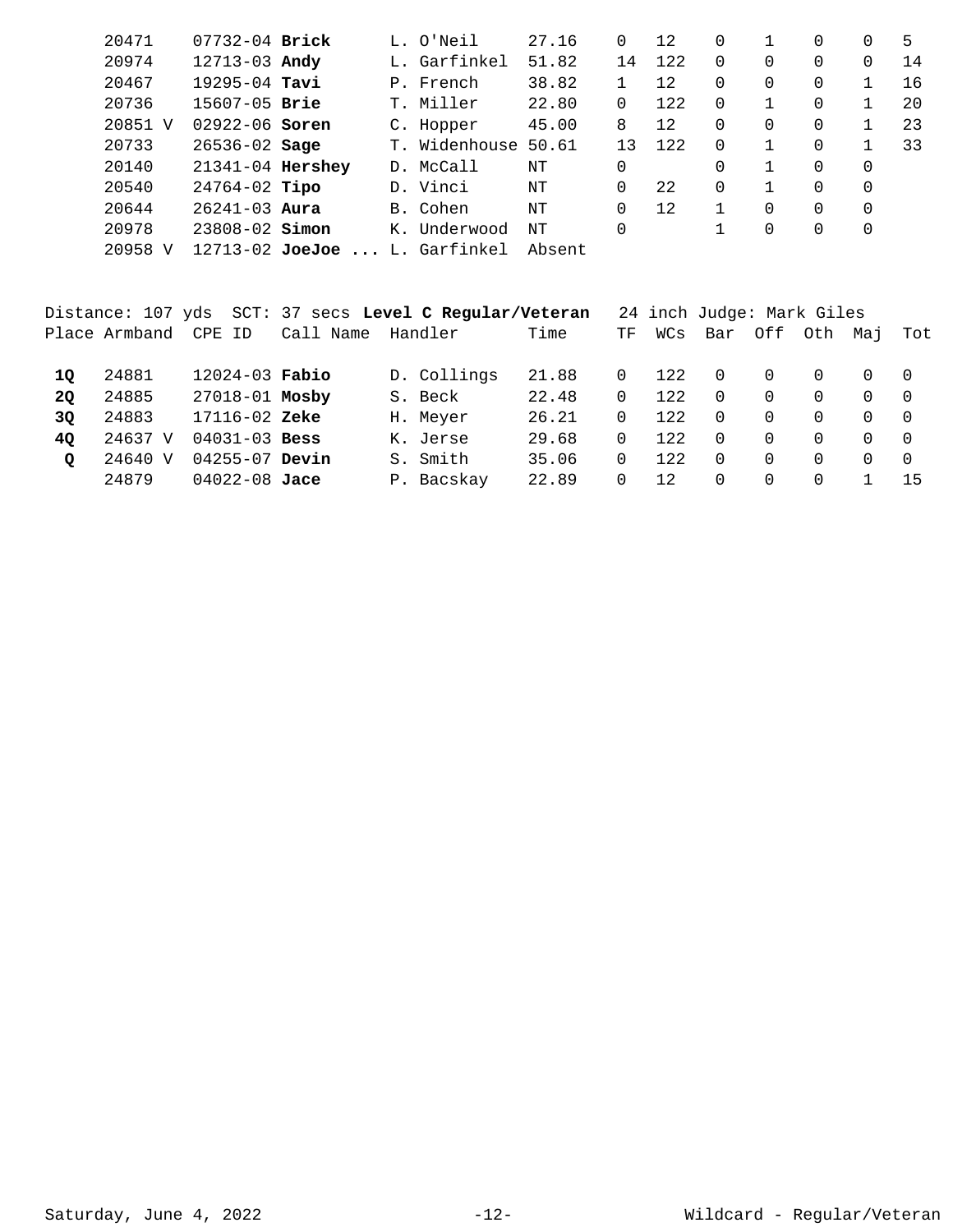## **CPE Nationals Saturday, June 4, 2022 Wildcard Enthusiast**

|                    |                      |                       |                                    | Distance: 107 yds SCT: 47 secs Level 5 Enthusiast (4)                          |        |                |     |              | 4 inch Judge: Mark Giles |              |             |              |
|--------------------|----------------------|-----------------------|------------------------------------|--------------------------------------------------------------------------------|--------|----------------|-----|--------------|--------------------------|--------------|-------------|--------------|
|                    | Place Armband CPE ID |                       | Call Name Handler                  |                                                                                | Time   | TF             |     | WCs Bar      |                          | Off Oth Maj  |             | Tot          |
| 1Q                 |                      |                       | 4252 TH 16813-02 Cooper D. Canak   |                                                                                | 30.94  | $\Omega$       | 122 | $\Omega$     | $\Omega$                 | $\Omega$     | $\Omega$    | $\Omega$     |
|                    |                      |                       | 4152 TH 25962-03 Kevin B M. Poulin |                                                                                | ΝT     | $\Omega$       | 22  | $\Omega$     | $\mathbf{1}$             | $\Omega$     | $\Omega$    |              |
|                    |                      | 4162 T 16899-04 Jinx  |                                    | J. Rigney                                                                      | ΝT     | $\Omega$       | 122 | $\Omega$     | $\Omega$                 | $\Omega$     | $\Omega$    |              |
|                    |                      |                       |                                    | Distance: 107 yds SCT: 47 secs Level 5 Enthusiast (8) 4 inch Judge: Mark Giles |        |                |     |              |                          |              |             |              |
|                    | Place Armband CPE ID |                       | Call Name Handler                  |                                                                                | Time   | TF             |     | WCs Bar      |                          | Off Oth Maj  |             | Tot          |
| 1Q                 | 8262 T               | 24932-02 Kate         |                                    | J. Mudge                                                                       | 29.39  | $\overline{0}$ | 122 | $\Omega$     | $\Omega$                 | $\Omega$     | $\mathbf 0$ | $\Omega$     |
| 2Q                 | 8662 T               | 17560-05 <b>Emmie</b> |                                    | S. Bankson                                                                     | 31.39  | $\Omega$       | 122 | $\Omega$     | $\Omega$                 | $\Omega$     | $\Omega$    | $\Omega$     |
| 3Q                 | 8502 T               | 15674-02 <b>Alfie</b> |                                    | L. Winsky                                                                      | 34.01  | 0              | 122 | $\Omega$     | $\Omega$                 | $\Omega$     | $\Omega$    | $\Omega$     |
| 4Q                 | 8509 T               | 15674-04 Rosebud      |                                    | L. Winsky                                                                      | 39.36  | $\Omega$       | 122 | $\Omega$     | $\Omega$                 | $\Omega$     | $\Omega$    | $\Omega$     |
| Q                  | 8154 T               | 12394-04 Buddy        |                                    | M. BonDurant                                                                   | 41.55  | 0              | 122 | $\Omega$     | $\Omega$                 | $\Omega$     | $\Omega$    | $\Omega$     |
| Q                  | 8654 T               | 11373-04 Chico        |                                    | M. Kilpatrick 42.28                                                            |        | 0              | 122 | $\Omega$     | $\Omega$                 | $\Omega$     | $\Omega$    | $\Omega$     |
| Q                  | 8155 T               | $16587 - 01$ Aggie    |                                    | S. Shollack                                                                    | 46.59  | $\Omega$       | 122 | $\Omega$     | $\Omega$                 | $\Omega$     | $\Omega$    | $\Omega$     |
| Q                  |                      | 8258 TH 11748-04 Dia  |                                    | A. Morden-Moo 50.29                                                            |        | 3              | 122 | $\Omega$     | $\Omega$                 | $\Omega$     | $\Omega$    | 3            |
| $\pmb{\mathsf{Q}}$ | 8660 T               |                       | 27098-01 <b>Pappy Boy</b>          | J. Beer                                                                        | 50.66  | 3              | 122 | $\Omega$     | $\Omega$                 | $\Omega$     | $\Omega$    | $\mathbf{3}$ |
| Q                  | 8151 T               | 16899-02 Victor       |                                    | J. Rigney                                                                      | 41.48  | $\Omega$       | 122 | $\mathbf{1}$ | $\Omega$                 | $\Omega$     | $\Omega$    | 5            |
|                    | 8158 T               | $24524 - 01$ Baxter   |                                    | T. Barney                                                                      | 26.79  | $\Omega$       | 122 | 3            | $\Omega$                 | $\Omega$     | $\Omega$    | 15           |
|                    | 8411 T               | $03540 - 04$ Gaston   |                                    | M. DeSantis E Absent                                                           |        |                |     |              |                          |              |             |              |
|                    | 8412 T               | 03630-04 PPitch       |                                    | C. Mosley                                                                      | Absent |                |     |              |                          |              |             |              |
|                    | 8501 T               | $21373 - 03$ Sammy    |                                    | J. Lishia                                                                      | NΤ     | $\Omega$       | 2   | $\Omega$     | $\Omega$                 | $\mathsf{O}$ | $\mathbf 0$ |              |
|                    | 8510 T               | 19145-04 Cici         |                                    | T. Rehdorf                                                                     | Absent |                |     |              |                          |              |             |              |

|             |               |                          |                           | Distance: 107 yds SCT: 47 secs Level 5 Enthusiast | (12) 8 inch Judge: Mark Giles |          |                   |          |          |          |          |          |
|-------------|---------------|--------------------------|---------------------------|---------------------------------------------------|-------------------------------|----------|-------------------|----------|----------|----------|----------|----------|
|             | Place Armband | CPE ID                   | Call Name                 | Handler                                           | Time                          | TF       | WCs               | Bar      | Off      | Oth      | Maj      | Tot      |
|             |               |                          |                           |                                                   |                               |          |                   |          |          |          |          |          |
| 10          | 12274 T       | $21651-02$ Memphis       |                           | B. Wilson                                         | 25.12                         | 0        | 122               | $\Omega$ | $\Omega$ | $\Omega$ | 0        | $\Omega$ |
| 2Q          | 12521 T       | $04615 - 06$ Trinity     |                           | A. Johnson-Mo                                     | 26.27                         | 0        | 122               | $\Omega$ | $\Omega$ | $\Omega$ | 0        | $\Omega$ |
| 3Q          | 12212 T       | 13114-05 Royal           |                           | J. Wykowski                                       | 26.28                         | 0        | 122               | $\Omega$ | $\Omega$ | $\Omega$ | $\Omega$ | $\Omega$ |
| 4Q          | 12663T        | 02133-03 Smokey          |                           | L. Medina                                         | 28.36                         | $\Omega$ | 122               | $\Omega$ | $\Omega$ | $\Omega$ | 0        | $\Omega$ |
| Q           | 12677 T       | $23828 - 02$ Bella       |                           | J. Bruns                                          | 32.17                         | $\Omega$ | 122               | $\Omega$ | $\Omega$ | $\Omega$ | 0        | $\Omega$ |
| Q           | 12804 T       | $04265 - 07$ Prince      |                           | M. Nuovo                                          | 33.08                         | $\Omega$ | 122               | $\Omega$ | $\Omega$ | $\Omega$ | 0        | $\Omega$ |
| Q           | 12201T        | 13114-04 <b>Piper</b>    |                           | J. Wykowski                                       | 34.82                         | 0        | 122               | $\Omega$ |          | $\Omega$ | 0        | 0        |
| Q           | 12272 T       | 14833-03 <b>Piper</b>    |                           | D. Kroohs                                         | 36.61                         | 0        | 122               | $\Omega$ | $\Omega$ | $\Omega$ | $\Omega$ | $\Omega$ |
| Q           | 12102 T       | 13870-03 <b>Finch</b>    |                           | R. Henderson                                      | 38.99                         | 0        | 122               | $\Omega$ | $\Omega$ | $\Omega$ | 0        | $\Omega$ |
| $\mathbf Q$ | 12672 T       | $04434 - 05$ Josie       |                           | C. Cieslinski                                     | 40.46                         | $\Omega$ | 122               | $\Omega$ | $\Omega$ | 0        | 0        | $\Omega$ |
| Q           | 12778T        | $28426 - 01$ Stella      |                           | K. Downs                                          | 44.20                         | $\Omega$ | 122               | $\Omega$ | $\Omega$ | $\Omega$ | $\Omega$ | $\Omega$ |
| $\mathbf Q$ | 12610 T       | 17127-02 <b>Daisy</b>    |                           | E. Camilleri                                      | 44.39                         | 0        | 122               | $\Omega$ | $\Omega$ | $\Omega$ | $\Omega$ | $\Omega$ |
| $\mathbf Q$ | 12764 T       | 15583-02 <b>Skye</b>     |                           | M. Frank                                          | 44.39                         | $\Omega$ | 122               | $\Omega$ | $\Omega$ | $\Omega$ | 0        | $\Omega$ |
|             | 12277 T       |                          | 24281-01 <b>Sadie Mae</b> | A. Snyder                                         | NT                            | $\Omega$ | $12 \overline{ }$ | $\Omega$ | $\Omega$ | $\Omega$ | 0        |          |
|             |               | 12527 TH 22362-02 Skylar |                           | M. Clothier                                       | NΤ                            | $\Omega$ | 22                | 0        | $\Omega$ | 0        | 0        |          |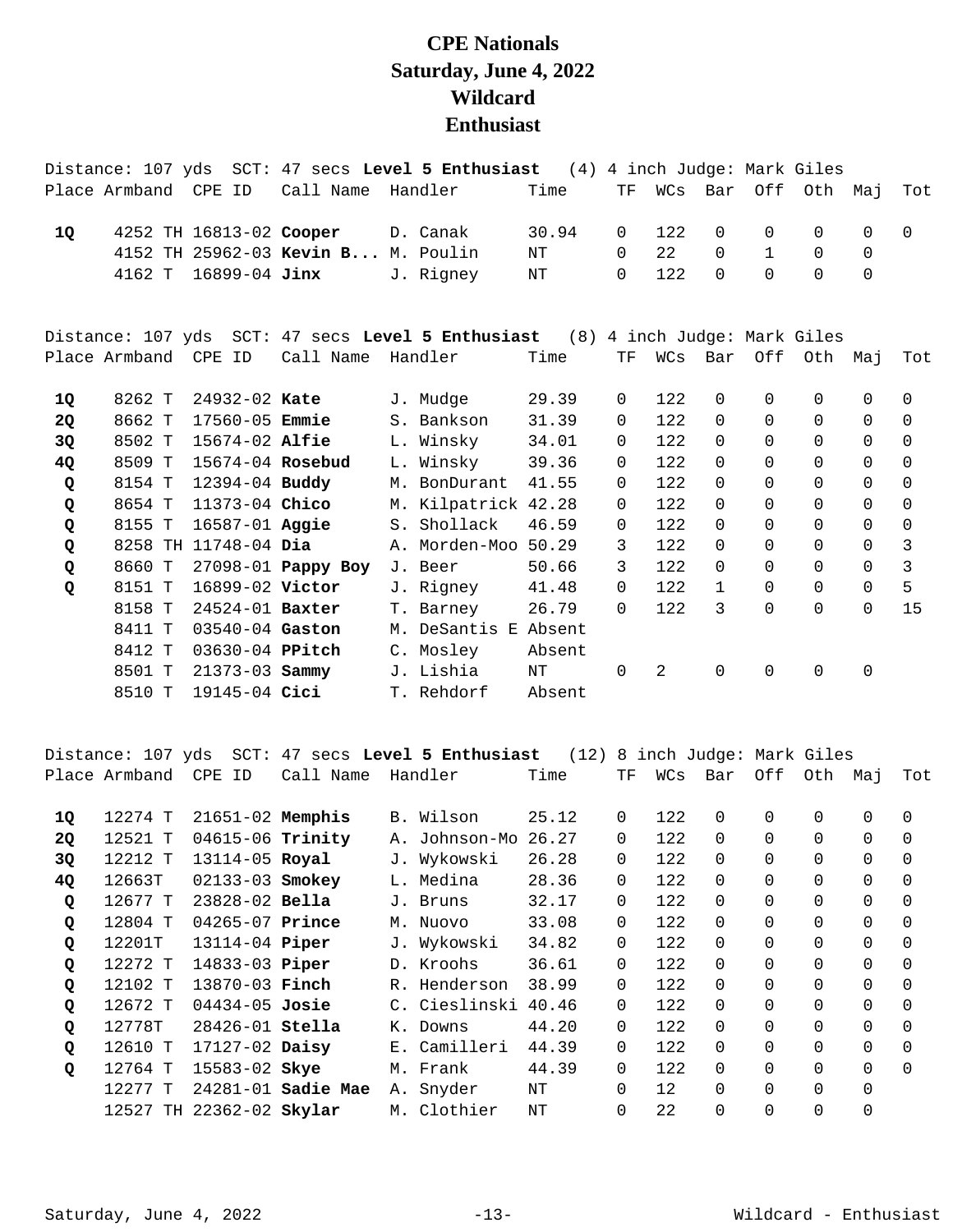Distance: 107 yds SCT: 47 secs **Level 5 Enthusiast** (16) 12 inch Judge: Mark Giles Place Armband CPE ID Call Name Handler Time TF WCs Bar Off Oth Maj Tot 16708 T 19821-05 J. Baiocco 25.59 0 122 0 0 0 0 0 **1Q Henna**  16557 T 06336-04 V. Belebczuk 26.58 0 122 0 0 0 0 0 **2Q Skye**  16233 T 29357-01 M. Argo 32.87 0 122 0 0 0 0 0 **3Q Alfie**  16223 T 23210-01 R. Tucker 33.55 0 122 0 0 0 0 0 **4Q Maisie**  16717 T 25718-01 E. Clark 35.87 0 122 0 0 0 0 0 **Q King**  16701 T 26536-01 T. Widenhouse 39.62 0 122 0 0 0 0 0 **Q Briar**  16706 T 25513-02 B. Wagner 42.62 0 122 0 0 0 0 0 **Q Zoey**  16704 T 01181-05 J. Oricko 48.37 1 122 0 0 0 0 1 **HQ Fern**  16281 T 05526-06 K. Thompson 35.35 0 122 0 1 0 0 5 **Enya**  16224 T 24414-02 M. McAvoy 55.00 8 122 0 0 0 0 8 **Eilis**  16230 T 27195-02 L. Hartsough 43.25 0 12 0 0 0 1 15 **Koda**  16571 V 28589-03 Kizzy R. Schroeder Absent 16683 T 03798-05 D. Rodden NT 0 22 0 0 0 0 **Mordecai**  16689 T 25484-01 J. Shires NT 0 12 0 3 0 0 **Duke** 

|           | Distance: 107 yds |                        |                    | SCT: 42 secs Level 5 Enthusiast | (20)  |             |     | 16 inch Judge: Mark Giles |              |          |              |          |
|-----------|-------------------|------------------------|--------------------|---------------------------------|-------|-------------|-----|---------------------------|--------------|----------|--------------|----------|
|           | Place Armband     | CPE ID                 | Call Name          | Handler                         | Time  | TF          | WCs | Bar                       | Off          | Oth Maj  |              | Tot      |
|           |                   |                        |                    |                                 |       |             |     |                           |              |          |              |          |
| 10        | 20729 T           | 26073-01 Zoey          |                    | J. Warling                      | 25.12 | $\Omega$    | 122 | $\Omega$                  | 0            | 0        | $\Omega$     | $\Omega$ |
| <b>2Q</b> | 20635 T           | 28364-01 Atticus       |                    | A. Coleman                      | 28.18 | 0           | 122 | $\Omega$                  | $\Omega$     | $\Omega$ | $\Omega$     | 0        |
| 3Q        | 20919 T           | 08421-02 Artie         |                    | S. Bone                         | 30.73 | $\Omega$    | 122 | $\Omega$                  | $\Omega$     | 0        | 0            | $\Omega$ |
| 4Q        | 20933 T           | $08421 - 03$ Doc       |                    | S. Bone                         | 33.22 | $\Omega$    | 122 | $\Omega$                  | $\Omega$     | $\Omega$ | $\Omega$     | $\Omega$ |
| Q         | 20322 T           | 26061-01 Cooper        |                    | K. Thousand                     | 34.46 | $\mathbf 0$ | 122 | $\Omega$                  | $\Omega$     | $\Omega$ | $\Omega$     | $\Omega$ |
| Q         | 20875 T           | 28480-01 Scarlet       |                    | P. Weymouth                     | 35.29 | $\Omega$    | 122 | $\Omega$                  | $\Omega$     | $\Omega$ | $\Omega$     | $\Omega$ |
| Q         | 20962 T           | 21521-01 Cooper        |                    | N. Sorensen                     | 35.70 | $\Omega$    | 122 | $\Omega$                  | $\Omega$     | $\Omega$ | $\Omega$     | $\Omega$ |
| Q         | 20634 T           |                        | 13715-03 Dixie Blu | B. LaFleur                      | 35.97 | $\Omega$    | 122 | $\Omega$                  | $\Omega$     | $\Omega$ | $\Omega$     | $\Omega$ |
| Q         | 20586 T           | 25373-02 Loki          |                    | G. Ryan                         | 36.02 | 0           | 122 | $\Omega$                  | $\Omega$     | $\Omega$ | $\Omega$     | $\Omega$ |
| Q         | 20367 T           |                        | 22832-02 Trapper   | T. Pegar                        | 38.73 | $\Omega$    | 122 | $\Omega$                  | $\Omega$     | $\Omega$ | $\Omega$     | $\Omega$ |
| Q         | 20377 T           | 29287-01 Scout         |                    | H. Hill                         | 39.12 | $\mathbf 0$ | 122 | $\Omega$                  | $\Omega$     | $\Omega$ | $\Omega$     | $\Omega$ |
| Q         | 20867 T           | 02922-07 Spyro         |                    | C. Hopper                       | 41.28 | $\mathbf 0$ | 122 | $\Omega$                  | $\Omega$     | $\Omega$ | $\Omega$     | $\Omega$ |
| Q         | 20925 T           | 17555-02 Josie         |                    | R. Szymek                       | 42.09 | $\mathbf 0$ | 122 | $\Omega$                  | $\Omega$     | $\Omega$ | $\Omega$     | $\Omega$ |
| Q         | 20576 T           | 09919-04 Roxie         |                    | K. Beck                         | 42.44 | $\Omega$    | 122 | $\Omega$                  | $\Omega$     | $\Omega$ | $\Omega$     | $\Omega$ |
| Q         | 20620 T           | 13715-02 <b>Willow</b> |                    | B. LaFleur                      | 36.23 | $\Omega$    | 122 | $\mathbf{1}$              | $\Omega$     | $\Omega$ | $\Omega$     | 5        |
|           | 20858 T           | 13051-09 Chica         |                    | M. Godlevski                    | 26.56 | $\Omega$    | 121 | $\Omega$                  | $\Omega$     | $\Omega$ | $\Omega$     | $\Omega$ |
|           | 20728 T           | 19821-07 Jayci         |                    | J. Baiocco                      | 29.29 | $\Omega$    | 12  | $\Omega$                  | $\mathbf{1}$ | $\Omega$ | $\Omega$     | 5        |
|           | 20873 T           | 27544-01 Cubby         |                    | S. Matteau                      | 52.19 | 10          | 122 | $\Omega$                  | $\Omega$     | $\Omega$ | $\Omega$     | 10       |
|           | 20417 T           | $01285 - 09$ Case      |                    | L. Gosch                        | 32.88 | 0           | 12  | $\Omega$                  | $\Omega$     | $\Omega$ | $\mathbf{1}$ | 15       |
|           | 20629 T           | 25139-01 Marco         |                    | L. O'Donovan                    | 38.99 | $\mathbf 0$ | 12  | $\Omega$                  | $\Omega$     | 0        | $\mathbf{1}$ | 15       |
|           | 20326 T           | 30847-01 <b>Basil</b>  |                    | G. Tondel                       | NT    | $\Omega$    |     | $\Omega$                  | $\Omega$     | $\Omega$ | $\Omega$     |          |
|           |                   |                        |                    |                                 |       |             |     |                           |              |          |              |          |

|  |                        |                                        | Distance: 107 yds SCT: 42 secs Level 5 Enthusiast (24) 20 inch Judge: Mark Giles |                    |  |                            |  |    |
|--|------------------------|----------------------------------------|----------------------------------------------------------------------------------|--------------------|--|----------------------------|--|----|
|  |                        | Place Armband CPE ID Call Name Handler |                                                                                  | Time               |  | TF WCs Bar Off Oth Maj Tot |  |    |
|  | 24642 T 13715-04 Legos |                                        | B. LaFleur                                                                       | 29.93 0 12 0 0 0 1 |  |                            |  | 15 |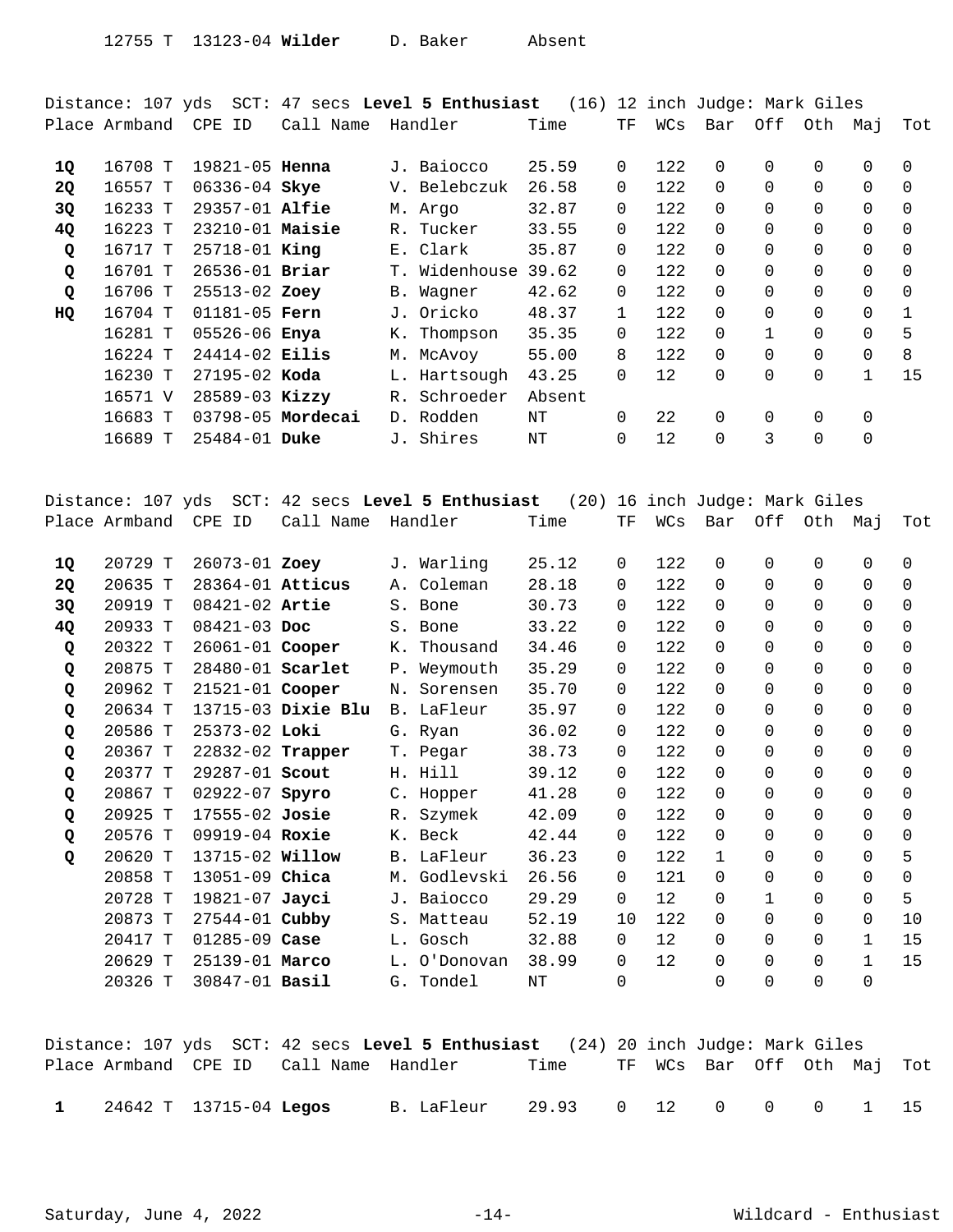| $\mathbf{2}$ | 24468 T | $20780 - 01$ Hoag       |           | B. Booker                                                                      | 38.60 | $\Omega$      |         |          |          | $\Omega$ | 3        | 55       |
|--------------|---------|-------------------------|-----------|--------------------------------------------------------------------------------|-------|---------------|---------|----------|----------|----------|----------|----------|
|              |         |                         |           |                                                                                |       |               |         |          |          |          |          |          |
|              |         |                         |           |                                                                                |       |               |         |          |          |          |          |          |
|              |         |                         |           | Distance: 107 yds SCT: 47 secs Level C Enthusiast (8) 4 inch Judge: Mark Giles |       |               |         |          |          |          |          |          |
|              |         | Place Armband CPE ID    | Call Name | Handler                                                                        | Time  | TF.           | WCs Bar |          | Off      | Oth      | Мај      | Tot      |
|              |         |                         |           |                                                                                |       |               |         |          |          |          |          |          |
| 1Q           |         | 8261 TH 16813-03 Boomer |           | D. Canak                                                                       | 36.80 | $\Omega$      | 122     | $\Omega$ | $\Omega$ | $\Omega$ | $\Omega$ | $\Omega$ |
| 2Q           | 8260 T  | 14058-07 Sparkle        |           | R. Stewart                                                                     | 42.36 | $\Omega$      | 12.2    | $\Omega$ | $\Omega$ | $\Omega$ | $\Omega$ | $\Omega$ |
| 3            | 8251 T  | $14058-05$ Memphis      |           | R. Stewart                                                                     | 48.57 |               | 12.2    | $\Omega$ | $\Omega$ | $\Omega$ | $\Omega$ |          |
| 4            | 8403 T  | $19626 - 03$ Nigel      |           | J. Locke                                                                       | 51.38 | 4             | 12.2    | $\Omega$ | $\Omega$ | $\Omega$ | $\Omega$ | 4        |
|              | 8263 T  | $25479 - 01$ Ayla       |           | K. McClellan                                                                   | 49.53 | $\mathcal{L}$ | 12.2    | $\Omega$ |          | $\Omega$ |          | 22       |
|              | 8266 T  | 14058-06 Mojo           |           | R. Stewart                                                                     | NΤ    | $\Omega$      |         | $\Omega$ |          | $\Omega$ | $\Omega$ |          |
|              | 8406 T  | $03767 - 03$ Hank       |           | M. Bristol                                                                     | NΤ    | 0             | 22      | 0        | 0        | 0        | 0        |          |
|              |         |                         |           |                                                                                |       |               |         |          |          |          |          |          |

|    |                      |                               |                            | Distance: 107 yds SCT: 47 secs Level C Enthusiast | (12) 8 inch Judge: Mark Giles |          |       |                 |                |                |          |                |
|----|----------------------|-------------------------------|----------------------------|---------------------------------------------------|-------------------------------|----------|-------|-----------------|----------------|----------------|----------|----------------|
|    | Place Armband CPE ID |                               | Call Name Handler          |                                                   | Time                          | TF       | WCs   | Bar Off Oth Maj |                |                |          | Tot            |
| 10 |                      | 12525 T 21388-01 <b>Lydia</b> |                            | S. Clifford                                       | 31.29                         | $\Omega$ | 122   | $\overline{0}$  | $\overline{0}$ | $\bigcap$      | $\Omega$ | $\overline{0}$ |
| 20 | 12206 T              | 19861-02 Rosalie              |                            | E. Argento                                        | 33.17                         | $\Omega$ | 122   | $\Omega$        | $\Omega$       | $\Omega$       | $\Omega$ | $\bigcirc$     |
| 3Q |                      |                               | 12678 T 26314-03 Daisy-Ray | C. Tan                                            | 34.96                         | $\Omega$ | 12.2. | $\Omega$        | $\Omega$       | $\Omega$       | $\Omega$ | $\bigcirc$     |
| 40 | 12273 T              | 20789-01 <b>Penny</b>         |                            | H. Neldner                                        | 47.02                         | $\Omega$ | 12.2. | $\Omega$        | $\Omega$       | $\Omega$       | $\Omega$ | $\bigcirc$     |
|    | 12529 T              | 23227-04 Zuzu                 |                            | K. Cundiff                                        | 18.80                         | $\Omega$ | 22    | $\Omega$        | $\Omega$       | $\overline{0}$ |          | 15             |
|    | 12757 T              | $07040 - 10$ Gilbert          |                            | K. Dudley-Sco NT                                  |                               | 0        | 22    | $\Omega$        | $\Omega$       | $\Omega$       | $\Omega$ |                |
|    |                      |                               |                            |                                                   |                               |          |       |                 |                |                |          |                |

Distance: 107 yds SCT: 47 secs **Level C Enthusiast** (16) 12 inch Judge: Mark Giles Place Armband CPE ID Call Name Handler Time TF WCs Bar Off Oth Maj Tot

| 10           | 16570 V    | $24246 - 02$ Archie |                   | J. Weiss            | 19.95 | 0        | 122  |          | 0 | 0        | 0 | $\Omega$ |
|--------------|------------|---------------------|-------------------|---------------------|-------|----------|------|----------|---|----------|---|----------|
| <b>20</b>    | 16787 T    | $27594 - 01$ Rue    |                   | J. Biesenthal 30.93 |       | 0        | 122  | $\Omega$ | 0 | 0        | 0 | $\Omega$ |
| 3Q           | 16452 T    | $06989 - 04$ Chase  |                   | J. Yaccarino        | 33.93 | 0        | 122  | $\Omega$ | 0 | 0        | 0 | $\Omega$ |
| <b>40</b>    | 16123      | $13307 - 04$ Emma   |                   | R. Mecklenbur 34.51 |       | 0        | 122  | 0        | 0 | 0        | 0 | $\Omega$ |
| $\mathbf{Q}$ | 16786 T    |                     | 26584-01 Munchkin | N. Smith            | 34.66 | 0        | 122  |          | 0 | $\Omega$ | 0 | $\Omega$ |
| $\mathbf Q$  | 16228 T    | $25308 - 01$ Kaia   |                   | J. Spence           | 36.09 | 0        | 122  |          | 0 | $\Omega$ | 0 | $\Omega$ |
| $\mathbf Q$  | 16215 T    | $24676 - 01$ Ella   |                   | T. Keinz            | 39.11 | 0        | 122  |          | 0 | $\Omega$ | 0 | $\Omega$ |
| Q            | 16705 T    | $23510 - 01$ Turbo  |                   | B. Workman          | 43.19 | $\Omega$ | 12.2 |          | 0 | $\Omega$ | 0 | $\Omega$ |
| Q            | 16234 T    | $30111 - 01$ Aida   |                   | L. Sondag           | 43.52 | $\Omega$ | 122  |          | 0 | $\Omega$ | 0 | $\Omega$ |
| Q            | 16779 T    | $07040 - 07$ Lyla   |                   | K. Dudley-Sco       | 45.03 | 0        | 122  |          | 0 | $\Omega$ | 0 | $\Omega$ |
| Q            | 16818<br>௱ | 10511-03 Belfast    |                   | J. Moran            | 45.72 | 0        | 122  |          | 0 | $\Omega$ | 0 | $\Omega$ |
|              | 16457 T    | 18262-02 Kleo       |                   | K. Allcroft         | 28.96 | $\Omega$ | 12   |          | 0 | $\Omega$ |   | 15       |

|    |                         |                                            | Distance: 107 yds SCT: 42 secs Level C Enthusiast (20) 16 inch Judge: Mark Giles |       |          |                        |                |          |                                     |                                         |     |
|----|-------------------------|--------------------------------------------|----------------------------------------------------------------------------------|-------|----------|------------------------|----------------|----------|-------------------------------------|-----------------------------------------|-----|
|    |                         | Place Armband CPE ID - Call Name - Handler |                                                                                  | Time  |          | TF WCs Bar Off Oth Maj |                |          |                                     |                                         | Tot |
| 10 | 20870 T 24823-01 Lucy   |                                            | A. Virtue                                                                        | 27.36 | $\Omega$ | 122 0 0 0 0 0          |                |          |                                     |                                         |     |
| 20 | 20922 T 05635-03 Wall-E |                                            | B. Small                                                                         | 35.37 | $\Omega$ | 122                    | $\overline{0}$ | $\Omega$ |                                     | $\begin{matrix} 0 & 0 & 0 \end{matrix}$ |     |
| 30 | 20854 T 10331-03 Nike   |                                            | A. Reynolds                                                                      | 35.56 | $\Omega$ | 122                    | $\overline{0}$ | $\Omega$ | $\begin{matrix} 0 & 0 \end{matrix}$ |                                         |     |
| 4  | 20852 T 18561-03 Hannah |                                            | L. Chinnici                                                                      | 43.80 |          | 122                    | $\overline{0}$ |          | $\bigcap$                           | 0 6                                     |     |
|    | 20966 T 26239-01 Kimber |                                            | T. Longnaker                                                                     | NT    | $\Omega$ | $\sim$ 1               | $\Omega$       | $\Omega$ |                                     | $\begin{matrix} 0 & 1 \end{matrix}$     |     |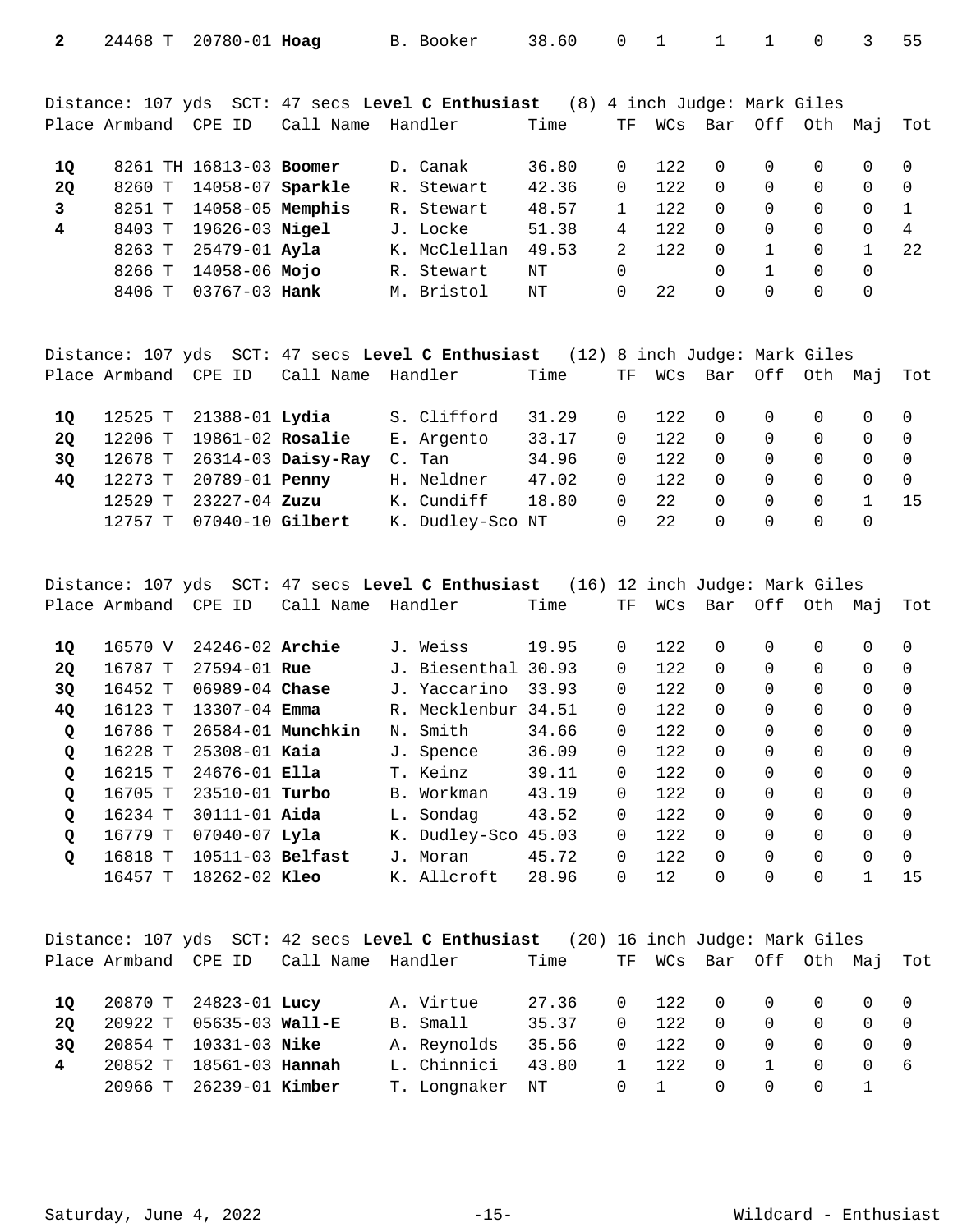|  |                           |                                        | Distance: 107 yds SCT: 42 secs Level C Enthusiast (24) 20 inch Judge: Mark Giles |                  |  |  |      |  |
|--|---------------------------|----------------------------------------|----------------------------------------------------------------------------------|------------------|--|--|------|--|
|  |                           | Place Armband CPE ID Call Name Handler |                                                                                  |                  |  |  |      |  |
|  | 1 24474 T 29342-01 Cooper |                                        | D. Norwood 41.13 0 122 0 0 0 1 15                                                |                  |  |  |      |  |
|  | 2 24740 T 24469-02 Seiko  |                                        | T. Jackson                                                                       | 41.71 0 12 0 0 0 |  |  | 1 15 |  |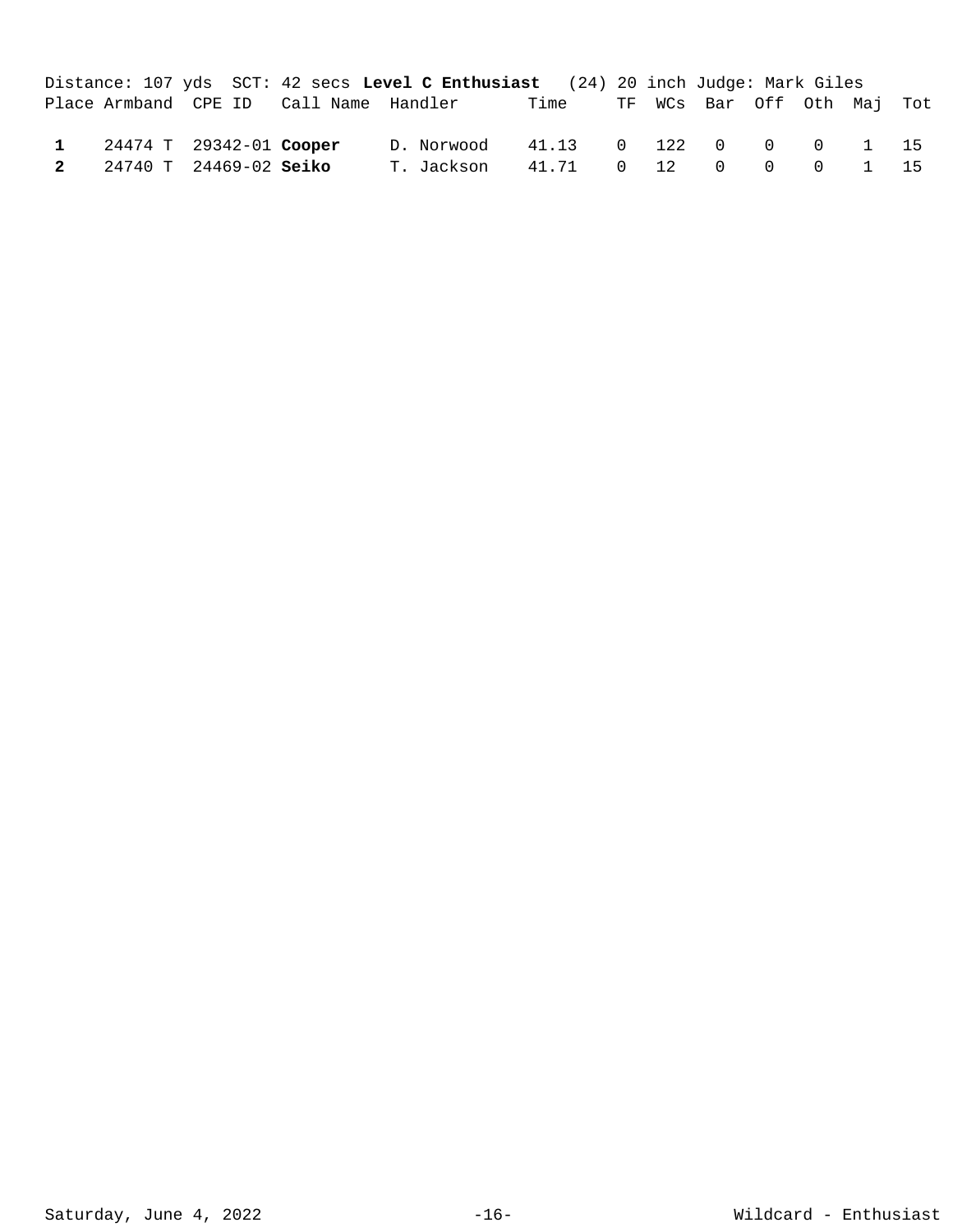## **CPE Nationals Saturday, June 4, 2022 Wildcard Specialist**

|           |                      |                          |                      | Distance: 107 yds SCT: 47 secs Level 5 Specialist (4) 4 inch Judge: Mark Giles |       |                |                 |          |              |             |              |          |
|-----------|----------------------|--------------------------|----------------------|--------------------------------------------------------------------------------|-------|----------------|-----------------|----------|--------------|-------------|--------------|----------|
|           | Place Armband CPE ID |                          | Call Name            | Handler                                                                        | Time  | TF             | WCs             | Bar      |              | Off Oth     | Мај          | Tot      |
| 10        | 4254 S               | 29317-01 Kiefer          |                      | A. Bisca                                                                       | 39.31 | $\overline{0}$ | 122             | $\Omega$ | $\Omega$     | $\mathbf 0$ | $\mathbf 0$  | $\Omega$ |
|           |                      |                          |                      | Distance: 107 yds SCT: 47 secs Level 5 Specialist (8) 4 inch Judge: Mark Giles |       |                |                 |          |              |             |              |          |
|           | Place Armband CPE ID |                          | Call Name Handler    |                                                                                | Time  | TF             | WCs             | Bar      |              | Off Oth     | Мај          | Tot      |
| 1Q        | 8507 S               | 14181-05 <b>Dynamite</b> |                      | N. Faas Gerbe 30.71                                                            |       | $\mathbf 0$    | 122             | $\Omega$ | $\Omega$     | $\Omega$    | $\Omega$     | $\Omega$ |
| <b>2Q</b> | 8655 S               |                          | $12486-04$ Alizabeth | L. Guffey                                                                      | 31.24 | $\mathbf 0$    | 122             | $\Omega$ | $\Omega$     | $\Omega$    | $\Omega$     | $\Omega$ |
| 3Q        |                      | 8508 S 21373-04 Cara     |                      | J. Lishia                                                                      | 42.25 | $\Omega$       | 122             | $\Omega$ | $\Omega$     | $\Omega$    | $\Omega$     | $\Omega$ |
| 4Q        |                      | 8161 S 27246-01 Birgit   |                      | K. Wilkes                                                                      | 43.33 | $\Omega$       | 122             | $\Omega$ | $\Omega$     | $\Omega$    | $\Omega$     | $\Omega$ |
|           | 8405 S               | 02773-10 <b>Simba</b>    |                      | S. Parks                                                                       | 55.30 | 8              | 122             | $\Omega$ | $\Omega$     | $\Omega$    | $\mathbf 0$  | 8        |
|           | 8401 S               | 03540-03 Gidget          |                      | M. DeSantis E 55.56                                                            |       | 8              | 122             | $\Omega$ |              | $\Omega$    | $\Omega$     | 13       |
|           | 8659 S               | 26314-01 <b>Tillie</b>   |                      | C. Tan                                                                         | 53.61 | 6              | 12 <sup>°</sup> | $\Omega$ | $\Omega$     | $\Omega$    | $\mathbf{1}$ | 21       |
|           |                      | 8257 SH 09849-04 Ozz     |                      | M. Keaton                                                                      | ΝT    | 0              | 22              | $\Omega$ | $\Omega$     | $\Omega$    | 0            |          |
|           | 8259 S               | 17640-02 <b>Pixie</b>    |                      | L. Snyder                                                                      | NΤ    | $\mathbf 0$    | $\mathbf{1}$    | $\Omega$ | $\mathbf{1}$ | $\Omega$    | 3            |          |
|           | 8504 S               | 01226-03 <b>Arden</b>    |                      | B. Kurivial                                                                    | ΝT    | $\Omega$       |                 | $\Omega$ | $\Omega$     | $\Omega$    | $\mathbf{1}$ |          |
|           |                      | 8514 s 21373-05 Chaz     |                      | J. Lishia                                                                      | ΝT    | $\Omega$       |                 | $\Omega$ | $\Omega$     | $\Omega$    | $\Omega$     |          |
|           |                      |                          |                      |                                                                                |       |                |                 |          |              |             |              |          |

|    |         |                               |                           | Distance: 107 yds SCT: 47 secs Level 5 Specialist (12) 4 inch Judge: Mark Giles |       |          |       |                     |          |          |          |            |
|----|---------|-------------------------------|---------------------------|---------------------------------------------------------------------------------|-------|----------|-------|---------------------|----------|----------|----------|------------|
|    |         | Place Armband CPE ID          | Call Name Handler         |                                                                                 | Time  | TF.      |       | WCs Bar Off Oth Maj |          |          |          | Tot        |
|    |         |                               |                           |                                                                                 |       |          |       |                     |          |          |          |            |
| 10 |         | 12506 S 04615-03 <b>Tammy</b> |                           | A. Johnson-Mo 20.23                                                             |       | $\Omega$ | 122   | $\bigcap$           | $\cap$   | $\Omega$ | $\Omega$ |            |
| 20 |         | 12505 SH 01294-02 Checkers    |                           | C. Teale                                                                        | 31.79 | $\Omega$ | 12.2  | $\overline{0}$      | $\Omega$ | $\Omega$ | $\Omega$ |            |
| 30 |         | 12653 S 09561-04 Relay        |                           | D. Hughes                                                                       | 32.34 | $\Omega$ | 122   | $\overline{0}$      | $\Omega$ | $\Omega$ | $\Omega$ | $\bigcirc$ |
| 40 |         |                               | 12661 S 29383-01 Jackie O | K. Hamilton                                                                     | 35.33 | $\Omega$ | 122   | $\overline{0}$      | $\Omega$ | $\Omega$ | $\Omega$ | - 0        |
|    |         | 12511 SH 22979-01 Sweetie     |                           | S. Nitz                                                                         | 56.53 | 9        | 12.2. | $\cap$              | $\Omega$ | $\Omega$ |          | - 9        |
|    | 12652 S | 04434-04 <b>Xena</b>          |                           | C. Cieslinski NT                                                                |       | $\Omega$ | 22    | $\Omega$            | $\Omega$ | $\Omega$ | 0        |            |
|    |         |                               |                           |                                                                                 |       |          |       |                     |          |          |          |            |

|              |               |                      | Distance: 107 yds SCT: 47 secs <b>Level 5 Specialist</b> |             | (16)  |          |       | 8 inch Judge: Mark Giles |          |          |          |          |
|--------------|---------------|----------------------|----------------------------------------------------------|-------------|-------|----------|-------|--------------------------|----------|----------|----------|----------|
|              | Place Armband | CPE<br>ID            | Call Name                                                | Handler     | Time  | ТF       | WCs   | Bar                      | Off      | Oth      | Мај      | Tot      |
|              |               |                      |                                                          |             |       |          |       |                          |          |          |          |          |
| <b>10</b>    | 16667 S       | 09561-03 Rocket      |                                                          | D. Hughes   | 27.25 | 0        | 12.2. | $\Omega$                 | $\Omega$ | $\Omega$ | 0        | $\Omega$ |
| <b>20</b>    | 16167 S       | $08580 - 03$ Magic   |                                                          | C. Herreid  | 27.92 | 0        | 122   | $\Omega$                 |          | $\Omega$ | 0        | $\Omega$ |
| 3Q           | 16758 S       | $07276 - 05$ Jesse   |                                                          | S. Cowles   | 29.42 | 0        | 122   | $\Omega$                 |          | 0        | $\Omega$ | $\Omega$ |
| 4Q           | 16520 S       | $13950 - 03$ Sissy   |                                                          | D. Lewis    | 31.55 | $\Omega$ | 122   | $\Omega$                 | 0        | 0        | $\Omega$ | $\Omega$ |
| $\mathbf{Q}$ | 16173 S       | 19000-01 <b>Tori</b> |                                                          | J. Danko    | 35.92 | $\Omega$ | 122   | $\Omega$                 | $\Omega$ | 0        | $\Omega$ | $\Omega$ |
| $\mathbf{Q}$ | 16268 S       | 05526-03 <b>Arin</b> |                                                          | K. Thompson | 39.65 | $\Omega$ | 122   | $\Omega$                 | $\Omega$ | 0        | $\Omega$ | $\Omega$ |
| $\mathbf{Q}$ | 16765 S       | $15921 - 02$ Klo     |                                                          | L. Donner   | 41.23 | $\Omega$ | 122   | $\Omega$                 | $\Omega$ | 0        | $\Omega$ | $\Omega$ |
| $\mathbf{Q}$ | 16603 S       |                      | $20207-01$ Kayleigh                                      | M. Melis    | 50.42 | 3        | 122.  | $\Omega$                 |          | 0        | $\Omega$ | 3        |
| $\circ$      | 16808 S       | 13199-06 Celeste     |                                                          | C. Walters  | 39.76 | 0        | 122.  |                          |          | $\Omega$ | $\Omega$ | 5        |
|              | 16205 S       |                      | $21522 - 01$ Sabastian                                   | S. Jensen   | 55.98 | 8        | 122   | $\Omega$                 |          | $\Omega$ | 0        | 8        |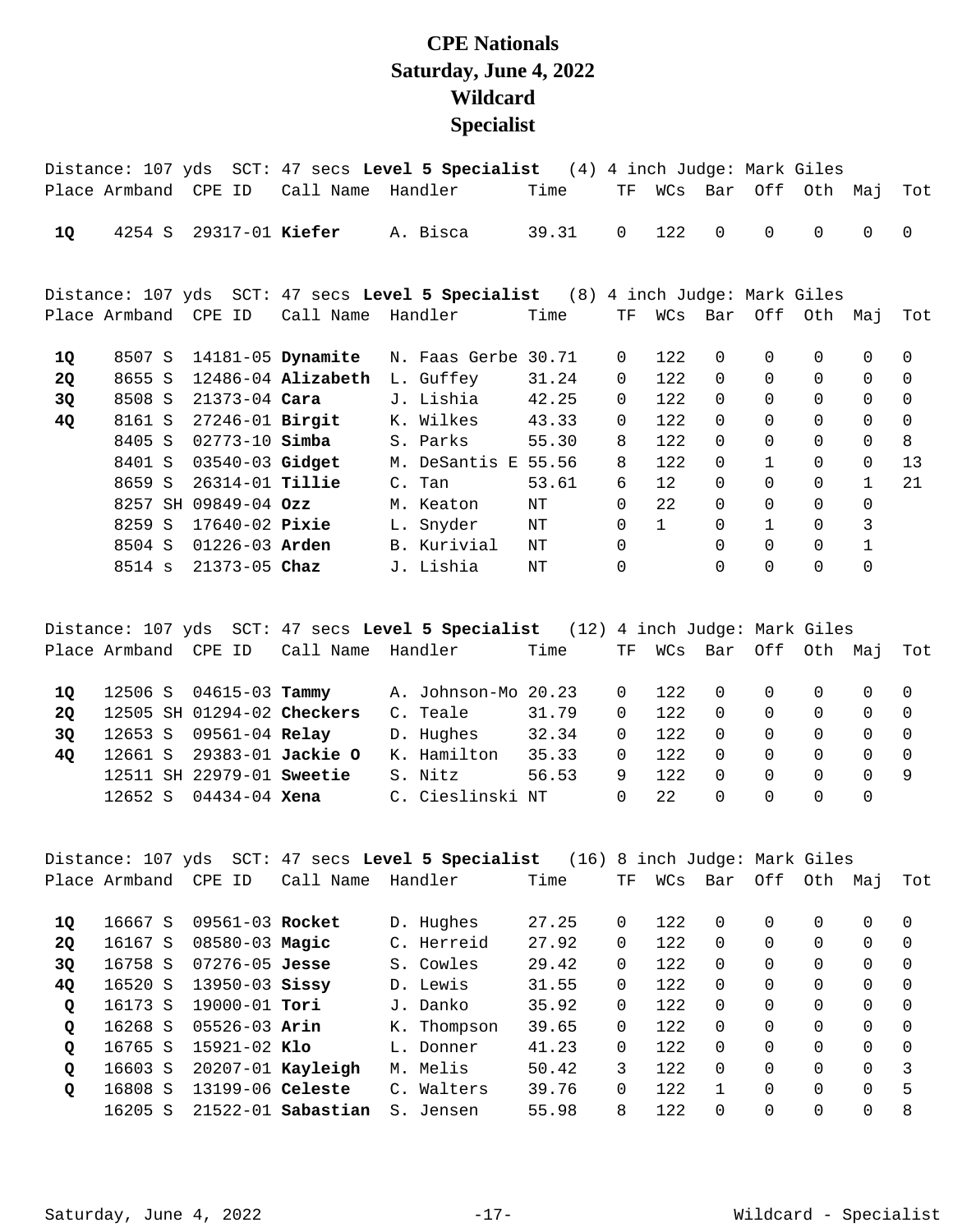|         | 16608 S 16251-02 Shelby  |  | A. Guill         | 29.27  |          | 12  |                                     |          | $\Omega$ | 35 |
|---------|--------------------------|--|------------------|--------|----------|-----|-------------------------------------|----------|----------|----|
| 16104 S | $03500 - 03$ Kaci        |  | K. Anthony       | Absent |          |     |                                     |          |          |    |
| 16106 S | 12402-03 Fli             |  | H. Teegardin NT  |        |          |     | $\begin{matrix} 0 & 0 \end{matrix}$ |          | $\Omega$ |    |
| 16108 S | 20988-01 <b>Bradshaw</b> |  | H. Eckenrode- NT |        |          |     | $\Omega$                            | $\Omega$ |          |    |
| 16170 S | 16587-02 <b>Rudy</b>     |  | S. Shollack      | NT     | $\Omega$ | 12. | $\Omega$                            | $\Omega$ |          |    |
| 16768 S | 24268-02 Ozzie           |  | S. Kuykendall NT |        |          | 22  | $\Omega$                            |          | $\Omega$ |    |
| 16803 S | 01849-03 Abbie           |  | A. Sanderson     | NT     |          |     |                                     |          |          |    |

Distance: 107 yds SCT: 47 secs **Level 5 Specialist** (20) 12 inch Judge: Mark Giles Place Armband CPE ID Call Name Handler Time TF WCs Bar Off Oth Maj Tot

| 20707 S |  |                                                                                                                                                                                                                                                                                                                                                                                                                                                                                         |          | 27.91                                                                                                                                                                                                                                                                                                             | $\Omega$      | 122  | $\Omega$ | 0           | $\Omega$     | $\Omega$     | $\Omega$ |
|---------|--|-----------------------------------------------------------------------------------------------------------------------------------------------------------------------------------------------------------------------------------------------------------------------------------------------------------------------------------------------------------------------------------------------------------------------------------------------------------------------------------------|----------|-------------------------------------------------------------------------------------------------------------------------------------------------------------------------------------------------------------------------------------------------------------------------------------------------------------------|---------------|------|----------|-------------|--------------|--------------|----------|
| 20714 S |  |                                                                                                                                                                                                                                                                                                                                                                                                                                                                                         |          | 29.52                                                                                                                                                                                                                                                                                                             | 0             | 122  | $\Omega$ | $\Omega$    | $\Omega$     | $\Omega$     | $\Omega$ |
| 20718 S |  |                                                                                                                                                                                                                                                                                                                                                                                                                                                                                         |          | 29.82                                                                                                                                                                                                                                                                                                             | 0             | 122. | $\Omega$ | 0           | $\Omega$     | $\Omega$     | $\Omega$ |
| 20913 S |  |                                                                                                                                                                                                                                                                                                                                                                                                                                                                                         |          | 29.98                                                                                                                                                                                                                                                                                                             | 0             | 122  | $\Omega$ | 0           | $\Omega$     | $\Omega$     | $\Omega$ |
| 20817 S |  |                                                                                                                                                                                                                                                                                                                                                                                                                                                                                         |          | 31.03                                                                                                                                                                                                                                                                                                             | 0             | 122  | $\Omega$ | 0           | $\Omega$     | $\Omega$     | $\Omega$ |
| 20117 S |  |                                                                                                                                                                                                                                                                                                                                                                                                                                                                                         |          | 31.17                                                                                                                                                                                                                                                                                                             | 0             | 122. | $\Omega$ | 0           | $\Omega$     | $\Omega$     | $\Omega$ |
| 20908 S |  |                                                                                                                                                                                                                                                                                                                                                                                                                                                                                         |          | 34.36                                                                                                                                                                                                                                                                                                             | 0             | 122  | $\Omega$ | 0           | $\Omega$     | $\Omega$     | $\Omega$ |
| 20822 S |  |                                                                                                                                                                                                                                                                                                                                                                                                                                                                                         | Meissner | 34.98                                                                                                                                                                                                                                                                                                             | 0             | 122  | $\Omega$ | 0           | $\Omega$     | $\Omega$     | $\Omega$ |
| 20121 S |  |                                                                                                                                                                                                                                                                                                                                                                                                                                                                                         |          | 35.04                                                                                                                                                                                                                                                                                                             | $\Omega$      | 122  | $\Omega$ | $\Omega$    | $\Omega$     | $\Omega$     | $\Omega$ |
| 20711 S |  |                                                                                                                                                                                                                                                                                                                                                                                                                                                                                         |          | 36.00                                                                                                                                                                                                                                                                                                             | $\Omega$      | 122  | $\Omega$ | $\Omega$    | $\Omega$     | $\Omega$     | $\Omega$ |
| 20462 S |  |                                                                                                                                                                                                                                                                                                                                                                                                                                                                                         |          | 37.16                                                                                                                                                                                                                                                                                                             | 0             | 122  | $\Omega$ | $\Omega$    | $\Omega$     | $\Omega$     | $\Omega$ |
| 20911 S |  |                                                                                                                                                                                                                                                                                                                                                                                                                                                                                         |          | 39.57                                                                                                                                                                                                                                                                                                             | 0             | 122  | $\Omega$ | 0           | $\Omega$     | $\Omega$     | $\Omega$ |
| 20118 S |  |                                                                                                                                                                                                                                                                                                                                                                                                                                                                                         |          | 41.33                                                                                                                                                                                                                                                                                                             | 0             | 122  | $\Omega$ | 0           | $\Omega$     | $\Omega$     | $\Omega$ |
| 20283 S |  |                                                                                                                                                                                                                                                                                                                                                                                                                                                                                         |          | 43.68                                                                                                                                                                                                                                                                                                             | 0             | 122  | 0        | 0           | $\Omega$     | $\Omega$     | 0        |
| 20116 S |  |                                                                                                                                                                                                                                                                                                                                                                                                                                                                                         |          | 44.00                                                                                                                                                                                                                                                                                                             | 0             | 122  | 0        | $\Omega$    | $\Omega$     | $\Omega$     | $\Omega$ |
| 20819 S |  |                                                                                                                                                                                                                                                                                                                                                                                                                                                                                         |          | 28.39                                                                                                                                                                                                                                                                                                             | 0             | 122  | 1        | $\Omega$    | $\Omega$     | $\Omega$     | 5        |
| 20909 S |  |                                                                                                                                                                                                                                                                                                                                                                                                                                                                                         |          | 53.74                                                                                                                                                                                                                                                                                                             | 6             | 122  | $\Omega$ | $\Omega$    | $\Omega$     | $\Omega$     | 6        |
| 20916 S |  |                                                                                                                                                                                                                                                                                                                                                                                                                                                                                         |          | 55.00                                                                                                                                                                                                                                                                                                             | 8             | 122  | $\Omega$ | $\Omega$    | $\Omega$     | $\Omega$     | 8        |
| 20901 S |  |                                                                                                                                                                                                                                                                                                                                                                                                                                                                                         |          | 48.44                                                                                                                                                                                                                                                                                                             | $\mathbf{1}$  | 12   | $\Omega$ | $\Omega$    | $\Omega$     | $\mathbf{1}$ | 16       |
| 20119 S |  |                                                                                                                                                                                                                                                                                                                                                                                                                                                                                         |          | 39.62                                                                                                                                                                                                                                                                                                             | $\Omega$      | 122  | $\Omega$ | 1           | $\Omega$     | $\mathbf 1$  | 20       |
| 20285 S |  | М.                                                                                                                                                                                                                                                                                                                                                                                                                                                                                      |          | Absent                                                                                                                                                                                                                                                                                                            |               |      |          |             |              |              |          |
| 20553 S |  |                                                                                                                                                                                                                                                                                                                                                                                                                                                                                         |          | NT                                                                                                                                                                                                                                                                                                                | 0             |      | 0        | $\mathbf 1$ | $\mathsf{O}$ | $\mathbf 1$  |          |
| 20905 S |  |                                                                                                                                                                                                                                                                                                                                                                                                                                                                                         | Schrader | NΤ                                                                                                                                                                                                                                                                                                                | $\Omega$      | 122  | $\Omega$ | $\Omega$    | $\Omega$     | $\Omega$     |          |
| 20914 S |  |                                                                                                                                                                                                                                                                                                                                                                                                                                                                                         |          | NΤ                                                                                                                                                                                                                                                                                                                | 0             | 122  | $\Omega$ | 0           | $\Omega$     | $\Omega$     |          |
|         |  | $19639-01$ Simcha<br>17181-02 Sage<br>26396-01 Diesel<br>23396-01 <b>Pandy</b><br>06756-02 Briley<br>05259-04 Maggie<br>11640-03 Kameron<br>$27760 - 01$ Jodi<br>26430-01 Stewie<br>05187-03 Bentley<br>27983-01 Liezel<br>14836-02 Juno<br>18088-01 Rainey<br>14833-02 Kody<br>$23142 - 01$ Reese<br>22288-01 Dolly<br>$12191 - 02$ Leia<br>$01727 - 04$ True<br>$01727 - 03$ Treble<br>$20447 - 02$ Mack<br>19486-01 Addie<br>22329-01 Sophie<br>08494-03 Itsabella<br>24381-01 Draco |          | N. Haithcock<br>T. Weisz<br>S. Burk<br>J. Channel<br>D. Bader<br>A. Anthony<br>D. Almasy<br>$E_{\perp}$<br>B. Marshall<br>J. Schlegel<br>J. Dwyer<br>H. Weber<br>D. Kroohs<br>D. Wilson<br>C. Kuzniak<br>T. Flood<br>J. Antos<br>J. Antos<br>R. Heinecke<br>Dyson<br>J. Grome Jr#2<br>$R_{\odot}$<br>M. Boulanger | M. DeRuggiero |      |          |             |              |              |          |

|              |                          |                                        | Distance: 107 yds SCT: 42 secs Level 5 Specialist (24) 16 inch Judge: Mark Giles |                       |      |                                             |  |            |  |
|--------------|--------------------------|----------------------------------------|----------------------------------------------------------------------------------|-----------------------|------|---------------------------------------------|--|------------|--|
|              |                          | Place Armband CPE ID Call Name Handler |                                                                                  | Time                  |      | TF WCs Bar Off Oth Maj Tot                  |  |            |  |
|              | 24864 S 22038-02 Oscar   |                                        | S. Ralls                                                                         | 38.71 0 12 0 0 0 1 15 |      |                                             |  |            |  |
| $\mathbf{2}$ | 24624 S 14260-08 Trekkie |                                        | J. Harman                                                                        | 46.00                 | 4 12 |                                             |  | 0 0 0 1 19 |  |
|              | 24632 S 26844-02 Mayzie  |                                        | T. Thompson NT 0                                                                 |                       |      | $\begin{matrix} 0 & 0 & 0 & 1 \end{matrix}$ |  |            |  |
|              |                          |                                        |                                                                                  |                       |      |                                             |  |            |  |

|     |                       |                                        |         | Distance: 107 yds SCT: 47 secs Level C Specialist (4) 4 inch Judge: Mark Giles |  |  |                            |  |
|-----|-----------------------|----------------------------------------|---------|--------------------------------------------------------------------------------|--|--|----------------------------|--|
|     |                       | Place Armband CPE ID Call Name Handler |         | Time                                                                           |  |  | TF WCs Bar Off Oth Maj Tot |  |
| -10 | 4409 S 23393-02 Bella |                                        | H. Ship | 46.23 0 122 0 0 0 0 0                                                          |  |  |                            |  |